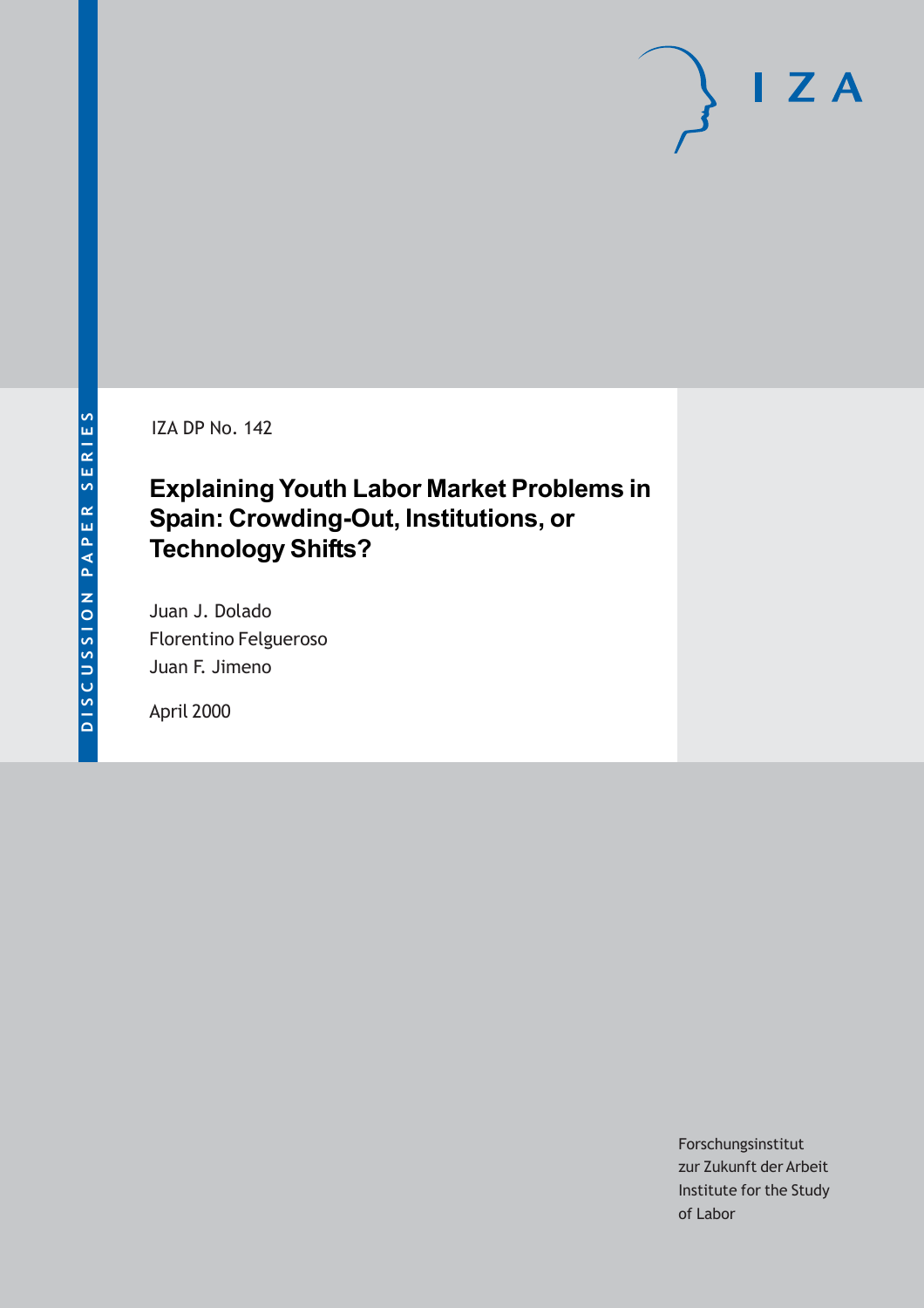# **Explaining Youth Labor Market Problems in Spain: Crowding-Out, Institutions, or Technology Shifts?**

# **Juan J. Dolado**

*Universidad Carlos III de Madrid, CEPR and IZA, Bonn* 

# **Florentino Felgueroso**

*Universidad de Oviedo, Spain* 

## **Juan F. Jimeno**

*Universidad de Alcalá, FEDEA, CEPR and IZA, Bonn* 

## Discussion Paper No. 142 April 2000

IZA

P.O. Box 7240 D-53072 Bonn Germany

Tel.: +49-228-3894-0 Fax: +49-228-3894-210 Email: iza@iza.org

This Discussion Paper is issued within the framework of IZA's research area *General Labor Economics.* Any opinions expressed here are those of the author(s) and not those of the institute. Research disseminated by IZA may include views on policy, but the institute itself takes no institutional policy positions.

The Institute for the Study of Labor (IZA) in Bonn is a local and virtual international research center and a place of communication between science, politics and business. IZA is an independent, nonprofit limited liability company (Gesellschaft mit beschränkter Haftung) supported by the Deutsche Post AG. The center is associated with the University of Bonn and offers a stimulating research environment through its research networks, research support, and visitors and doctoral programs. IZA engages in (i) original and internationally competitive research in all fields of labor economics, (ii) development of policy concepts, and (iii) dissemination of research results and concepts to the interested public. The current research program deals with (1) mobility and flexibility of labor markets, (2) internationalization of labor markets and European integration, (3) the welfare state and labor markets, (4) labor markets in transition, (5) the future of work, (6) project evaluation and (7) general labor economics.

IZA Discussion Papers often represent preliminary work and are circulated to encourage discussion. Citation of such a paper should account for its provisional character.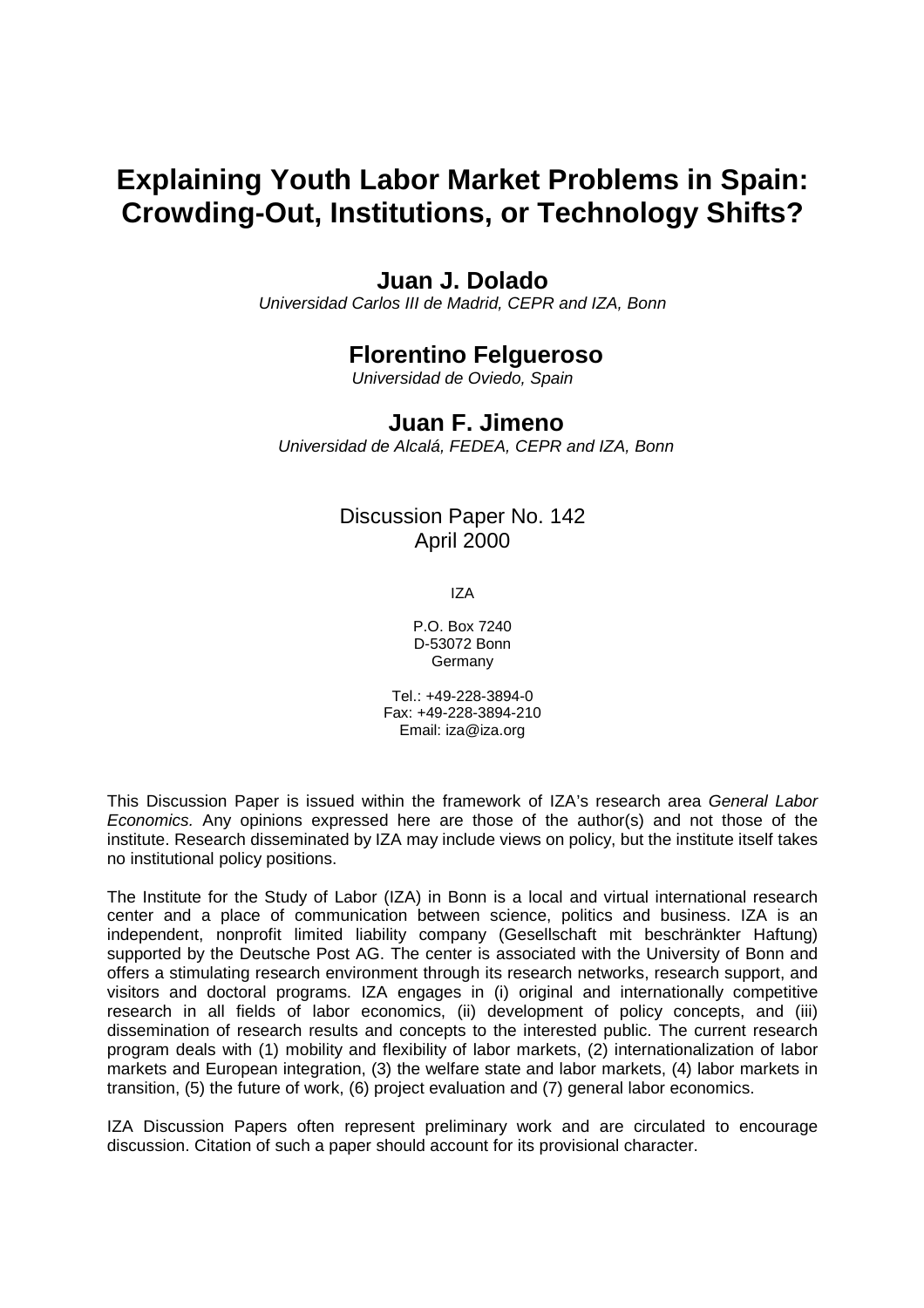IZA Discussion Paper No. 142 April 2000

# **ABSTRACT**

# **Explaining Youth Labor Market Problems in Spain: Crowding-Out, Institutions, or Technology Shifts?**<sup>∗</sup>

This paper examines the empirical evidence regarding the poor performance of the youth labor market in Spain over the last two decades, which entails very high unemployment for both higher and lower educated workers, symptoms of over-education, and low intensity of on-the-job training. It also presents a simple matching model with two types of workers ("educated" and "non-educated") and two types of jobs ("skilled" and "unskilled"), under which educated workers may crowd-out non-educated workers from their traditional entry jobs, showing that a combination of an increase in the relative supply of higher educated worker and rigid labor market institutions harms the training and labor market prospects of lower educated workers, while it raises the proportion of higher educated workers performing low-skill jobs.

JEL Classification: J63, J64

Keywords: matching, crowding-out, returns to education

Juan F. Jimeno FEDEA C/. Jorge Juan, 46 28001 Madrid **Spain** Tel.: +39 91 435 04 01 Fax: +39 91 577 95 75 Email: jimeno@fedea.es

Juan F. Jimeno acknowledges financial support from the Spanish Ministry of Education (grant SEC98-0283). We are grateful to O. Bover, K. Burdett, O. Licandro, C. Meghir, B. Petrongolo, C. Pissarides, and E. Wasmer for helpful comments, as well as participants at the conference on "Technology, Regulation, and Employment" (CEMFI, Madrid, June 1999) and at the session on "Training and Labour Markets: Incentives and Outcomes" at the 1999 Congress of the European Economic Association (Santiago de Compostela, Spain, September 1999). The usual disclaimer applies.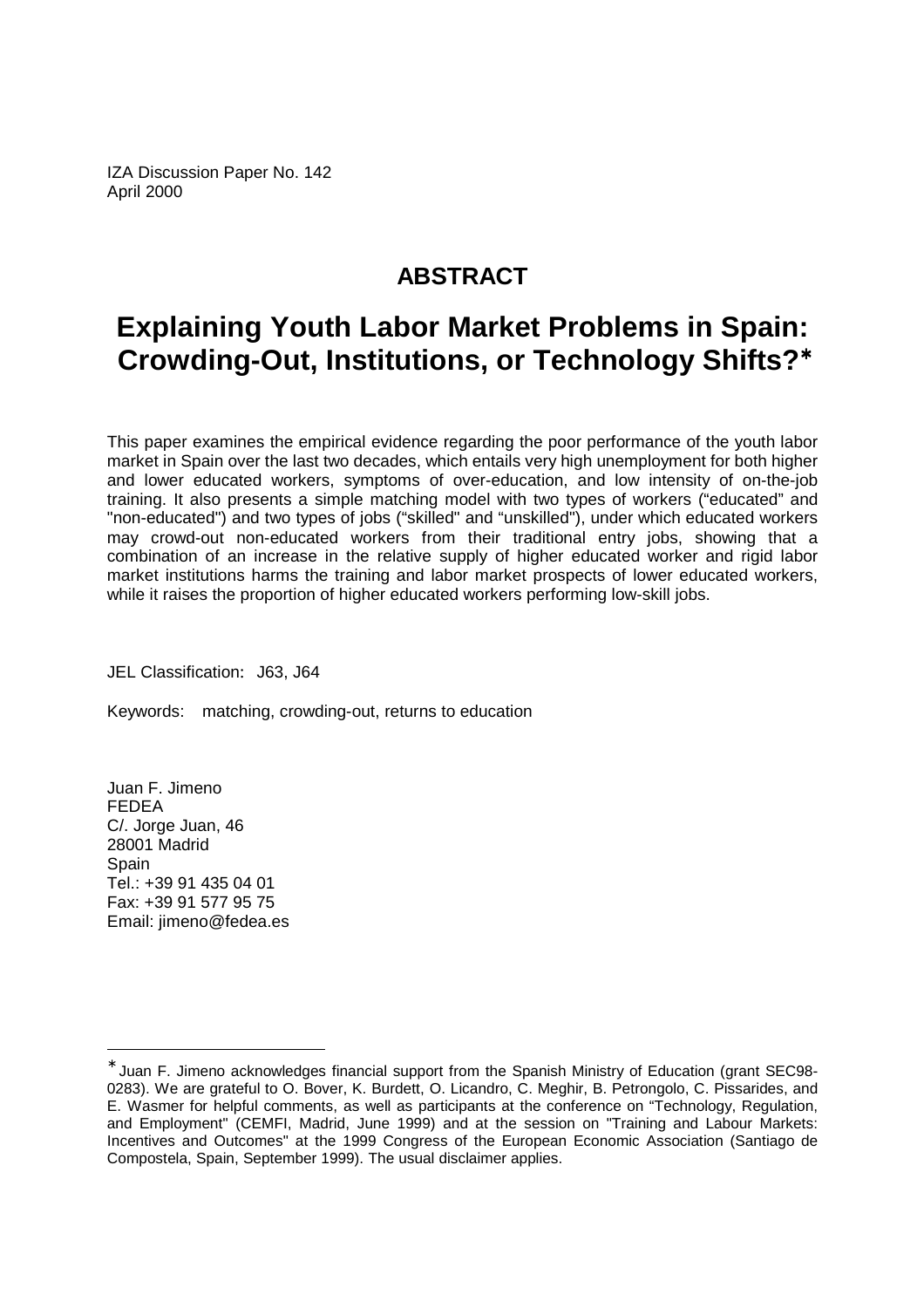### 1 Introduction

The Spanish labor market is well-known for having displayed one of the highest unemployment rates in the OECD, with an average unemployment rate close to 20% since the mid 1980s (15% nowadays). Another important feature of Spanish unemployment is that it has been and still is very unevenly distributed: female and youth unemployments rates have been about 10 and 20 percentage points higher, respectively, than aggregate unemployment. The fact that the unemployment differentials have remained more or less constant over the 1980s and 1990s constitutes a puzzle given that there has been a very rapid educational upgrading since the mid-1980s which has mostly affected precisely females and young workers.

The educational drive in Spain has taken place at a time when skill biased technological progress and increased competition were leading to a change in the industrial structure and a fall in the demand of lower educated workers. Much has been written about the effects of both factors in explaining the rise in the unemployment rates of lower educated workers in Europe, where labor market rigidities abound, and the rise of wage inequality in the US and the UK, where wage flexibility operates.<sup>1</sup> At the current stage, there seems to be almost widespread agreement that biased technological progress and increased international trade are two of the driving forces of both the unemployment differentials by educational levels and of wage inequality.

As for unemployment of less educated workers, in addition to the explanations just mentioned above there is the less familiar explanation of "crowding out" by workers with a higher education. In some Europe countries, especially in the Netherlands (see Teulings and Koopmans 1989, van Ours and Ridder, 1995, and Muysken and Ter Weel, 1998) some studies are rediscovering the old concept of over-education which is used to explain both the decline in the returns to higher education, the corresponding decrease in educational attainments, and the high unemployment rates for lower educated workers. This is attributed to a change in the composition of labor supply resulting in a rise of average education. In some countries, including Spain, this can be considered as a fairly exogenous process determined by the strong support of governments in providing tertiary/university education at a low relative price.

One of the first models of job competition and crowding-out was by Thurow (1975) where the labor market was not considered as a market of matching demand and supply for various job skills but a market of matching trainable individuals with training ladders. Hence, the marginal product is thought to be associated with jobs rather than with individuals. When there is a fixed amount of jobs with fixed characteristics (including wages) and an excess supply of labor, it is likely that higher educated workers who cannot find a job will accept jobs below their levels at the cost of "crowding out" lower educated workers who become unemployed. The problem with this explanation is why the composition of vacancies does not adjust to the composition of workers. Another model along

<sup>1</sup> See, for instance, Bound and Johnson (1992), Katz and Murphy (1992), Murphy and Welch (1992), Nickell and Bell (1995), Gottschalk (1997), and Snower (1999).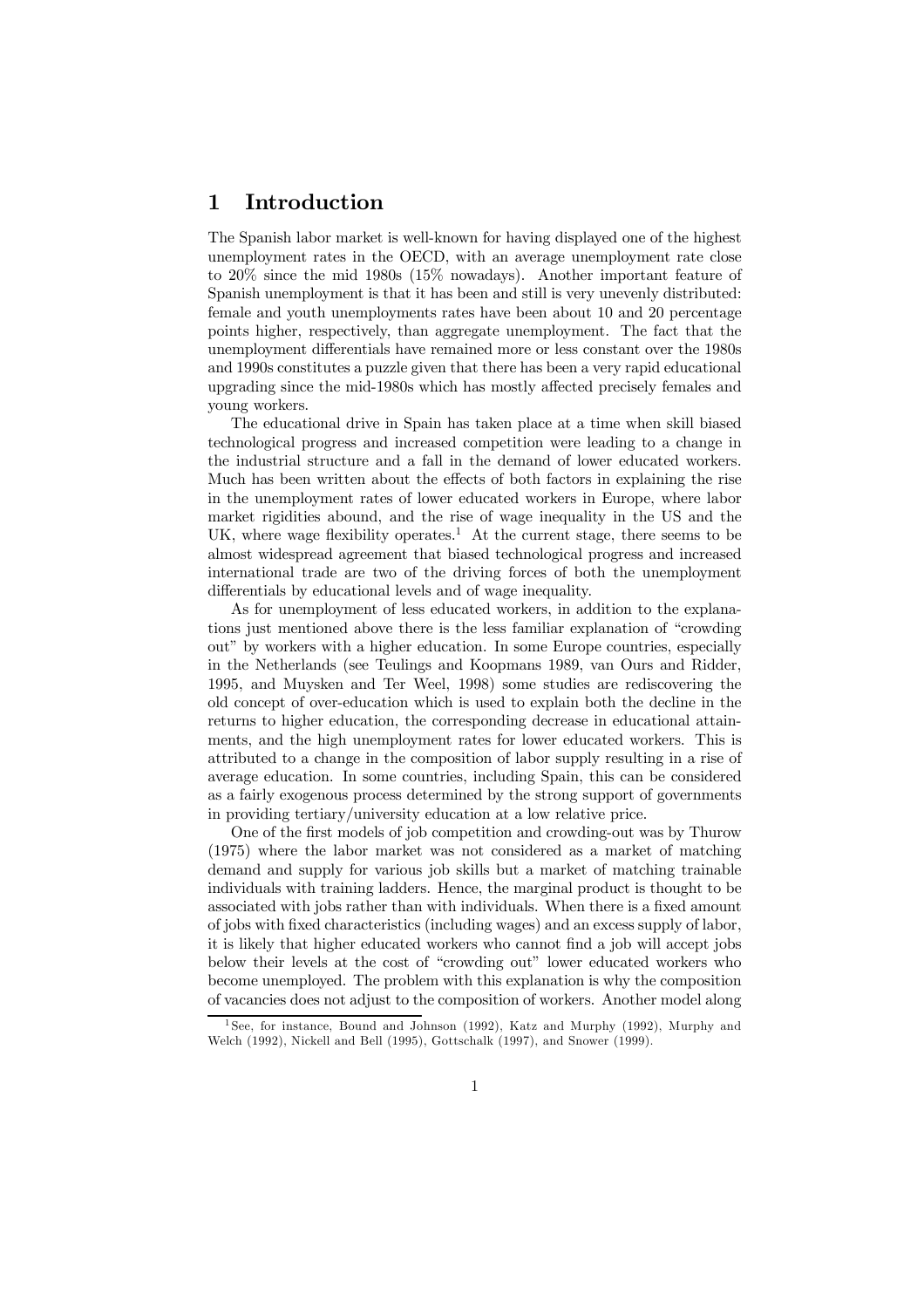the same lines is the one by Okun (1981) who suggested that in those situation where it is costly to adjust wages, firms increase their hiring standards instead.

In this paper we follow this line of reasoning by arguing that an alternative explanation for "crowding out" could be given by standard search theory.2 When it takes time for workers and vacancies to find each other, a possible strategy for higher educated workers is to accept a temporary simple job and to continue searching for a more complex job which pays a higher wage. In this way, we address the issue of whether a simple model with the above characteristics is able to explain the following main facts which seemingly characterize the performance of Spanish youth labor market over the last two decades:

- 1. The fall in employment rates<sup>3</sup> (rise of unemployment rates) has been primarily concentrated on lower educated workers but it has also taken place for higher educated ones.
- 2. The effects of educational attaintments on the employment rate are not particularly large. For instance, it is only after 30 years of age that workers with a university degree have higher employment rates (lower unemployment rates) than workers with high school or with a college diploma.
- 3. There is a dramatic downgrading in the entry-jobs market which affects mainly to workers aged between 16 and 26 years of age and all educational attaintments. This downgrading seems to have harmed the employability of workers with low levels of educational attaintments.
- 4. There is a deceleration in the returns to schooling. Relative wages for educated workers have, if anything, become stagnant over the last decade.
- 5. The amount of on-the-job training provided by firms to lower educated workers is seemingly rather low. Thus, these workers hold entry jobs which provide many less opportunities of promotion in the future than they used to do in the past.

For this purpose we develop a simple model of matching, as in Mortensen and Pissarides (1994), with two types of jobs (skilled and unskilled or simple and complex), two types of workers (higher and lower educated) and where on-the-job search is possible, and examine the consequences of an exogenously increasing relative supply of educated workers. We assume that hires take place in a non-segmented labor market where higher educated workers can perform unskilled jobs but less educated workers can not perform skilled jobs.

Our model is related to various papers on the recent literature on matching which allows for heterogeneity in either jobs or workers. First, there is Pissarides (1994), which allows for on-the-job search in a model of good and bad jobs and shows how some workers can get locked in bad jobs due to wage-tenure effects.

<sup>&</sup>lt;sup>2</sup> Overeducation in Spain has been studied before by Alba (1995), García-Montalvo (1995) and García-Serrano and Malo (1995). In general, they find evidence that there has been an increase in overeducation during the nineties.

<sup>3</sup>Excluding students from the working-age population.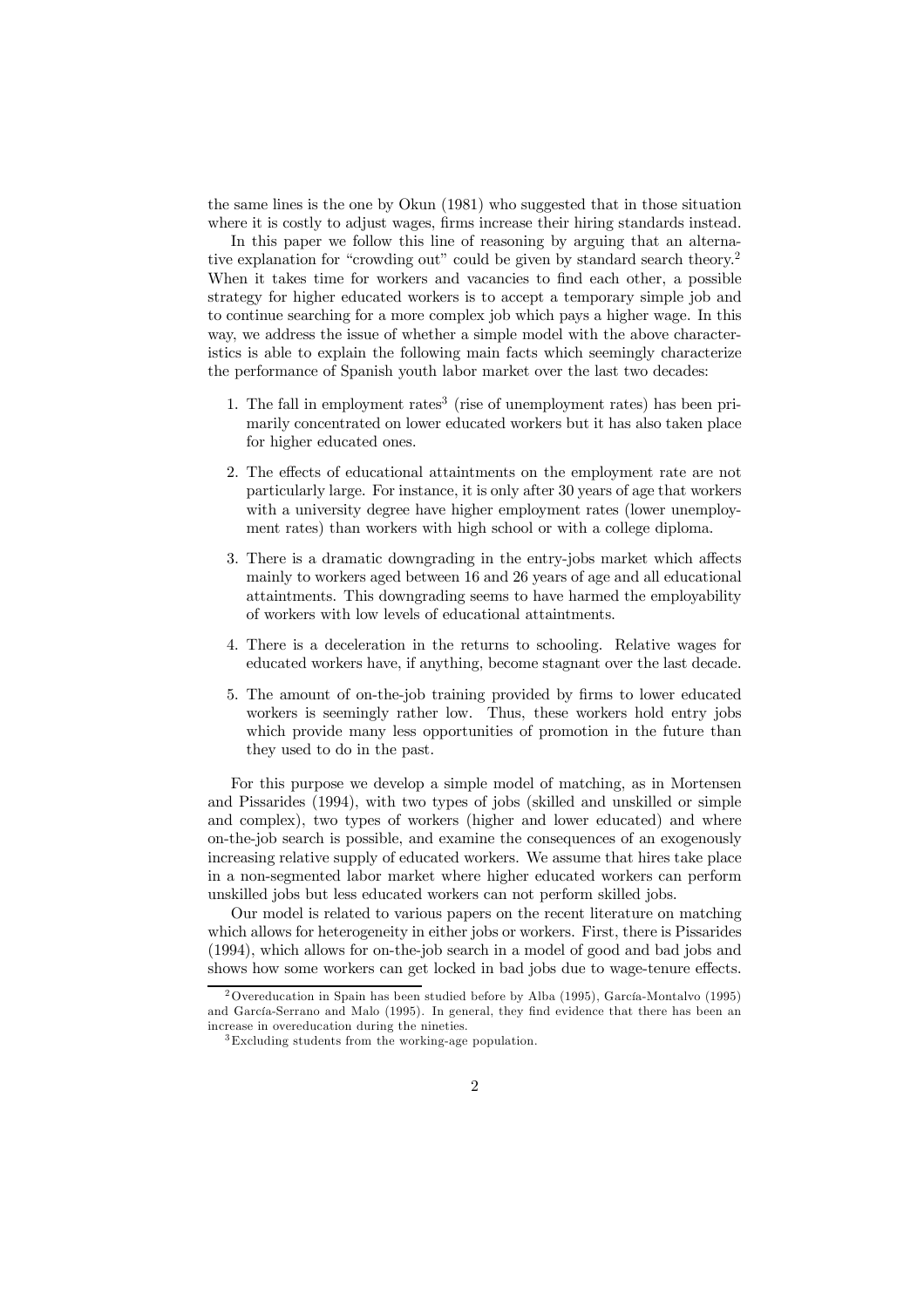Secondly, there is Albrecht and Vroman's (1999) model, where only the more educated workers can occupy complex jobs, but both more and less educated workers can fill simple job vacancies such that the former always earn higher wages than the latter and no on-the-job search exists. Third there is Gautier (1999) who shows that under certain constraints the higher productivity of the more educated workers in simple jobs can benefit to the less educated workers. All of these models present a simpler matching technology than ours but, in exchange, they allow for a wage bargaining process under which wages respond to labor market conditions according to a surplus-sharing Nash solution. In our model wages are basically exogenous, a feature that fits well with our objective of explaining changes in the youth labor market over the medium and long-run.

We find that our model can explained some of the stylized facts described above. However, in order to simultaneously explaining all of the stylized facts above, we need some further changes in the exogenous variables of the model, besides a pure increase in educational attainments. In particular, both an increase in the separation rate and in the union power are needed. Both facts are not at odds with the recent evolution of the Spanish labor market where the introduction of fixed-term job in 1984 has produced a drastic increase in workers turnover rates and, hence, a rise in the separation rate (see Bentolila and Dolado, 1994). Likewise, it is likely that despite the declining density of the Spanish unions, their coverage and bargaining power has increased over the last two decades.

All in all, we conjecture that the high increase in youth unemployment in the 1970s could have triggered the decision to stay longer in education. Due to the new organizational structures implied by the information technologies, the more educated cohorts have crowed out the older less educated ones form their traditional jobs. That, together with the special characteristics of Spanish collective bargaining, has produced a decline in the returns to higher education. However, educational attainments have kept on increasing since the decision to acquire education is no longer primarily influenced by future higher wages but rather by the probability of getting a job. Thus, while in the Anglo-Saxon labor markets demand seems to have "won the race" to labor supply and the educational premium has increased, the opposite seems to have happened in Spain.

This line of reasoning also has relevant policy implication. From a welfare viewpoint, crowding-out can never be a first best solution since potential productivity is not used. It is the therefore argued that policy-makers should stimulate job creation at the top segment of the labor market if crowding out is all that matters, for example by reducing severance payments which are currently among the highest in the OECD. However, if any of the other more traditional explanations also count, then policy-markers could better directly focus at the bottom segment of the labor market, for example by introducing subsidies for low-wage jobs. Finally, a conventional wisdom is that when there is crowding-out, there is no need for extra education of low skilled workers since those workers would occupy unskilled jobs anyway. Nonetheless, if crowding-out is the result of search frictions, better education will lead to the opening of more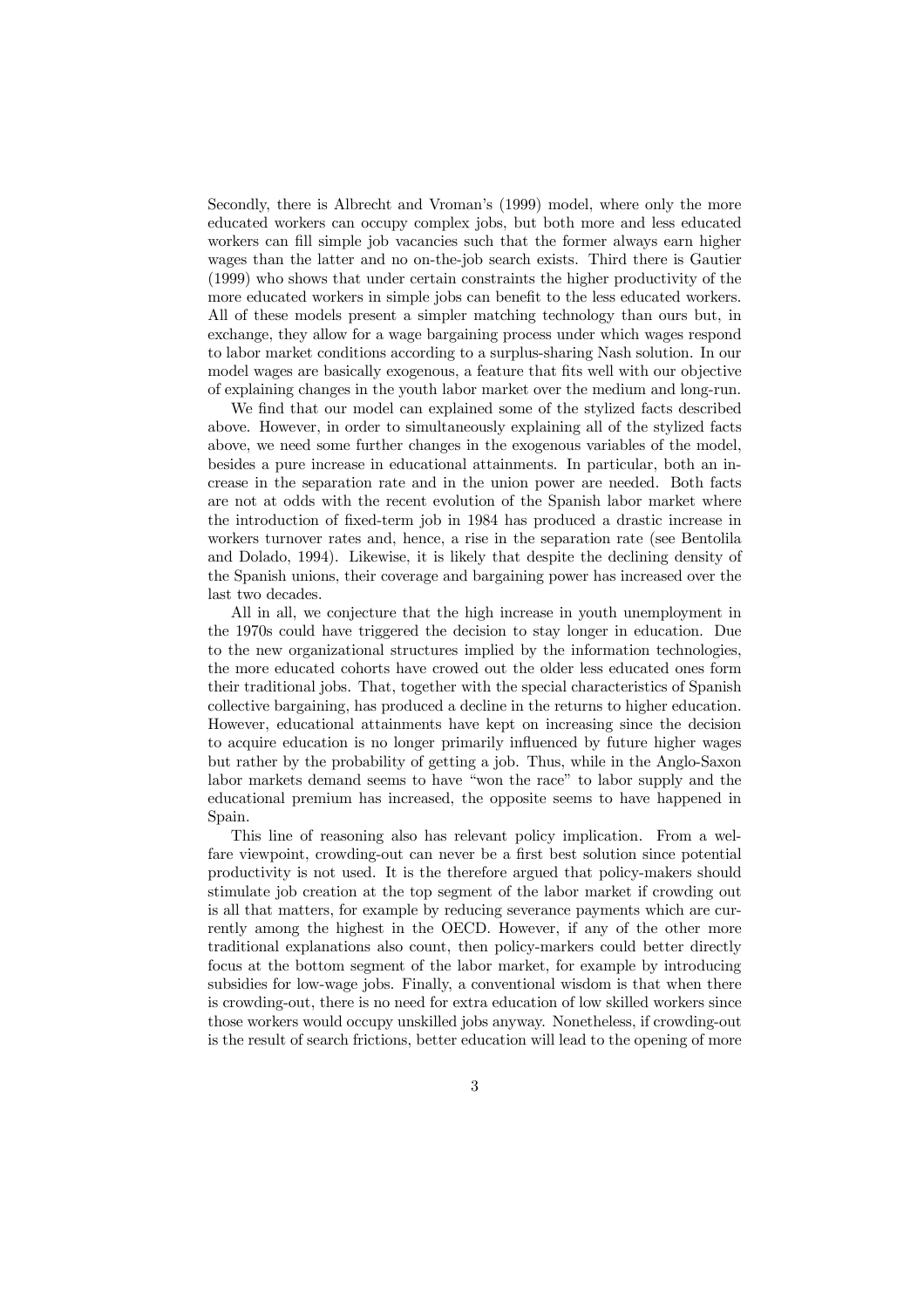skilled vacancies and will lower overall unemployment.

The structure of the rest of the paper is the following. Section 2 documents the stylized facts motivating the paper. Section 3 presents a theoretical framework for analyzing these facts, built upon basic search models (see, for instance, Pissarides, 1990, 1994), which considers non-segmented labor markets for educated and non-educated workers. Section 4 contains some final remarks.

#### 2 Facts

#### 2.1 Educational attainment by age and gender

Starting in the 1960s from one of the lowest stocks of human capital in the OECD (8% of the population aged 10-14 and 40% of those above 65 were illiterate), Spain has experienced a remarkable improvement in the relative supply of educated workers over the last two decades. The progressive expansion of post-compulsory education, especially during the 1980s, has helped to produce a drastic reduction in the differences between the educational attainments of Spanish youth and those of the corresponding age cohorts in other OECD countries. An important characteristic of this process is that the increase in education has been geared towards the higher educational levels (essentially university/tertiary degrees) and that it has been supported, to a large extent, by a steady rise in the female demand for formal education. In short, that means that: (i) Spanish youth are nowadays much more educated than previous generations; and (ii) significant changes in the educational patterns by gender have taken place over the last two decades.

Both features are illustrated in Tables 1 and 2, and Figure 1. Table 1 presents a cross-country comparison of educational attainments of population aged 25- 64 in a representative sample of OECD countries, as of 1995. As can be seen, Spain has one of the largest shares of population with at most upper secondary education (72%), only below Portugal and about twice the average proportion for all countries. Likewise, the fraction of the population stock with higher education is about 75% of the average. Nonetheless, the remaining six columns in parts A and B of Table 1 indicate that, when comparing the relative educational attainments of cohorts aged 25-34 and 55-64, the proportion of people who just complete compulsory upper secondary education in the former cohort is 4.7 times the corresponding proportion in the latter, whereas the proportion of tertiary/ university education in the first group is 4.5 times larger than in the second group. Even if we compare the younger cohort to those born a decade earlier, i.e. those in the 35-44 age bracket, the former have 50% more upper secondary and university education than the latter. Spain, therefore, has experienced one of the most intense educational drives among the set of countries listed in Table 1. A similar picture obtains in Table 2, which shows the educational attainment of new school leavers among the population aged 16-29, as of 1996. Although the share of youth population with just lower education is above average for men, both male and female school leavers with a university/tertiary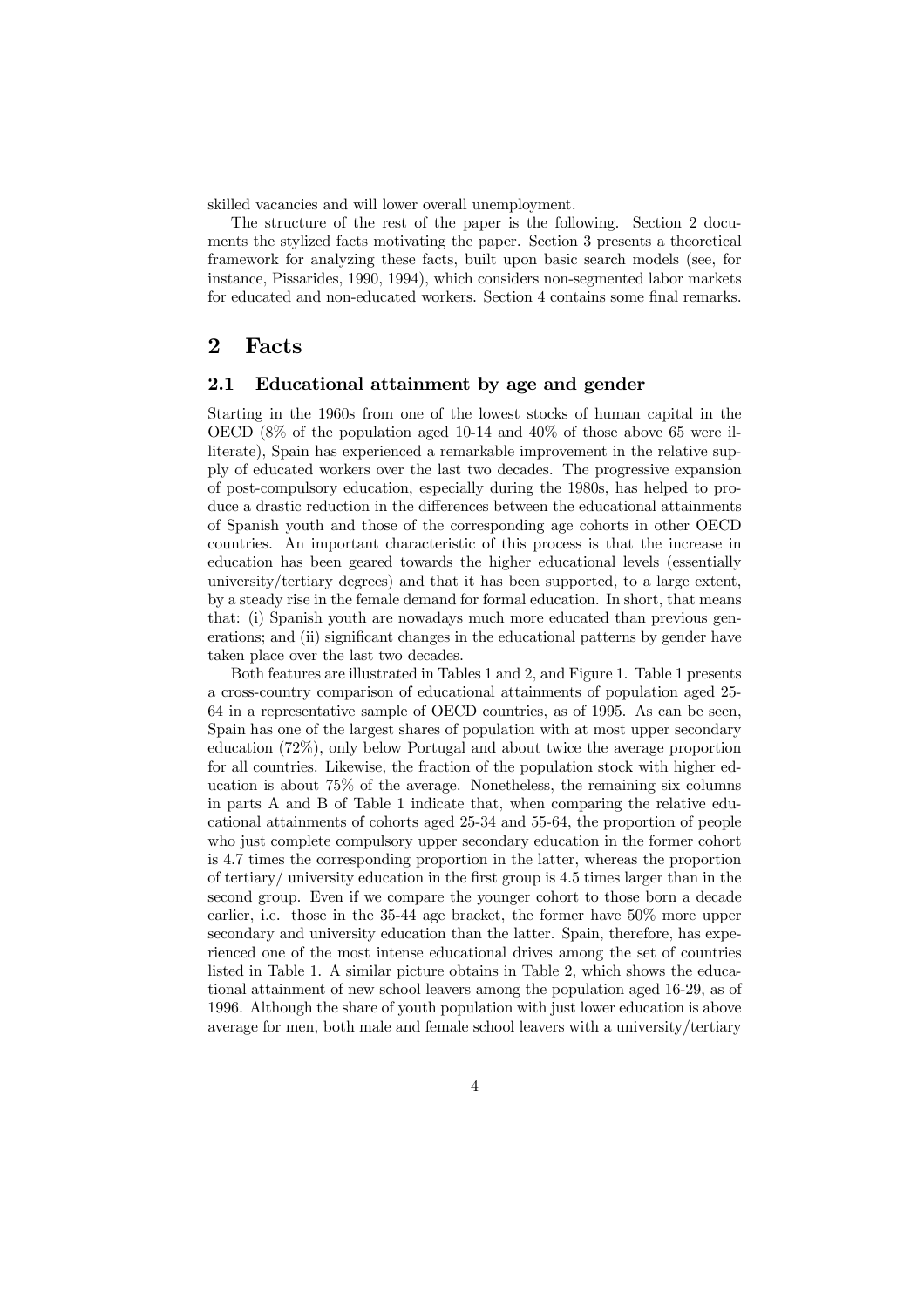education represent one of the largest shares. Indeed, the gender educational gap in Spain, defined as the difference by gender between the proportions of those who leave education after the compulsory level and those who complete a college degree, is the largest in the OECD. This implies that, relative to men, Spanish young women are amongst the most educated in the world.

Figure 1, in turn, depicts the evolution of educational attainments by age and gender over the years 1977, 1987 and 1997. Whereas the overall educational level was low in the 1970s, and men tended to be more educated than women, the 1980s have accounted for a substantial increase in both upper secondary and tertiary education, with the catch-up process of the female population being evident for the higher levels of education (college and above). This process has continued sharply over the 1990s. Even if both men and women present a similar pattern for the upper secondary level until the age of 35, differences at the other two educational levels have widened rapidly: young men are leaving school after the compulsory level relatively more than women (45% vs. 38%) whilst the latter are getting more higher formal education than the former (30% of women aged 25 were at least college graduates vs. 19% of men at the same age). Thus, we conclude that, since the early 1990s, young women are relatively more educated than young men and that, since then, their educational differences have been increasingly growing.

#### 2.2 Unemployment/employment rates by age and educational attainment

Tables 3 and 4 present the unemployment/employment rates by gender and education, using information from the Spanish Labor Force Survey for years 1977, 1985, 1991 and 1997. The employment rates represent the proportion of employees over the population in the corresponding age bracket excluding fulltime students and those in the national compulsory military service. In order to examine the correlation between age/education and employment/unemployment rates with some detail we have considered six age brackets and four educational levels. The main conclusions to be drawn from the tables are as follows.

First, for a given level of education, there is a negative (positive) correlation between age and unemployment (employment) rates for male workers. For female workers, however, only the first negative relationship remains. It is noticeable that the employment rates decreased with age in the 1970s, when the participation rates of older women were very low. Later, as their educational attainment has increased, there has been a drastic fall in the participation rates of cohorts up to 20 years old followed by a subsequent increase since the early 1990s in the employment rates of the 25-29 cohort which, as discussed above, is the group with the highest proportion of higher education (31%).

Second, and most importantly, for a given age, there does not seem to be a negative relationship between education level and unemployment. Thus, for example, those in the 25-29 cohort who had and upper secondary level had lower unemployment rates than those with a higher degree. This means that, over the sample period, acquiring a higher education does not improve the transition to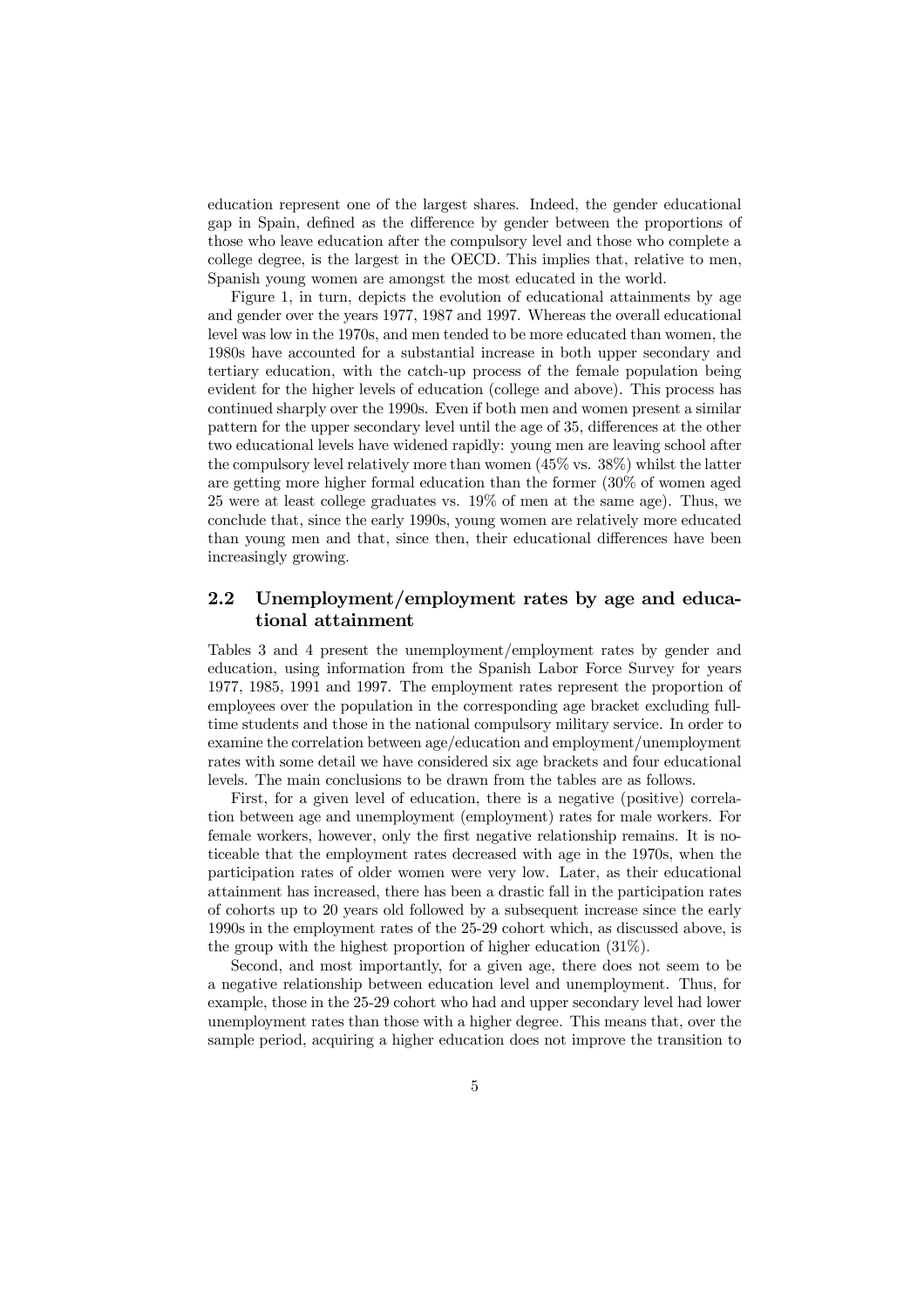the labor market. Indeed, a negative correlation between unemployment and education only emerges for people over 30 or 35 years of age.

Third, the difficulties in the transition from education to the labor market is not a recent phenomenon. For instance, even in 1977 where the relative supply of higher education was smaller, the unemployment rates of 21-24 and 25-29 cohorts with university degrees were already very large.

Lastly, if we compare the employment rates over the 1980s (between 1977 and 1991) with those over the 1990s (between 1991 and 1998), we can observe a relative deterioration of the fortunes of the 16-20 cohort and, in general, of the workers with lower educational attainments. Conversely, the employment rates of male workers with higher education were close to those in 1977 and even larger for the 25-29 female cohort. More recently, during the 1990s, the employment rates of the younger cohorts have fallen, except for the 18-20 cohort with upper secondary education, whereas the employment rates of educated women have experienced an increase.<sup>4</sup> It is noticeable that for most cohorts with a university first or secondary degree, the employment rates have fallen, except for the 21-24 male cohort with the highest educational level.

In order to identify which of the previous facts remains valid for other OECD countries, Table 5 shows the unemployment rates by age and educational attaintment, as of 1995, for the same set of countries contained in Table 1 and 2. In most countries, a negative relationship between education and unemployment arises for all age cohorts, with the exception of Greece, Italy and Spain for the 20-24 and 25-29 cohorts. What is specific about the Spanish case is that the relative differences in unemployment rates increase with the educational level. So, while the unemployment rate for the 20-24 cohort with at most low secondary rate (37.4%) almost doubles the average unemployment rate in the OECD  $(21.9\%)$ , and is even lower than in France  $(41\%)$ , the corresponding rates for the intermediate and higher education levels (41% and 53.1%) are about three and four times larger than OECD averages (15.5% and 15.3%), respectively.

#### 2.3 Entry jobs

In the previous section we have documented a relative deterioration of the employment opportunities of the less educated workers with respect to the more educated ones, despite the fact that the latter group has also experienced a fall in their employment rates during the 1990s. In this section we analyze to what extent the above-mentioned features can be explained by a relative demand shift against the traditional jobs occupied by the less educated workers and in favor of those occupied by the more educated ones or, alternatively, by a combination of the previous process together with over-education in the semi-skilled jobs which used to be traditionally occupied by the less educated workers. These workers could be crowded out by the workers with higher educational background

<sup>&</sup>lt;sup>4</sup>For further details on the evolution of female labour participation in Spain, see Bover and Arellano (1995) and Bover (1997).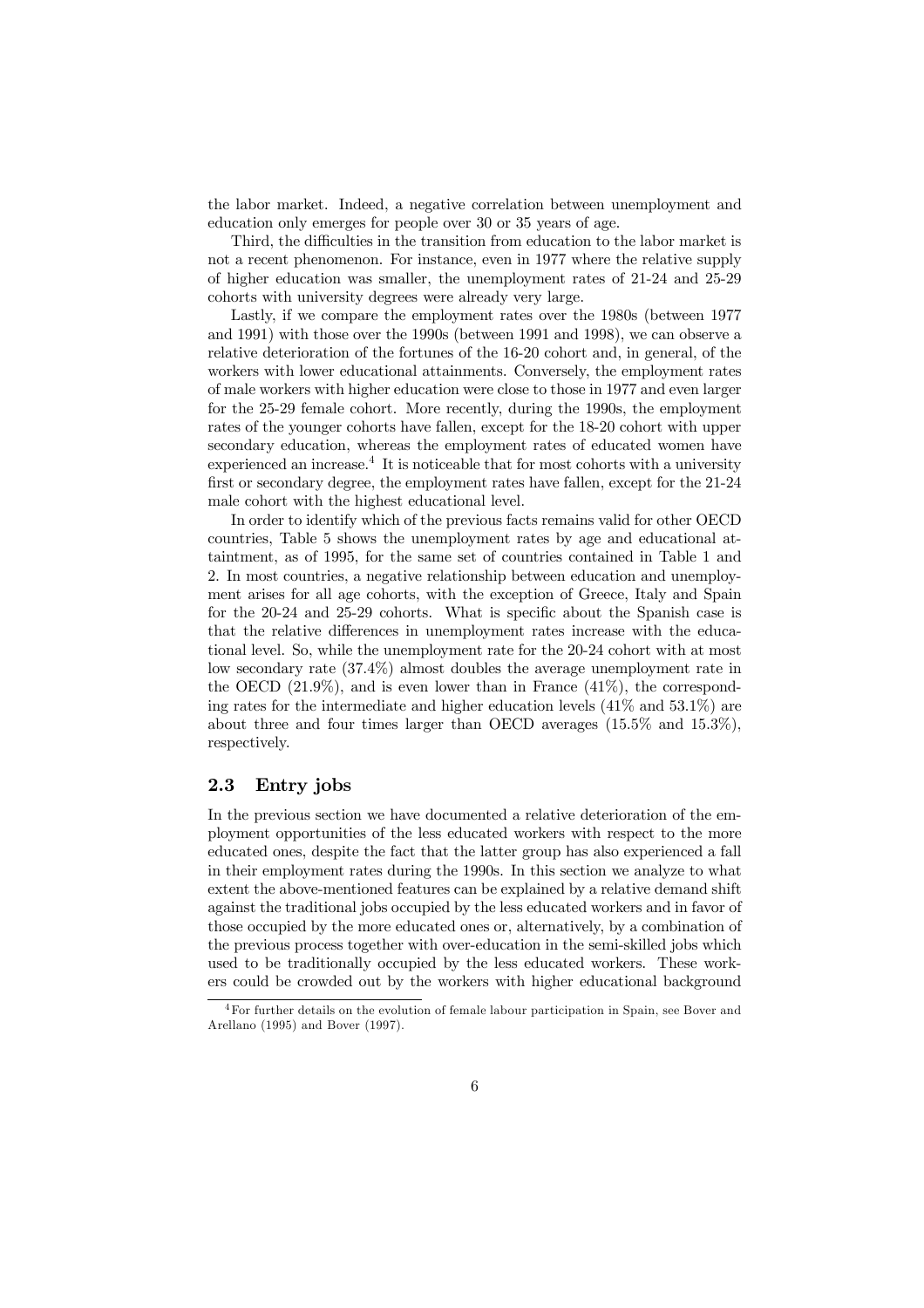and more versatility in performing the type of tasks demanded by the recent advances in information technologies. In what follows, we will offer descriptive evidence in favor of the plausibility of the second explanation. Thus, we will document how there is a tendency towards the less skilled jobs being occupied by the more educated workers.

To illustrate this phenomenon, we will make use of the occupational structure of the so-called "entry-jobs" into the labor market, namely the type of jobs that youth workers take after completing a given educational level. For that purpose, four age groups and four educational levels (the same as in Tables 3 and 4) have been chosen, in such a way that it allows to analyze the kind of job that young workers were occupying up to four years since they finished their studies. Hence, the 16-20 cohort corresponds to compulsory lower education, 18-22 to upper secondary education, 21-25 to college diploma and 23-27 to university degree. As regards occupations, we have taken five large groups: Professionals/Technicals (P1); Teaching Professionals and Employees in Public Administration (P2); Clericals and Administratives (P3); Manual Crafts and Operators (P4), and Sales Elementary and Hotel & Restaurant Occupations, Unskilled Services and Laborers (P5). The five occupations have been ranked in decreasing order of skill requirements for the job. Thus, P1 represents the more skilled jobs, P3 cover semi-skilled, white-collar jobs, P4 includes bluecollar jobs which need some vocational training qualification, and P5 represents the less skilled job which hardly require any educational level. The composition of P2 requires some further explanation. It includes not only teachers but also employees in Public Administration. The inclusion of the latter category is justified since accession to Public Administration, through several types of competitions, has been a traditional "entry job" for Spanish youth workers, either with a high or an intermediate level of education.

Figures 2 and 3 present the evolution of the three main occupational shares described above, for a given age cohort and educational attainments, over the period 1977-98 distinguishing by gender. The solid lines represent the proportion of wage earners with a given age and educational attainment which work in a certain occupation. The dotted lines, in turn, represent the share of each occupation in total employment so that deviations between both lines indicate whether a given occupation is over or under-represented for a given group. When looking at the dotted lines we can observe two different trends. First, there is a reduction in the share of P4, for both men and women, and second, there is a rise in the share of P1 and P2, again for both genders. The opposite evolution of P1 and P4 could be explained by shifts in the relative demand of skilled/less skilled labor. As regards P2, a more natural explanation lies upon the increasing share of the public sector in the Spanish economy over the sample period.

Further interesting conclusions arise from observing the evolution of the solid lines. First, youth workers with the two higher levels of education have experienced a slight rise in the share of P1, a dramatic decrease in P2 and a large rise in P3. Thus, there seems to be a shift from skilled jobs in P2, which used to be the main entry job in the 1970s and 1980s, to both more skilled jobs (P1) and to less skilled ones (P3).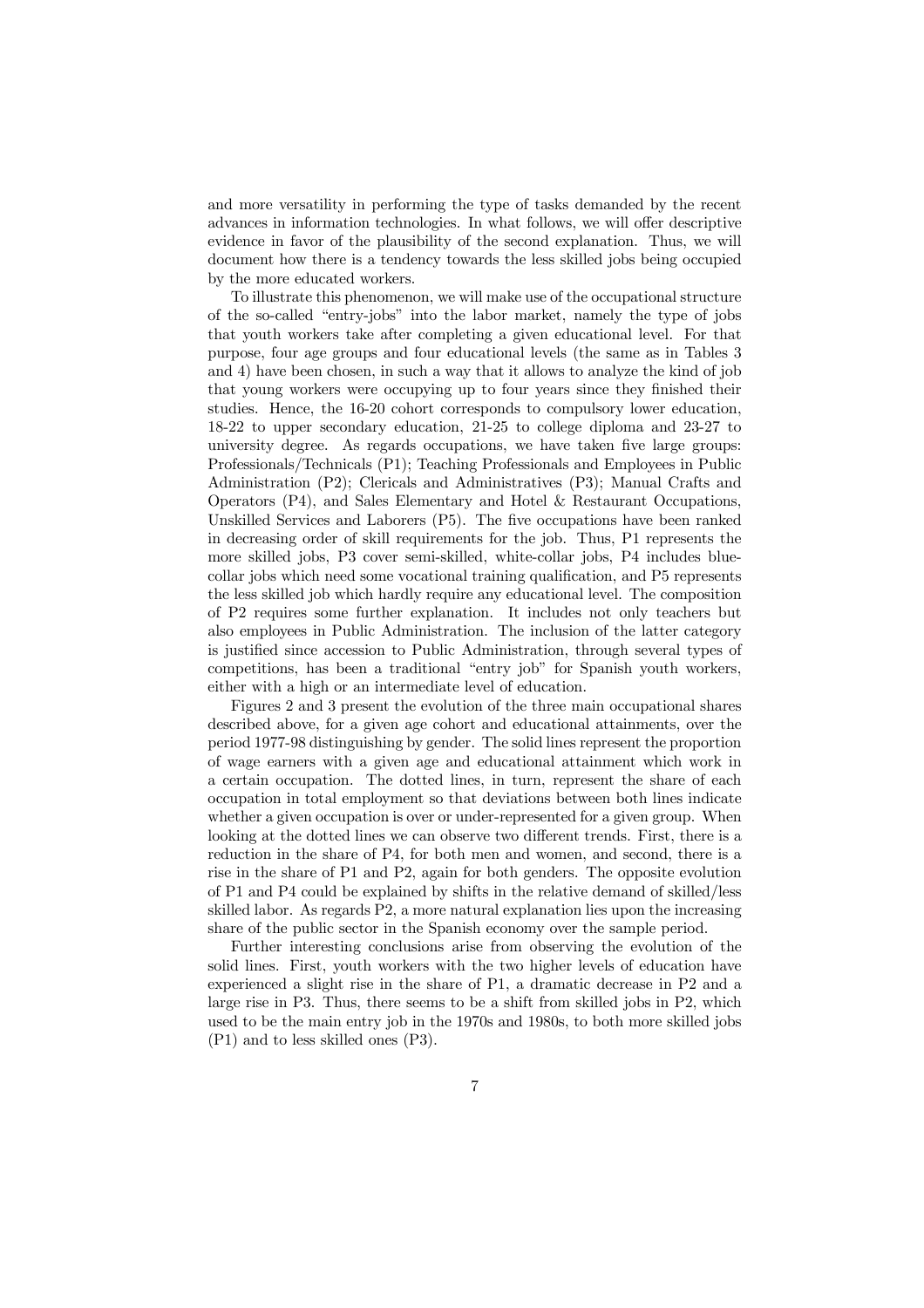Second, youth workers with the two lower educational attainments have been displaced from P3 and P4 (in this case only in the 16-20 male cohort) toward P5. This tendency is particularly evident for workers with upper secondary education for whom P3 used to be a traditional "entry-job" where they used to receive training which enhanced their possibilities of promotion within the firm. Their displacement towards P5 harms those opportunities.

In sum, the more educated workers seem to be increasingly filling the more skilled jobs (P1) and the semi-skilled ones (P3). This process is taking place at the expense of a drastic reduction in  $(P2)$ , possibly due to the ageing of the Public Administration employees and/or the lack of hirings of young workers. At the same time the less educated workers have been crowded out from their traditional "entry-jobs", namely semi-skilled jobs (P3) towards those jobs that hardly offer any training and require no educational qualifications (P5). These observations, therefore, are consistent with a phenomenon of over-education produced by technological progress, namely, many persons are working on jobs that require less schooling than obtained and a corresponding crowding out of low skilled workers by high skilled ones. Thus, the employment rates of the former will tend to be lower, whereas those of the latter group may also decrease if the creation of high-skilled jobs does not match the increase in the supply of educated workers.

#### 2.4 Changes in employment composition by age and seniority

In this section we analyze the rate of turnover in the "entry jobs" and examine whether there have been shifts in the age distribution by occupation. Table 6 presents the age distribution of paid employment in each "entry job" by gender, whereas Table 7 shows the mean job tenure (in years) by age, gender and occupational group. In both cases, the comparison is between 1987 and 1997. With regard to the changes in the age distribution, the main conclusions to be drawn are the following. First, there has been an ageing process for the workers in the high skilled jobs (P1 and P2), illustrated by the rise in the share of workers aged 35-49. As for the less skilled occupations, there has been a rejuvenation process, especially among male workers in unskilled services and female workers in Hotels and Restaurants occupations. It is particularly interesting to examine what has happened with the Clerical/Administrative occupations (P3), which, as discussed earlier, has become the pivotal job among the lower and the higher educated young workers. As can be observed, between 1987 and 1997, there has been and aging process in the 25-29 age cohort. This may mean that, at that age, workers are forced to take that sort of job which they tend to withdraw later when seeking for better returns for their educational levels. The increasing turnover in that type of job seems to be reinforced by the evidence presented in Table 7, where the mean job tenure for the 25-29 and 30-34 cohorts has fallen from 6 to 3 years and from 10 to 5 years, respectively. This means that highly educated workers in that type of job have increased their share whilst, at the same time, they are involved in an intensive process of on-the-job search.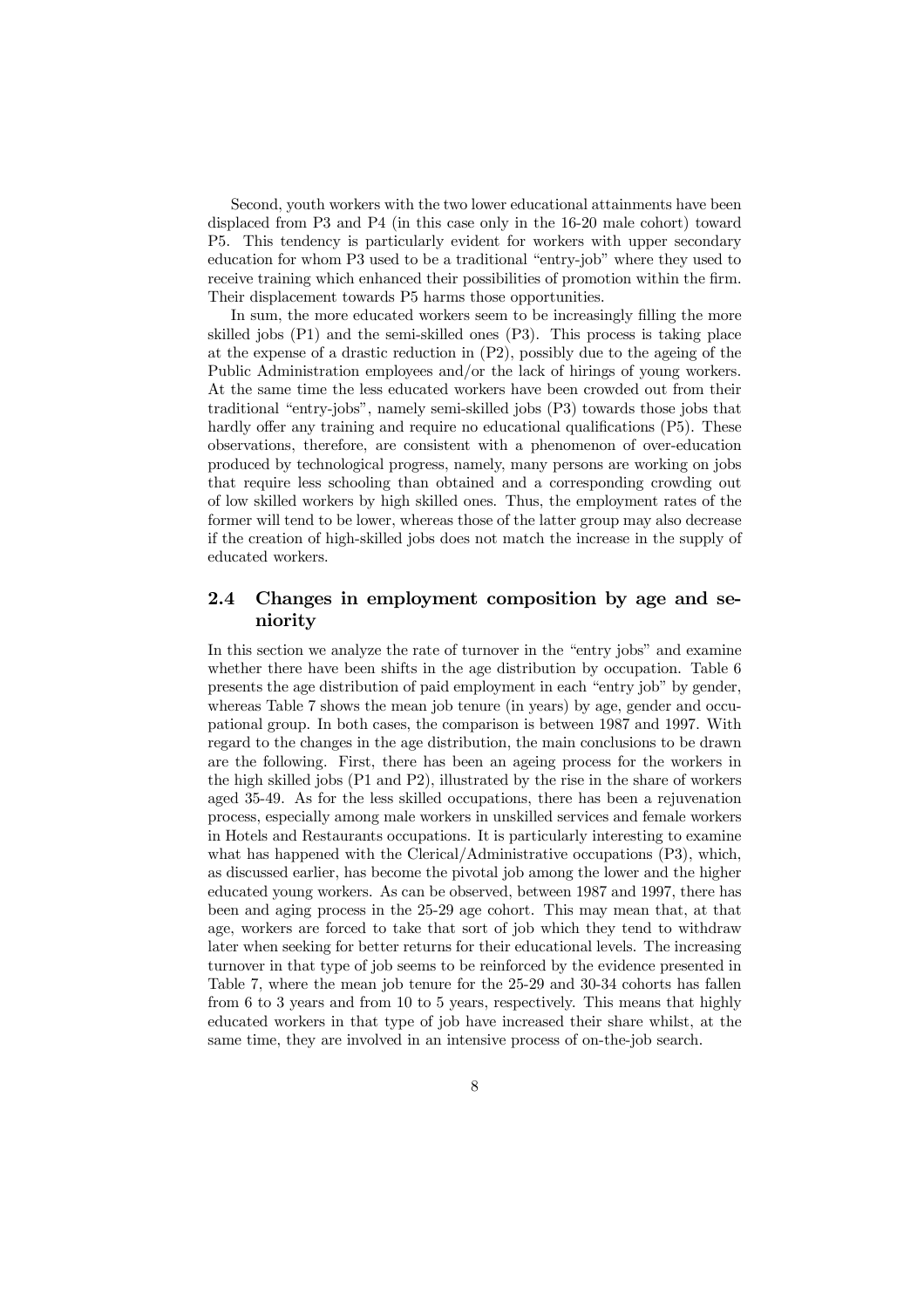#### 2.5 Education Wage Premium

Having illustrated the downgrading phenomenon which is taking place in the Spanish youth labor market, we now turn to examine the role of wage-setting in this process. On the one hand, given the increasing proportion of highly educated workers in semi-skilled jobs and less educated workers in unskilled jobs, we should expect the earnings of both types of worker to have fallen, especially if it is the case that skill-biased technological progress has reduced the demand for those kinds of jobs. On the other hand, we may conjecture that the presence of wage floors in the sectorial collective bargaining in Spain, could well be in part responsible for a narrowing in wage differentials, which may have caused an increase in the unemployment rate of both types of worker. In particular, we are interested in providing some evidence about how the education premium has evolved for youth and how the collective bargaining institutions may have affected it.

In this respect there is evidence provided by Alba (1993) and San Segundo (1997) which points out that the return to university-second degree education relative to college diploma has decreased substantially over the present decade. Likewise, Beneyto et al. (1996) find that the returns to education halved (from about 4 points to 2 points) when an overeducated worker performs a simple job.

On top of the above direct evidence on the evolution of the wage premium, there is another stream of studies (see Abellán et al., 1997, Dolado and Felgueroso, 1997 and Dolado et al., 1997) which have obtained conclusive evidence in favor of the hypothesis that minimum wages set at sectorial collective bargain (superimposed on the national statutory minimum wage) are very close to what young workers actually receive in semi-skilled and unskilled entry-jobs. Hence, for workers in those types of job, regardless of their educational attainments, sectorial bargained wage rates provide a good approximation of the actual wages. Conversely, longer job tenure and more skilled jobs entail significant positive wage drifts.

Tables 8 and 9 illustrate these facts. Table 8 provides evidence about the proportion of young workers (18-24 years old) by occupation, education and job tenure who enjoy positive wage drifts. This information has been obtained for 1991 from the Encuesta de Conciencia y Biografía de Clase (ECBC). Table 9, in turn, presents the percentage wage differences in sectorial agreement, corresponding to metal industries (one of the most important in Spain affecting more than one million workers), relative to the agreed wage for laborers in 1982, 1990 and 1997. Several interesting observations arise. First, Table 8 shows that between 70% and 90% of all workers in their first year at an entry-job receive no more than the agreed wage at the collective bargaining. Second, this proportion decreases as they stay longer in the firm, except for workers in unskilled jobs, (P5) and to a lesser extent, in Clerical Administrative jobs (P3) Third, the proportion of highly educated workers with positive wage drifts in smaller than those in Technical/Professional (P1) occupations, a further indication of the downgrading phenomenon.

As for Table 9, we draw the following conclusions. First, there is a strong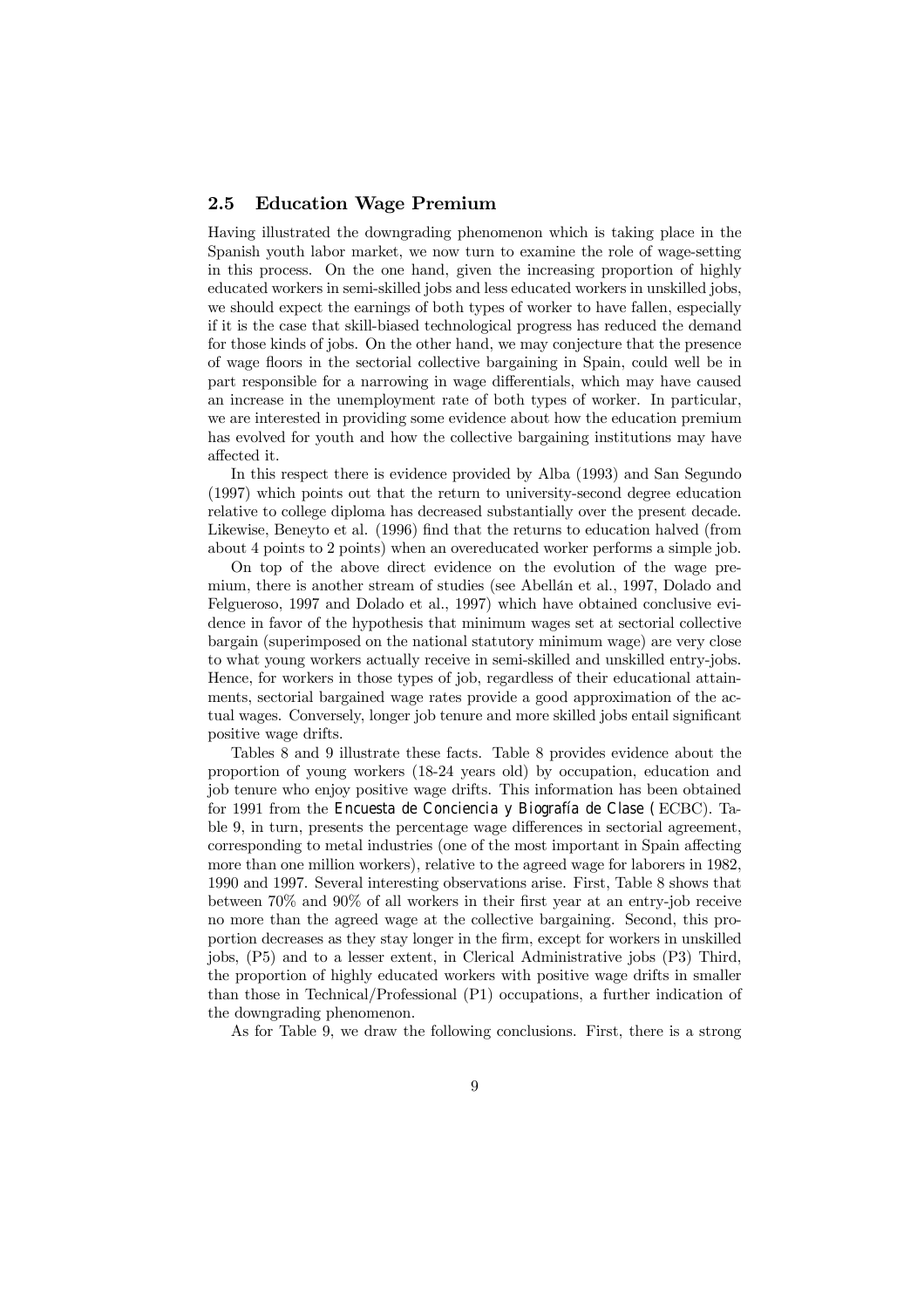narrowing of the wages in entry-job up to Clerks (P3), implying that, since those wages are binding, it could be less costly for a firm to hire a non-experienced educated worker than to extend the contract to a less educated one which happens to be less productive and needs training. This substitution effect may be reinforced by the existence of generous seniority bonuses for workers that stay long in the firm. And second, over the last two decades, relative bargained wage have been kept constant, despite the large changes experienced in educational attainments of the younger cohorts.

Overall, the previous evidence seems to point out that wage floors may have affected the employment opportunities of the less educated workers whereas wage compression, together with downgrading of jobs, may have reduced the education premium for those educated workers who do not get jobs in the high skill sector.

#### 2.6 Over-education and training

One possibility could be that the IT revolution has changed so much the education requirements of the occupations we have considered that both overeducation and crowding-out of low educated workers are only apparent phenomena. We look at workers' perception of educational requirements for a given occupation First, panel a) of Table 10 shows the proportion of workers under 30 years of age who declare to be overqualified in their current jobs. When we distinguish by educational attaintment and occupation, the proportion of workers in P3 with tertiary/university education who declare to be overqualified is close to 75 per cent, while most workers with lower educational attaintments declare to be underqualified. Indeed, the pattern of responses for P3 is different from those pertaining to the remaining occupations where under and overqualification hold for P1 and P2 and for P4 and P5, respectively. This seems to indicate that higher educated workers do have enough human capital to hold P3 jobs, whereas less educated workers do not and thus specific training is needed. Without past observations on workers' perceptions of jobs' educational requirements, we cannot be sure about recent trends in over-education stemming from the IT revolution. However, it seems clear that a significant proportion of higher educated workers in semi-skilled jobs declared to be overqualified for those jobs.

As regards training, a few words about how it is provided in Spain are in order. In general, there are school-based and workplace-based systems, the latter either based on firm skill formation or on government-led programs (see OECD, 1998). The Spanish system is mainly school-based and relies on employer subsidies or tax relief conditional on work-place training through special training/apprenticeship systems aimed at youth. However, apprenticeship employment contracts only accounted for 12 per cent of youth employment in 1995 given the high incidence of fixed-term employment contracts which do not involve any explicit training altogether (see Bentolila and Dolado, 1994). Moreover, despite generous incentives to convert fixed-term into permanent contracts, only 12 per cent of training contracts and 28 per cent of apprenticeship contracts were so converted in 1997. Panel b) of Table 10 gives the proportion of workers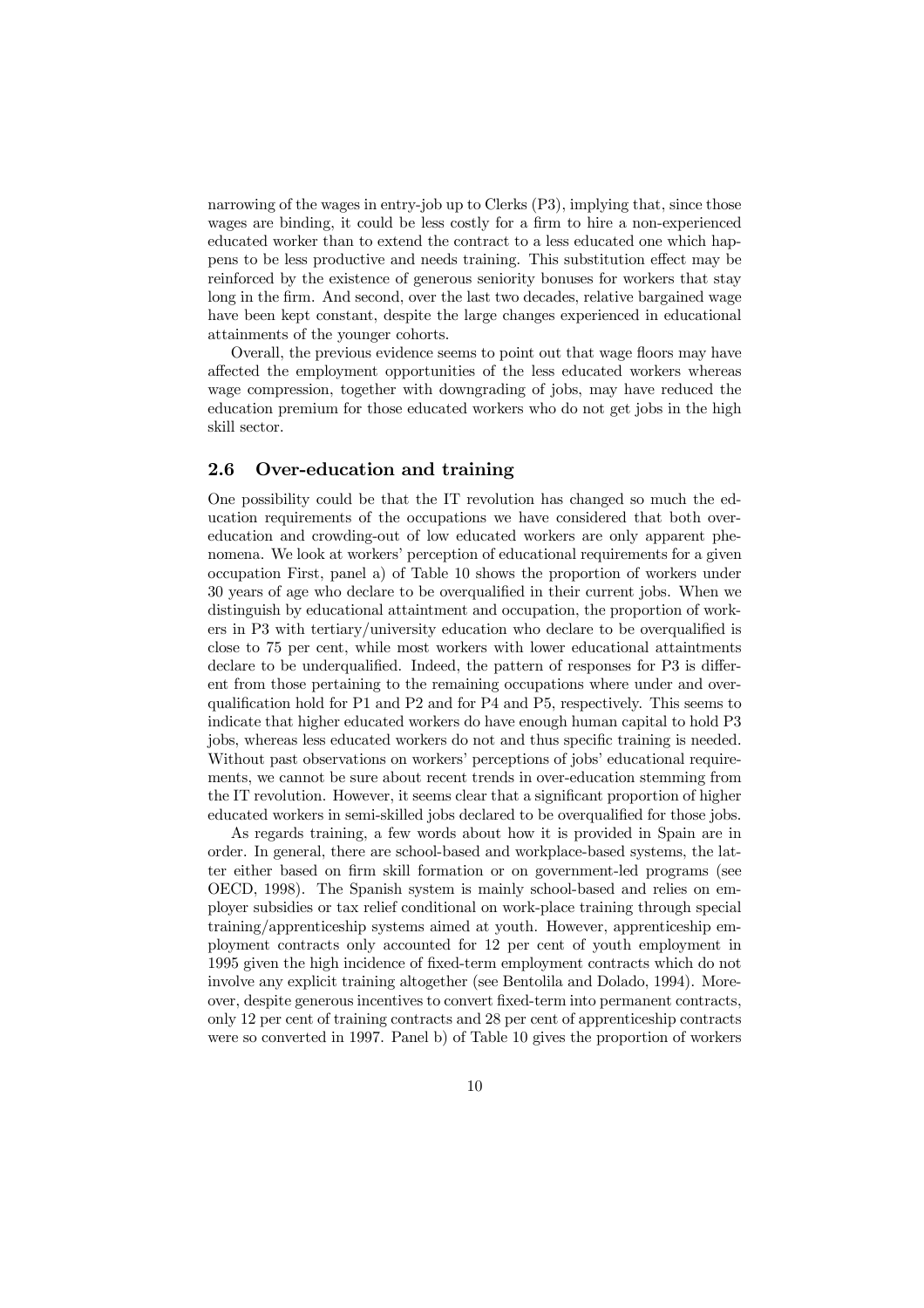whose training has been provided and paid by the firm, broken down by the worker's educational attaintment and occupation, as reported by the European Household Panel Survey (EHPS). It is noteworthy that this fraction in P3 is highest for workers with upper-secondary education and lowest for workers with tertiary/university education. Indeed, though not reported here for the sake of brevity, we find, using individual data from the EHPS, that the probability that a higher educated occupies a job in P3 increases significantly when minimum bargained wages higher educated worker occupies a job in P3 increases with the regional unemployment rates of educated workers and the minimum wages set for those occupations by the provincial/sectoral collective wage bargaining agreements. Moreover, the probability that a lower educated worker receives training when working in P3 decreases significantly when minimum bargained wages are set by collective bargaining agreements at the industry level than when employment conditions are set by firm level collective agreements.

## 3 A matching model

To account for over-education, training and crowding-out, we consider a simple matching model with two types of workers -educated and non-educated, two types of jobs -skilled and unskilled, and on-the-job search for educated workers employed in unskilled jobs.<sup>5</sup> There is a continuum of firms. Unskilled jobs do not require any schooling but skilled jobs can only be filled by educated workers, who also can take unskilled jobs. The supply of non-educated and educated workers is exogenously given and equal to  $L_1$  and  $L_2$ , respectively  $(k = \frac{L_2}{L_1})$  is the ratio of educated to non-educated workers).<sup>6</sup> Training in the firm is required for noneducated workers and is not a substitute for schooling. We assume that firms differ in these training costs, t, according to a distribution function  $F(t)$ . Firms post vacancies for unskilled and skilled jobs whose nature is determined ex-ante, before a worker shows up. Educated workers will accept offers for unskilled jobs if they do not have offers for skilled jobs and the value from being employed in a unskilled jobs is larger than the valued of being unemployed. Firms will hire educated workers for unskilled jobs as this implies saving of the training costs required for non-educated workers. Firms do not discriminate against educated workers occupying unskilled jobs (there is no a bad signal in an educated worker to take unskilled jobs) and, in equilibrium, will be indifferent between hiring any type of worker for unskilled jobs.

<sup>&</sup>lt;sup>5</sup>It departs from other models in the search literature with heterogeneous workers (for instance, Brunello 1996, Saint-Paul 1996, Acemoglu 1997, Mortensen and Pissarides 1998) by assuming that the markets are non-segmented by skills, so that educated workers can be employed in unskilled jobs.

<sup>6</sup>Given the very rapid increase in subsidies for tertiary education which took place in Spain since the early 1980s, this seems an acceptable assumption.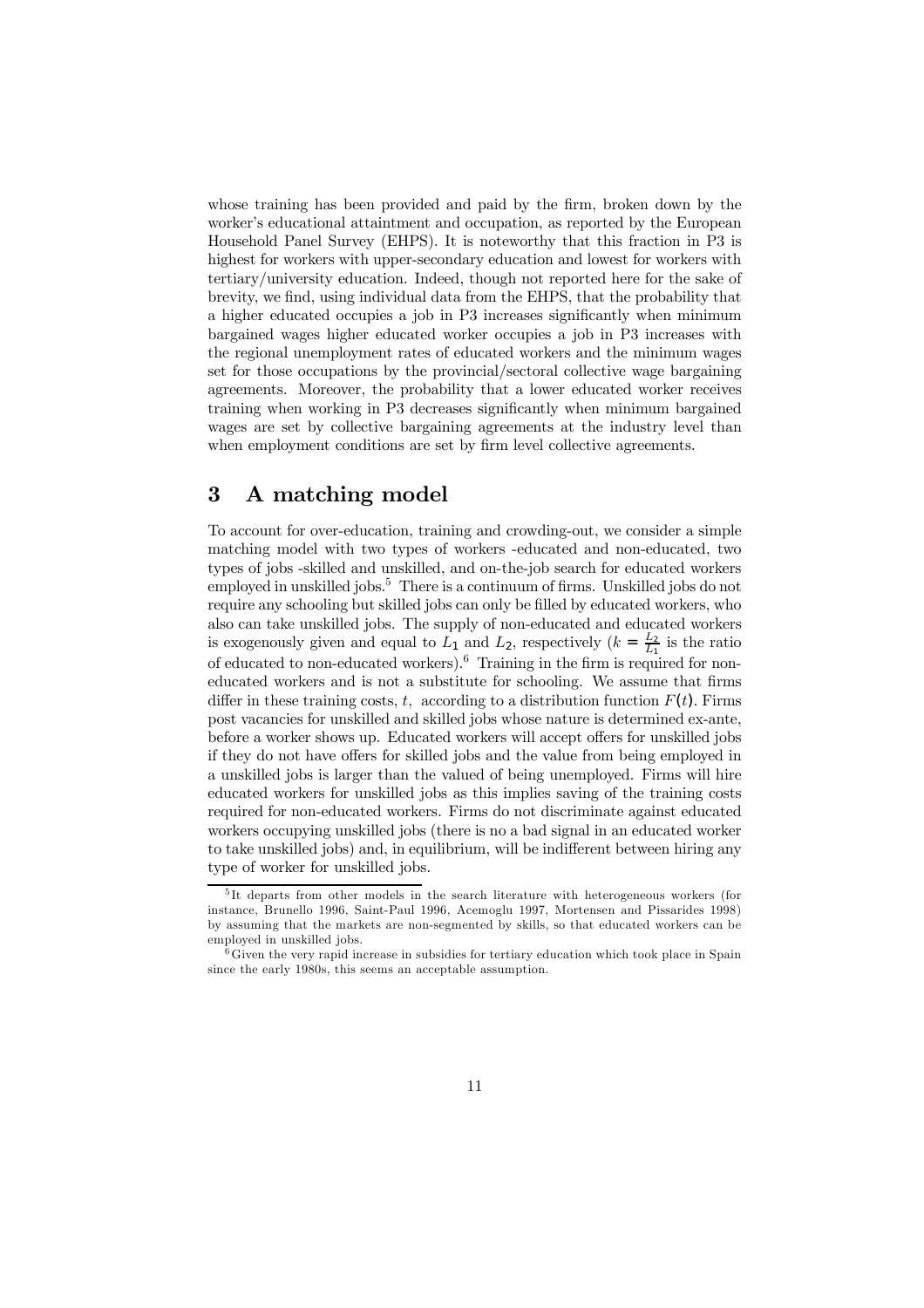#### 3.1 Matching

Hires are given by matching functions which take the number of searchers and job vacancies as arguments. Educated workers search for skilled jobs and fill them according to the matching function  $H_2 = m(u_2L_2 + e_1^2L_2, v_2L_2)$ , where  $H_2$  is the number of hires of educated workers for skilled jobs,  $u_2$  is the unemployment rate of educated workers,  $e_1^2$  is the proportion of educated workers employed in unskilled jobs who are also assumed to be searching for skilled jobs,  $v_2$  is the vacancy rate of skilled jobs (measured with respect to  $L_2$ ), and m is a constant-returns-to-scale (CRS) matching function with  $m_1, m_2 > 0$ .<sup>7</sup> Unemployed educated workers also match with unskilled job vacancies. Given the matching function for skilled jobs, the number of hires of educated workers for unskilled jobs is  $H_1^2 = m(u_2L_2, v_1L_1 + v_2L_2) - \frac{u_2}{u_2 + e_1^2}m(u_2L_2 + e_1^2L_2, v_2L_2)$ , where  $v_1$  is the vacancy rate of unskilled jobs (measured with respect to  $L_1$ ). Finally for non-educated workers, the number of hires is  $H_1 = m(u_1L_1 + u_2L_2, v_1L_1)$  –  $H_1^2 - \frac{u_2}{u_2 + e_1^2} H_2 = m(u_1 L_1 + u_2 L_2, v_1 L_1) - m(u_2 L_2, v_1 L_1 + v_2 L_2)$ , being  $u_1$  the unemployment rate of non-educated workers.

Given the matching process, the probabilities of filling vacancies are given by:

- For a skilled jobs:  $q_2 = \frac{H_2}{v_2 L_2}$ , which under the CRS assumption can be written as  $q_2 = m(\theta_2)$ , with  $\theta_2 = \frac{v_2}{u_2 + e_1^2}$ .
- For unskilled jobs:  $q_1 = \frac{H_1 + H_1^2}{v_1 L_1}$ , which under the same assumption is equal to  $q_1 = m(\theta_1) - \frac{k u_2}{v_1} \theta_2 q_2$ , with  $\theta_1 = \frac{v_1}{u_1 + k u_2}$ .

As for workers, the rates at which they receive job offers are

- Skilled job offers for educated workers (either unemployed or employed in unskilled jobs),  $\tau_2 = \theta_2 q_2$ .
- Unskilled job offers for educated workers,  $\tau_1^2 = \theta_{12} m(\theta_{12}) \theta_{2} q_2$ , with  $\theta_{12} = \frac{v_1 + kv_2}{ku_2}.$
- Unskilled job offers for non-educated workers,  $\tau_1 = \frac{u_1 + ku_2}{u_1} \theta_1 m(\theta_1)$  $\frac{ku_2}{u_1} \theta_{12} m(\theta_{12})$ .

Thus, as the skilled jobs market gets tighter  $(\theta_2$  increases), the proportion of educated workers moving to unskilled jobs decreases, and the proportion of non-educated workers finding unskilled jobs increases.

#### 3.2 Steady State Equilibrium

In the steady state equilibrium,the flow out of unemployment and the flow into unemployment are equal for both types of workers and the flow of educated

<sup>&</sup>lt;sup>7</sup>We are assuming that on-the-job search of educated workers in unskilled jobs is as efficient as the search of unemployed educated workers.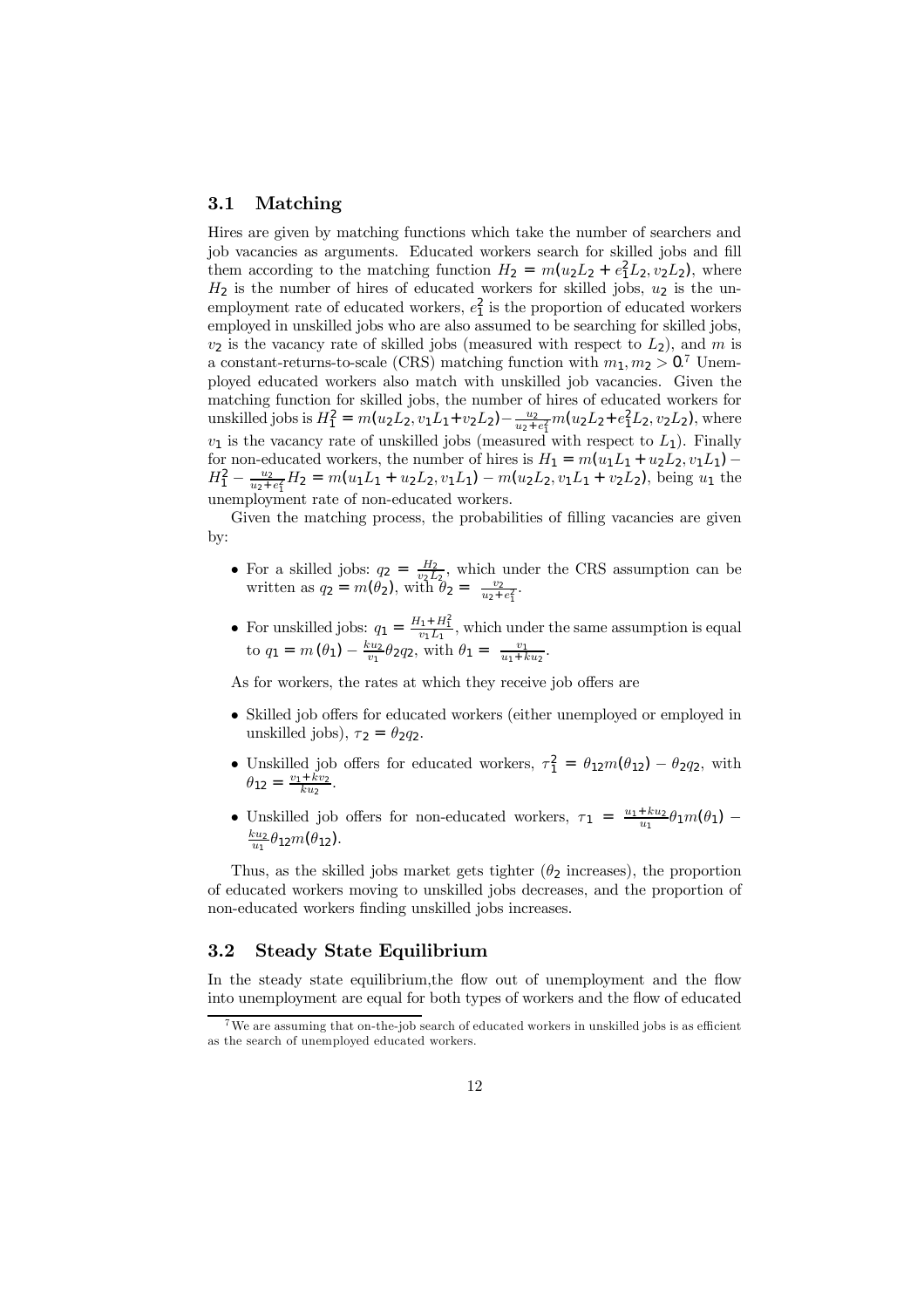workers into unskilled employment must be equal to the flow of educated workers out of unskilled employment toward unemployment or to skilled employment. Thus, we have:  $s_1 N_1^E = \tau_1 N_1^U$ ,  $s_2 N_2^E = {}^{\perp} \theta_2 q_2 + \tau_1^2 V_2^U$ , and  $(s_1 + \theta_2 q_2) N_2^{E_1} =$  $\tau_1^2 N_2^U$  where  $N_i^E(N_i^U)$  is the number of employed (unemployed) workers of type  $i$   $(i = 1, 2)$ ,  $s_i$  is the separation rate for jobs of type i, and  $N_2^{E_1}$  is the number of educated workers in unskilled jobs. Hence, the steady state unemployment rate for each non-educated workers is

$$
u_1 = \frac{s_1}{s_1 + \tau_1} \tag{1}
$$

the steady state unemployment rate of educated workers is

$$
u_2 = \frac{s_2}{s_2 + \theta_{12} m(\theta_{12})}
$$
 (2)

and the proportion of educated workers in unskilled jobs is

$$
e_1^2 = \frac{s_2}{s_1 + \theta_2 q(\theta_2)} - \frac{s_2 + \theta_2 q(\theta_2)}{s_1 + \theta_2 q(\theta_2)} u_2
$$
 (3)

#### 3.3 The supply of vacancies

For the determination of the supply of vacancies, we follow Pissarides (1990). Let  $V_i$  be the returns to opening a job position of type  $i$   $(i = 1, 2)$ ,  $J_i$  the asset value of a job of type i filled by a worker of type i, and  $J_1^2$  the value of a unskilled job filled by an educated worker. Assuming that  $J_1 = J_1^2$  we have that<sup>8</sup>

$$
rV_1 = -\gamma_1 + q_1(J_1 - V_1) \tag{4}
$$

while for skilled jobs

$$
rV_2 = -\gamma_2 + q_2(J_2 - V_2) \tag{5}
$$

The asset values of a filled job, in turn, are given by

$$
rJ_1 = y_1 - w_1 - t + s_1(V_1 - J_1)
$$

$$
rJ_2 = y_2 - w_2 + s_2(V_2 - J_2)
$$

where r is the rate of interest,  $\gamma_i$  is the cost of keeping a job vacancy of type i unfilled,  $y_i$  is the output produced by a worker of type i in a job of the same type,  $w_i$  is the wage paid to workers of type i, and t is the training cost for unskilled workers performing a simple job which differs across firms according

<sup>8</sup> This assumption is consistent with the matching process specified above and, moreover, guarantees an interior solution for  $u_1$  and  $u_2$ .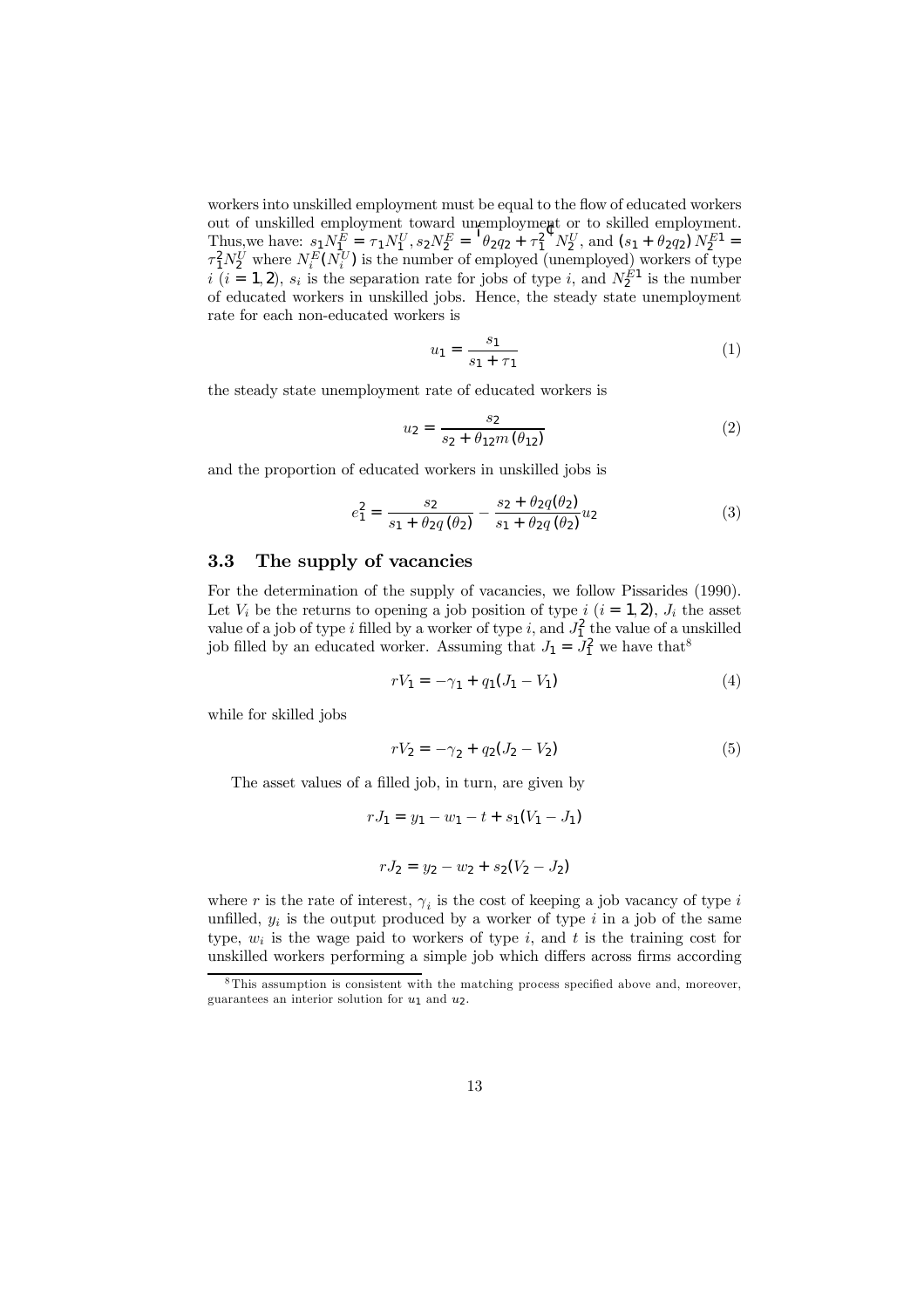to the distribution function  $F(t)$ , while the asset value for unskilled jobs filled by educated workers is given by  $9^9$ 

$$
rJ_1^2 = y_1 - w_1 + (s_1 + \theta_2 q_2)(V_1 - J_1^2)
$$

In equilibrium all profits opportunities from offering new jobs are exploited so that  $V_1 = V_2 = 0$ , and, hence,

$$
J_1 = \frac{y_1 - w_1 - t}{r + s_1}, J_2 = \frac{y_2 - w_2}{r + s_2}, J_1^2 = \frac{y_1 - w_1}{r + s_1 + \theta_2 q_2}
$$
(6)

Notice that, though workers are assumed to get the same wage in unskilled jobs, regardless of their educational attainment, employers will be indifferent between hiring more or less educated workers as long as the differences between the probability of quitting of the two types of workers is exactly compensated by the training cost of less educated workers. Thus, the condition  $J_1 = J_1^2$ determines a critical value of the training cost,  $t^*$ , such that a share of firms given by  $F(t^*)$  hire only non-educated workers for unskilled jobs and offer on-the-job training, while the rest of the firms hire only educated workers for unskilled jobs.

As for wages, we assume that for educated workers they are equal to a proportion  $\beta$  of the total surplus generated by the match, unless outside options of the firm and of the worker are binding (see Acemoglu, 1995) and that these options are not binding, while for non-educated workers we will assume that the outside option of the workers is binding, being z the reservation wage of non-educated workers. Thus,

$$
w_1 = z, w_2 = \beta y_2 \tag{7}
$$

 $>$ From equations (4), (5), and (6), after substituting for wages, we get the conditions which represent the supply of vacancies

$$
(1 - \beta)y_2 q_2 = \gamma_2 (r + s_2)
$$
 (8)

$$
(y_1 - z)q_1 = \gamma_1(r + s_1 + \theta_2 q_2)
$$
 (9)

while for the critical level of training costs which make firms indifferent between hiring educated or non-educated workers for unskilled jobs, we get

$$
t^* = \frac{\theta_2 q_2}{r + s_1 + \theta_2 q_2} (y_1 - z)
$$
 (10)

Thus, as the skilled job market is less tighter and the separation rate in the unskilled job market increases, the training costs which makes firm indifferent between training non-educated workers and hiring educated ones falls, which means that less firms are eager to supply on-the-job training.<sup>10</sup>

<sup>&</sup>lt;sup>9</sup>Notice that the quit rate is the same one that we have assumed for the rest of job matches,  $s_1$ , plus the probability of receiving a skilled job offer for the educated worker employed in unskilled jobs, which is equal to  $\theta_2 q_2$ .

<sup>&</sup>lt;sup>10</sup>Under the assumption that the training costs is distributed uniformly between 0 and 1 (the value which we will assume for  $y_1$ , for normalization), t can be interpreted as the proportion of firms training non-educated workers.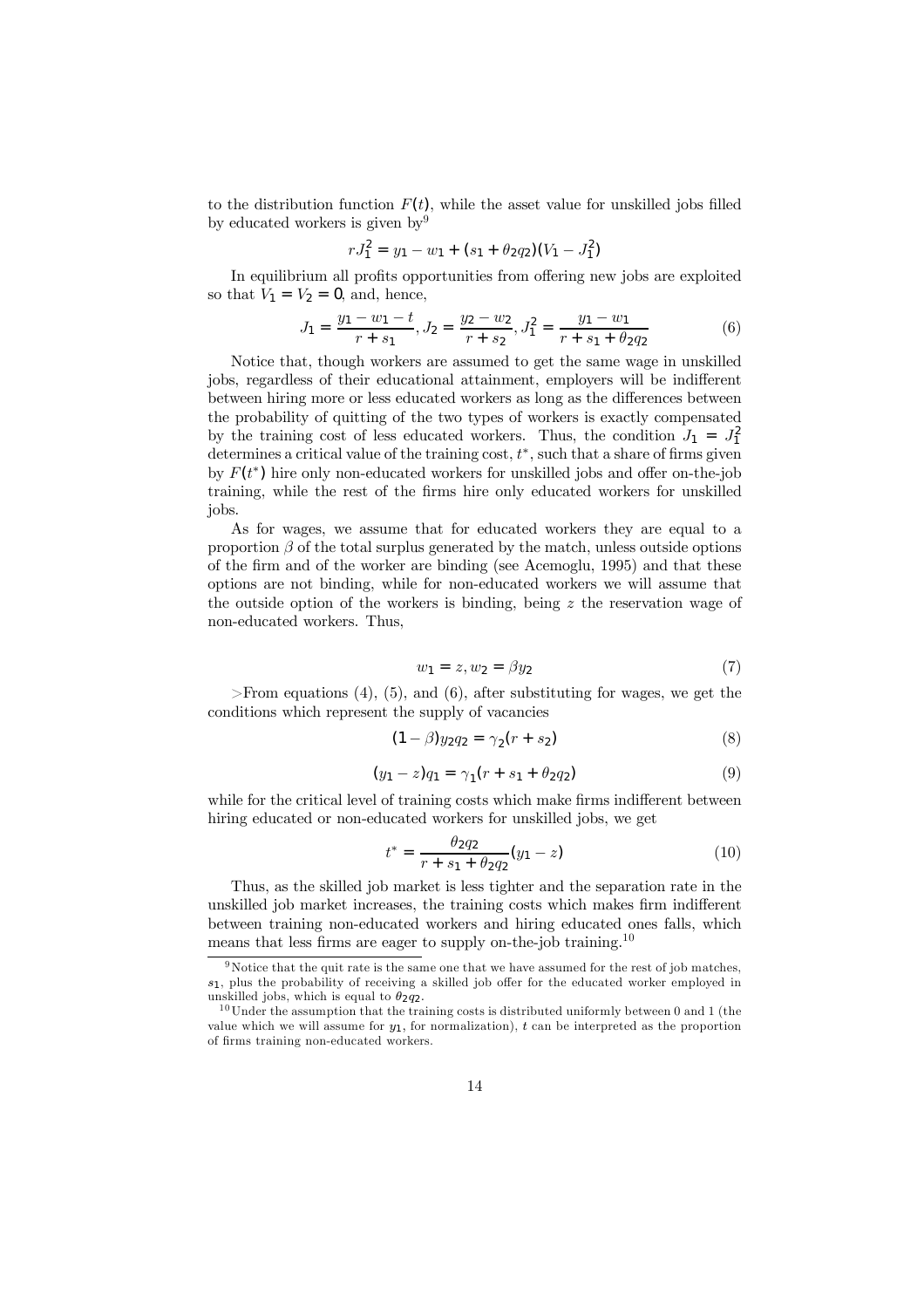#### 3.4 Simulations

Given a plausible functional form for the matching function, the model is too complex to be solved analytically. Thus, we proceed as follows. We assume a Cobb-Douglas matching function with constant returns to scale, which seems to fits well the evidence on labor market flows (see Blanchard and Diamond, 1989) and gives rise to the following probabilities:

$$
q_1 = m(\theta_1) = \theta_1^{-\alpha}, m(\theta_{12}) = \theta_{12}^{-\alpha}, q_2 = m(\theta_2) = \theta_2^{-\alpha}
$$

where  $\alpha > 0$  is the elasticity of hires with respect to job searchers. Given the exogenous variables  $(\alpha, r, s_1, s_2, \beta, z, k, y_1, y_2, \gamma_1 \text{ and } \gamma_2)$ , equation (8) determines  $\theta_2$  and then, equation (9) determine  $q_1$ , while equation (10) determines  $t^*$ . Given  $q_1$  and  $\theta_2$ , equations (1), (2), and (3), together with the definition of  $q_1$ , determine  $u_1, u_2, v_1, v_2, e_1^2$ .

We illustrate the implications of the model by means of the numerical simulations reported in Table 11. The parameter values that we used correspond, with some variations, to those used by Mortensen and Pissarides (1998) in their calibration of unemployment in a representative "European economy". In particular, we increase the replacement rate,  $z$ , to be  $.5$ , and decrease the separation rate to be .3 and .1 for unskilled and skilled jobs, respectively. Moreover,  $y_2$ is assumed to be the double of  $y_1$ , and k is taken to be .1, namely that 9 per cent of the labor force is educated. It should be noticed that we do not try to calibrate the model to yield "realistic" values for the endogenous variables (the model is too simple for that task). We rather aim at evaluating the qualitative implications of the model. In the Table we also report the returns to education, measured by the relative gross expected returns from investing in education,  $R$ , which can be easily computed to be equal to

$$
R = \frac{(1 - u_2 - e_1^2)\beta y_2 + (u_2 + e_1^2)z}{z}
$$

The first column of Table 11 gives the results for this baseline case: the unemployment rates of non-educated and educated workers are 19.8% and 1.1%, respectively, while 17.3% of educated workers are employed in unskilled jobs, and the training cost threshold is about .21. In the second column we report the effect of skilled-biased technological progress by means of an increase in the productivity of educated workers in complex jobs (from  $y_2 = 2$  to  $y_2 = 2.5$ ). It is found that, since an increase in  $y_2$  raises tightness in the market for skilled jobs, such a change results in a fall in  $e_1^2$ , while  $u_2$  remains more or less constant. Hence, since both the probability of a educated workers holding a skilled job and the relative wages from skilled jobs to wages from unskilled jobs increase, the returns to education go up from 2.2 to 2.7. In any case, overall the standard skilled-biased technological progress, on its own, is not able to explain the whole set of observed facts. Something similar applies to an exogenous increase of educated workers. In the third column it can be observed that an increase in the relative supply of educated workers to  $k = 1$ , corresponding to a situation in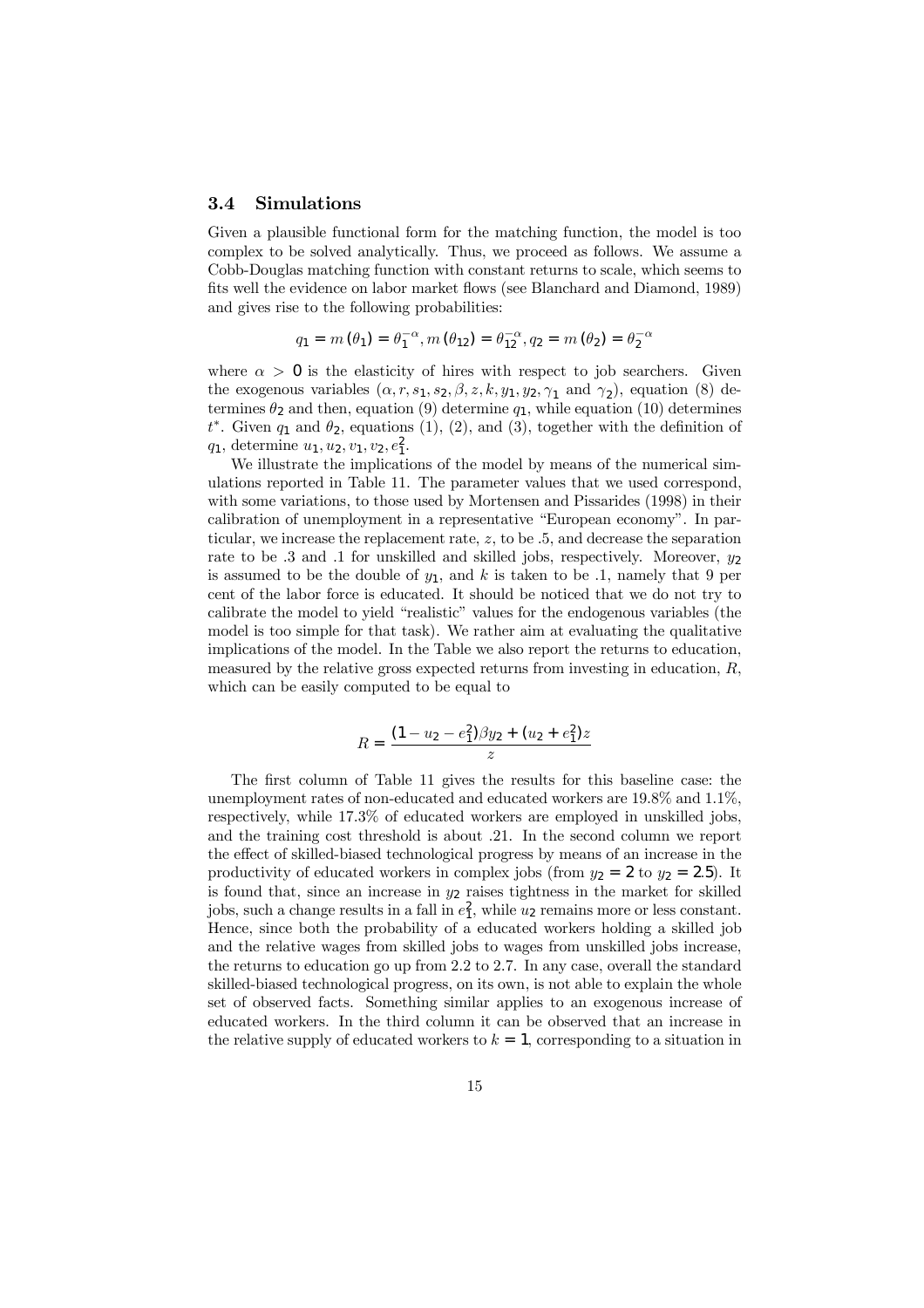which 50% of the labor force is educated, increases both unemployment rates, decreases the proportion of educated workers employed in unskilled jobs but does not affect either the training cost threshold or the returns to education. By contrast, the fourth column shows that as separation rates of both types of jobs increase and the bargaining power of educated and the reservation wage of lower educated workers rise, then the unemployment rates of both types of workers increase, the proportion of educated workers employed in unskilled jobs also rises, there are less firms willing to supply on-the-job training and the returns to education fall from 2.2 to 1.9, in agreement with the stylized facts discussed above. The intuition behind these results is as follows: the increase in s and  $\beta$  decreases the tightness in the market for skilled jobs and, therefore,  $u_2$ and  $e_1^2$  increase, resulting in crowding-out less educated workers in the market for unskilled jobs and less on-the-job training by firms.

### 4 Concluding remarks

This paper has analyzed the role of various factors in explaining the poor performance of the Spanish youth labor market during the last two decades. The fact that unemployment rates for lower (primary) educated and higher (tertiary/university) educated workers have quadrupled and tripled respectively over the last twenty years, and all this despite a huge educational drive, can be possibly explained by a combination of three factors: (i) labor market institutional factors (fixed-term employment contracts, wage bargaining, etc.), (ii) skilled biased technological progress, and (iii) over-education and crowding-out of lower educated workers by higher educated ones who replace the former in their traditional entry jobs and engage into on-the-job search. We have provided evidence in favor of the latter, without claiming that the other two factors may not have been important too. To understand the effects of the three factor in explaining the rise in the unemployment rates of lower and higher educated workers and in the fraction of the latter employed in unskilled jobs, we have developed a simple matching model with non-segmented labor market where educated workers can fill unskilled vacancies but hot the opposite.

Using this model, for some reasonable parameter values,we have shown that a combination of the first (an increase in the separation rate due to widespread use of fixed-term contracts and a strengthening of the unions' bargaining power) and the third factor (a displacement of young workers with at most primary or secondary education by workers with higher educational attainments from their traditional entry jobs, for example, clerical and administrative occupations) could explain better the observed stylized facts than the conventional explanation based upon the characteristics of the technological progress.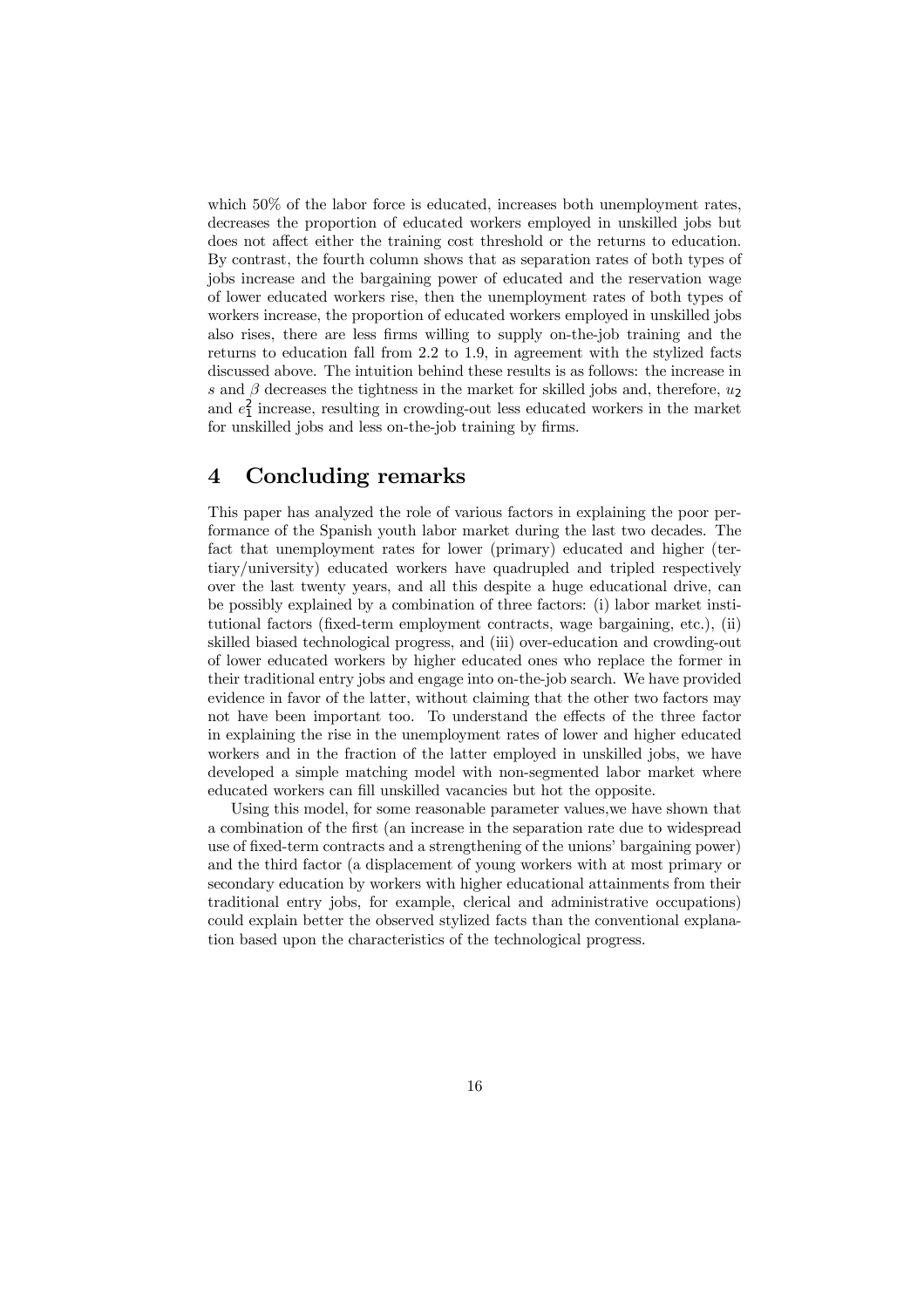## References

- [1] Abellán, C., Felgueroso, F. and J. Lorences (1997): "La negociación colectiva en España: una reforma pendiente", Papeles de Economía Española, 72, 250-260.
- [2] Albrecht, J. and S. Vroman (1999): "A Matching Model with Endogenous Requirements", mimeo.
- [3] Acemoglu, D. (1997): "Good Jobs versus Bad Jobs: Theory and Some Evidence", CEPR, Discussion Paper,  $N^o$ 1588.
- [4] Alba, A. (1993) "Mismatch in the Spanish Labor Market. Overeducation?", Journal of Human Resources, 18-2, 259-346.
- [5] Beneyto, P., J. Ferri, M.L. Moltó, and E. Uriel (1996): "Desajuste educativo y formación laboral especializada: efecto sobre los rendimientos salariales", IVIE, working paper, EC 96-11.
- [6] Bentolila, S. and J.J. Dolado (1994): "Labor flexibility and wages: lessons from Spain", Economic Policy, 10, 233-281.
- [7] Blanchard, O. and P. Diamond (1989), "The Beveridge Curve", Brookings Papers on Economic Activity, 1, 1-76.
- [8] Bound, J. and G. Johnson (1992): "Changes in the Structure of Wages in the 1980s: An Evaluation of Alternative Explanations", American Economic Review, June, 371-92.
- [9] Brunello, G. (1996): "Equilibrium Unemployment with internal labor markets", Economica, 63, 19-35.
- [10] Dolado, J. and F. Felgueroso (1997) : "Los efectos del salario mínimo : evidencia empírica para el caso español", Moneda y Crédito, 204, 213-261.
- [11] Dolado, J., Felgueroso, F. and J. Jimeno (1997), "The effects of minimum bargained wages on earnings: evidence from Spain", European Economic Review, 41 (3-5), 713-721.
- [12] García-Montalvo, J. (1995): "Empleo y sobre-educación: el caso español", FEDEA, working paper, 95-20.
- [13] García-Serrano, C. and M.A. Malo (1995): "Desajuste educativo y mercados internos de trabajo en España", Universidad de Alcalá, mimeo.
- [14] Gautier, P.A. (1999): "Unemployment and Search Externalities in a model with Heterogenous Jobs and Heterogeneous Workers", Free University of Amsterdam, mimeo.
- [15] Gottschalk, P. (1997): "Inequality, Income Growth and Mobility: The Basic Facts", Journal of Economic Perspectives, 11(2), Spring 21-40.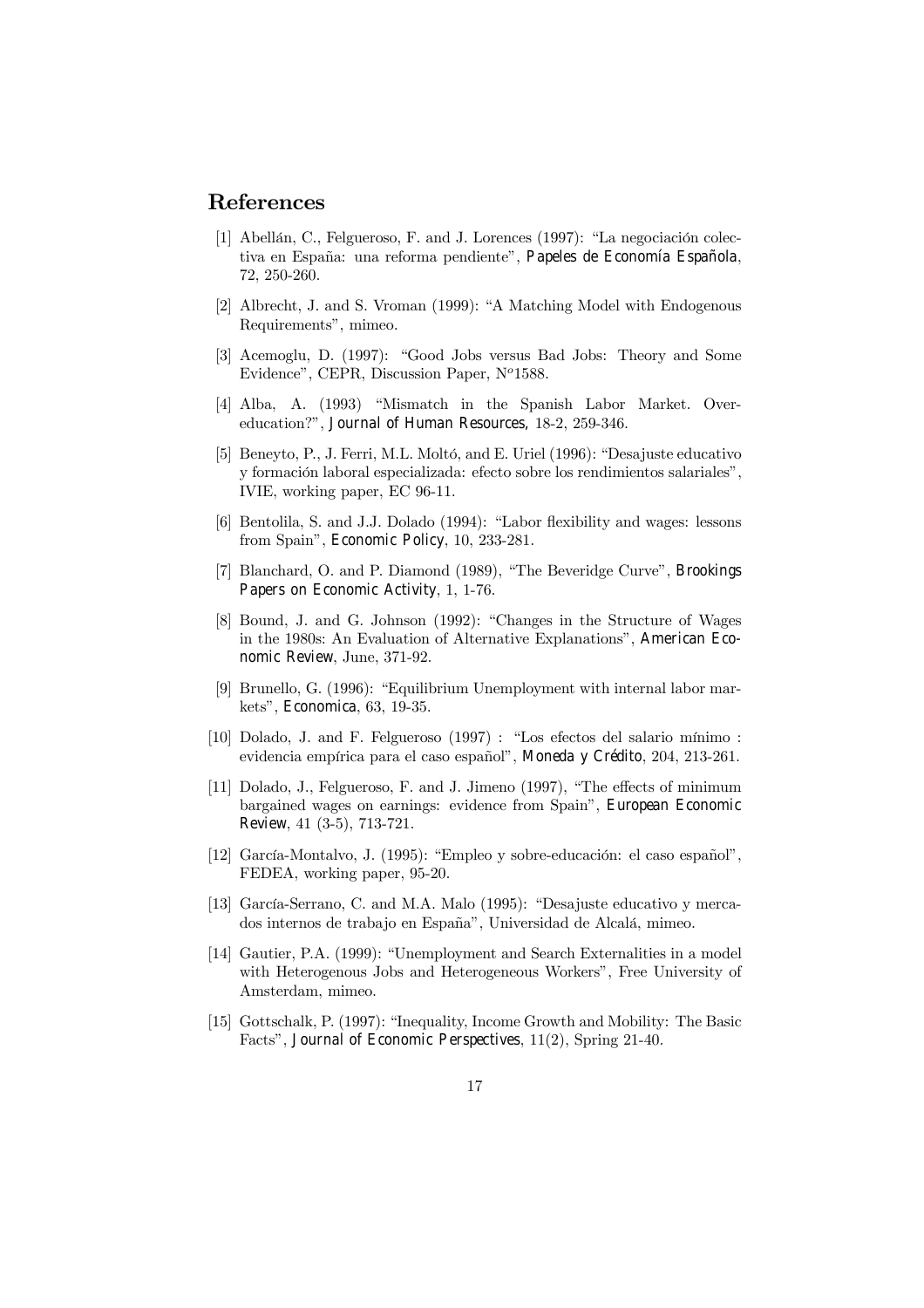- [16] Katz, L. and K. Murphy (1992): "Changes in Relative Wages, 1963-1987: Supply and Demand Factors", Quarterly Journal of Economics, 107, 35-78.
- [17] Mortensen, D.T. and C.A. Pissarides (1994): "Job Creation and Job Destruction in the Theory of Unemployment", Review of Economic Studies, 61(3), 397-416.
- [18] Mortensen, D.T. and C.A. Pissarides (1998): "Taxes, subsidies and equilibrium labor market outcomes", mimeo.
- [19] Murphy, K. and F. Welch (1992): "Industrial Change and the Rising Importance of Skill", in P. Gottschalk and S. Danziger (eds.), Uneven Tides, New York: Russell Sage Foundation, 101-132.
- [20] Muysken, J. and B.J. Ter Weel (1998): "Over-education and crowding out of low-skilled workers", Discussion Paper 98-023, MERIT, Maastricht University.
- [21] Nickell, S. and B. Bell (1995): "The Collapse in Demand for the Unskilled and Unemployment Across the OECD", Oxford Review of Economic Policy, 11(1). 40-62.
- [22] OECD (1997), Education at the Glance, OECD, Paris.
- [23] OECD (1998), Employment Outlook, OECD, Paris.
- [24] Okun, A. (1981): Prices and Quantities: A Macroeconomic Analysis, Brookings Institution: Washington D.C.
- [25] Pissarides, C.A.(1990), Equilibrium Unemployment Theory, Oxford: Basil Blackwell.
- [26] Pissarides, C.A. (1994): "Search Unemployment with On-the-Job Search", Review of Economic Studies, 61(3), 457-476.
- [27] Saint-Paul, G. (1996), Dual Labor Markets, Cambridge, Massachusetts:MIT Press.
- [28] San Segundo, M.J. (1997): "Educación e ingresos en el mercado de trabajo español", Cuadernos Económicos del ICE, 63, 105-123.
- [29] Snower, D. (1999): "Causes of Changing Earnings Inequality", IZA, working paper, 29.
- [30] Teulings, C. and Koopmans, C.(1989): "An econometric model of crowding out of lower education levels", European Economic Review, 33(8), 1653- 1664.
- [31] Thurow, L.C. (1975), Generating Inequality, Basic Books, New York.
- [32] van Ours and Ridder (1995): "Job matching and job competition: are lower educated workers at the back of job queues?", European Economic Review, 39(9), 1717-1731.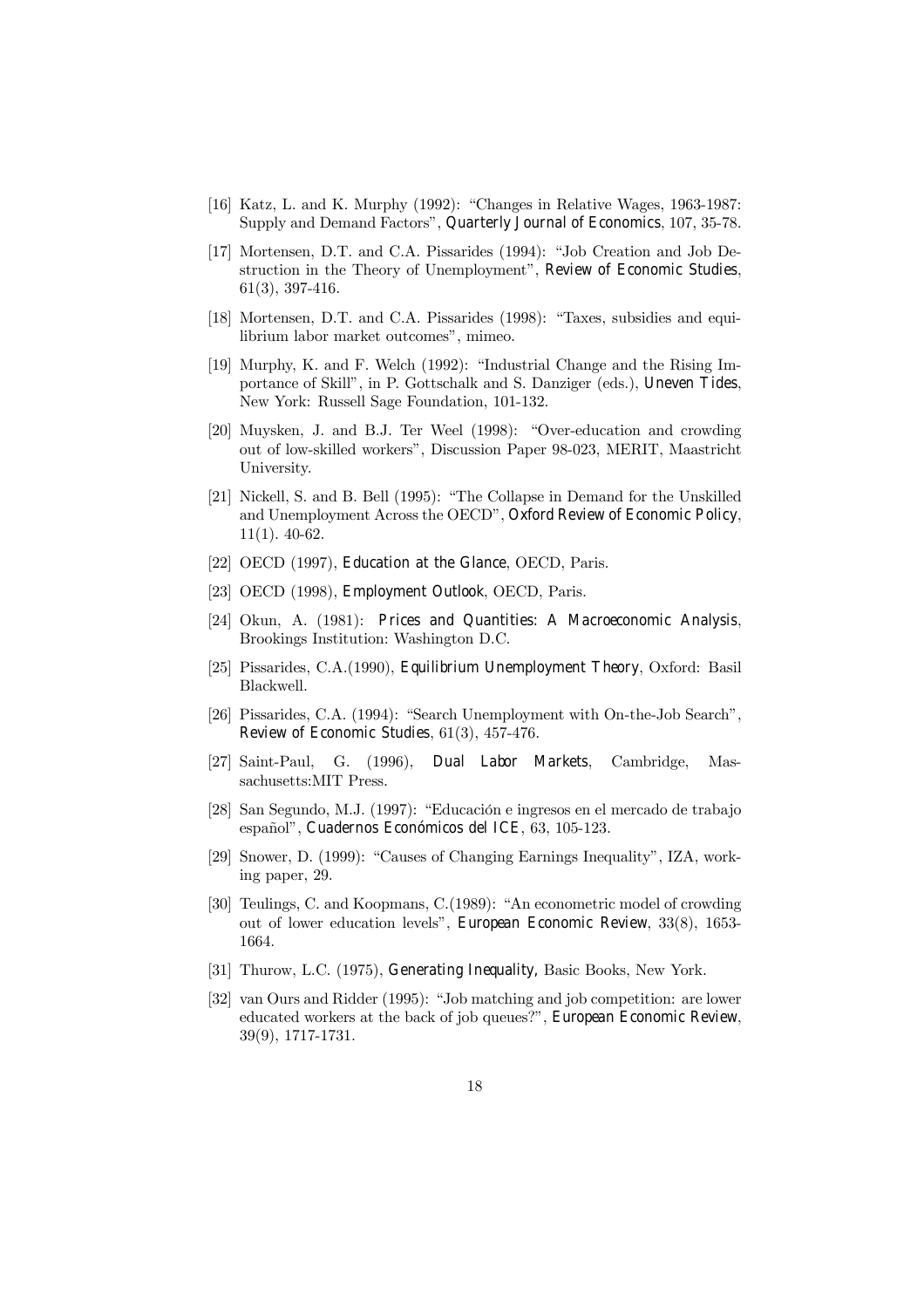|                | A. Upper secondary Education |            |            |            |                    | B. University degree |       |            |            |
|----------------|------------------------------|------------|------------|------------|--------------------|----------------------|-------|------------|------------|
|                |                              | $25 - 34/$ | $25 - 34/$ | $25 - 34/$ |                    |                      | 25/34 | $25 - 34/$ | $25 - 34/$ |
|                | $25 - 64$                    | $35 - 44$  | 45-54      | 55-64      |                    | $25 - 64$            | 35-44 | 45-54      | $55 - 64$  |
| US             | 86                           |            |            |            | Canada             | 47                   | 1.1   | 1.2        | 1.6        |
| Germany        | 84                           | 1.0        | 1.1        | 1.2        | US                 | 33                   |       |            | ۰          |
| <b>UK</b>      | 76                           | 1.1        | 1.2        | 1.5        | Sweden             | 28                   | 0.9   | 1.0        | 1.5        |
| Canada         | 75                           | 1.1        | 1.2        | 1.6        | Belgium            | 25                   | 1.2   | 1.5        | 2.5        |
| Sweden         | 75                           | 1.1        | 1.3        | 1.7        | Germany            | 23                   | 0.8   | 0.9        | 1.2        |
| Austria        | 69                           | 1.1        | 1.2        | 1.6        | <b>Netherlands</b> | 22                   | 1.0   | 1.2        | 1.8        |
| France         | 68                           | 1.2        | 1.4        | 2.0        | UK                 | 21                   | 1.0   | 1.1        | 1.4        |
| Finland        | 65                           | 1.1        | 1.4        | $2.2\,$    | Finland            | 21                   | 1.0   | 1.2        | 1.6        |
| <b>Denmark</b> | 62                           | 1.1        | 1.1        | $1.5\,$    | Ireland            | 20                   | 1.3   | 1.7        | 2.5        |
| Netherlands    | 61                           | 1.1        | 1.3        | $1.5\,$    | <b>Denmark</b>     | 20                   | 0.8   | 1.0        | 1.4        |
| Belgium        | 53                           | 1.2        | 1.5        | 2.3        | France             | 19                   | 1.3   | 1.5        | 2.8        |
| Ireland        | 47                           | 1.3        | 1.8        | 2.4        | Greece             | 17                   | 1.2   | 1.9        | 3.3        |
| Greece         | 43                           | 1.3        | 1.9        | 3.0        | Spain              | 16                   | 1.5   | 2.5        | 4.5        |
| Italy          | 35                           | 1.1        | 1.8        | 3.3        | Portugal           | 11                   | 1.0   | 1.4        | 2.3        |
| Luxemburg      | 29                           | 1.0        | 1.1        | 1.6        | Luxemburg          | 11                   | 0.8   | 0.9        | 1.8        |
| Spain          | 28                           | 1.5        | 2.6        | 4.7        | Italy              | 8                    | 0.7   | 1.0        | 2.0        |
| Portugal       | 20                           | 1.3        | 1.9        | 3.4        | Austria            | 8                    | 0.8   | 1.3        | 2.3        |
| <b>OECD</b>    | 60                           | 1.1        | 1.3        | 1.7        | <b>OECD</b>        | 22                   | 1.0   | 1.3        | 1.9        |

# Table 1. Educational attainment by age group and country (1995)

Source: OECD (1997)

First columns in parts A and B, represent the percentage of the population 25-64 who have completed at least Upper secondary education and those who have completed Tertiary education, respectively. The other columns represent the ratios between proportions for those 25-34 of age and those corresponding to 35-44, 45-54 and 55-64 year-olds. Countries are ranked by the ¯rst column in each part.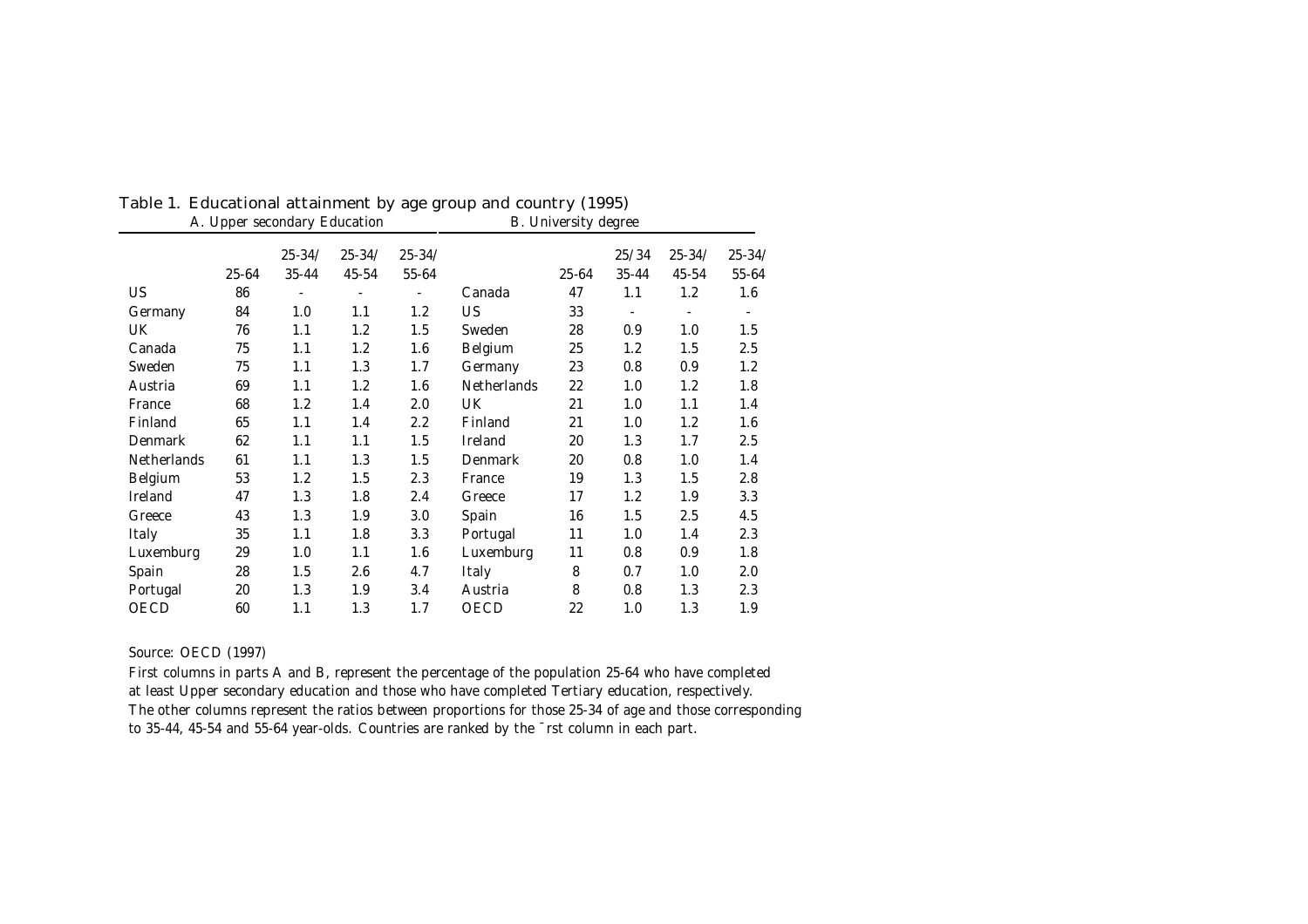|                    | <b>Nen</b>       |                  | vvomen           |                  |                 |
|--------------------|------------------|------------------|------------------|------------------|-----------------|
|                    | (A)              | (B)              | (C)              | (D)              | (E)             |
|                    | Lower, secondary | University level | Lower secondary. | University level | Gender gap      |
|                    | or less          |                  | or less          |                  |                 |
| Spain              | 44               | $\overline{25}$  | $\overline{23}$  | 39               | $\overline{35}$ |
| Portugal           | 51               | 15               | 33               | 26               | 29              |
| France             | 30               | 26               | 20               | 38               | 22              |
| Belgium            | 17               | 37               | 14               | 49               | 16              |
| Italy              | 34               | 10               | 21               | 12               | 15              |
| Greece             | 19               | 20               | 9                | 21               | 12              |
| Austria            | 35               | 11               | 28               | 14               | 10              |
| <b>US</b>          | 30               | 41               | 26               | 47               | 10              |
| Ireland            | 28               | 31               | 25               | 35               |                 |
| Denmark            | 54               | 11               | 49               | 12               | 6               |
| UK                 | 55               | 20               | 50               | 21               | 6               |
| Finland            | 41               | 6                | 42               | 9                | 2               |
| Germany            | 42               | 17               | 43               | 17               | 0               |
| <b>Netherlands</b> | 32               | 16               | 44               | 12               | $-15$           |
| Luxembourg         | 21               | 32               | 40               | 32               | $-19$           |
| Average            | 36               | 23               | 31               | 26               | 7               |

Table 2: Educational attainment of new school leavers among the population aged 16-29 years (1996) Men Women

Source: OECD (1998)

(E) The gender educational gap is de¯ned as [(A)-(B)]-[(C)-(D)]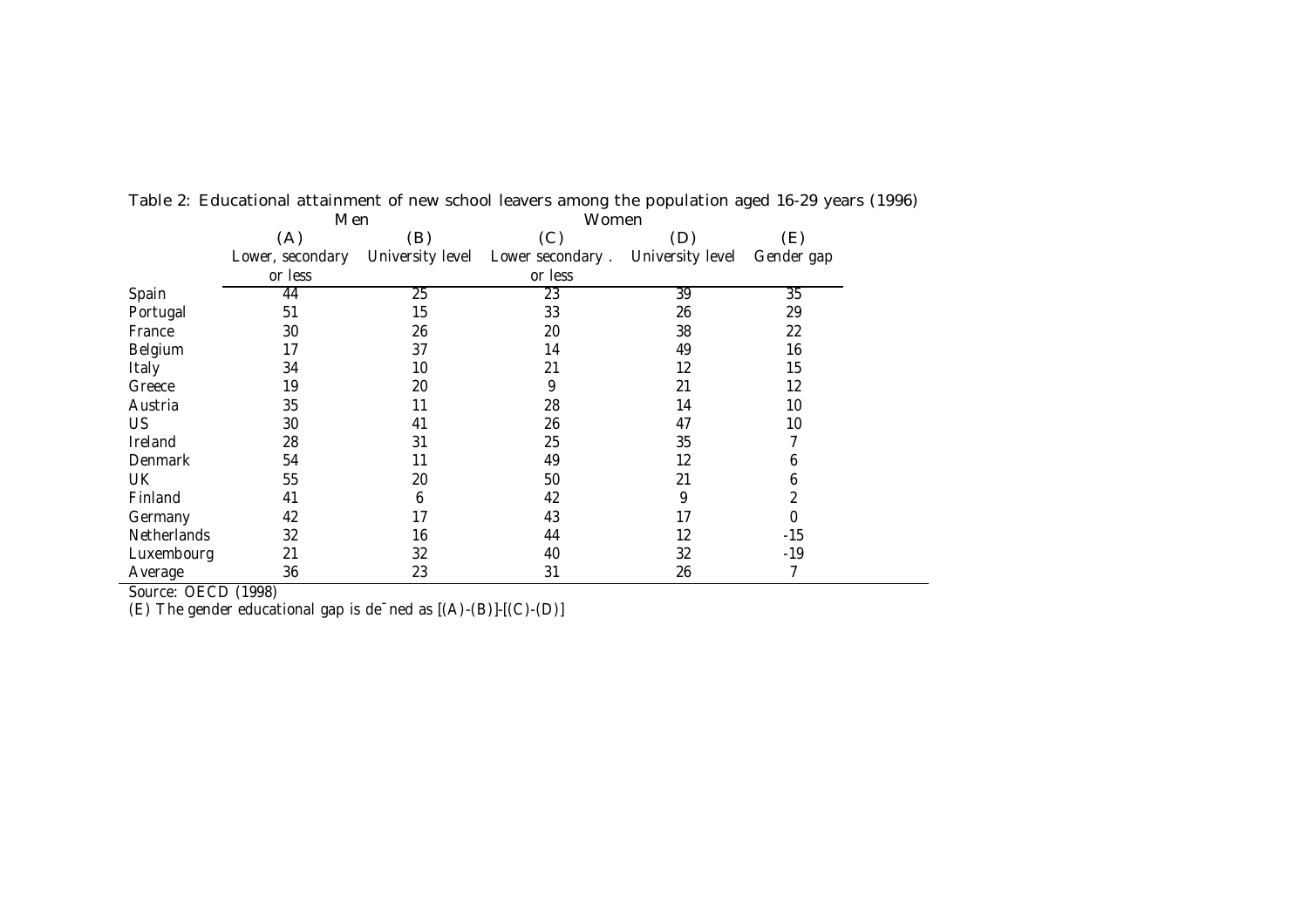|           |               |                 |      |      |      | rapic of Orientprogramma rates by age, genuer and caucational attainment |      | Men   |      |                        |      |      |                        |      |                        |      |
|-----------|---------------|-----------------|------|------|------|--------------------------------------------------------------------------|------|-------|------|------------------------|------|------|------------------------|------|------------------------|------|
|           |               | Lower secondary |      |      |      | Upper secondary                                                          |      |       |      | University 1st. degree |      |      | University 2nd: degree |      |                        |      |
| Age       | 1977          | 1985            | 1991 | 1998 | 1977 | 1985                                                                     | 1991 | 1998  | 1977 | 1985                   | 1991 | 1998 | 1977                   | 1985 | 1991                   | 1998 |
| $16 - 17$ | 10            | 53              | 48   | 38   |      |                                                                          |      |       |      |                        |      |      |                        |      |                        |      |
| 18-20     | 10            | 54              | 28   | 34   | 16   | 52                                                                       | 35   | 33    |      |                        |      |      |                        |      |                        |      |
| $21 - 24$ |               | 38              | 21   | 23   | 12   | 42                                                                       | 19   | 28    | 26   | 49                     | 24   | 45   |                        |      |                        |      |
| $25 - 29$ | $\mathcal{P}$ | 25              | 16   | 18   | 6    | 20                                                                       | 11   | 19    | 5    | 29                     | 13   | 22   | 15                     | 29   | 21                     | 21   |
| 30-34     | $\mathcal{P}$ | 14              | 10   | 14   | 4    | 12                                                                       | 6    | 11    |      |                        | 5    | 13   | 4                      | 10   | 6                      | 8    |
| 35-39     | 2             | 9               |      | 11   | 2    |                                                                          | 5    | 8     | 2    | 4                      | 2    | 3    |                        |      | 2                      | 3    |
|           |               |                 |      |      |      |                                                                          |      | Women |      |                        |      |      |                        |      |                        |      |
|           |               | Lower secondary |      |      |      | Upper secondary                                                          |      |       |      | University 1st. degree |      |      |                        |      | University 2nd. degree |      |
| Age       | 1977          | 1985            | 1991 | 1998 | 1977 | 1985                                                                     | 1991 | 1998  | 1977 | 1985                   | 1991 | 1998 | 1977                   | 1985 | 1991                   | 1998 |
| $16 - 17$ | 20            | 63              | 59   | 58   |      |                                                                          |      |       |      |                        |      |      |                        |      |                        |      |
| $18 - 20$ | 14            | 59              | 37   | 48   | 19   | 62                                                                       | 44   | 54    |      |                        |      |      |                        |      |                        |      |
| $21 - 24$ | 10            | 45              | 38   | 36   | 9    | 43                                                                       | 35   | 38    | 15   | 57                     | 35   | 41   |                        |      |                        |      |
| $25 - 29$ | 5             | 32              | 32   | 35   | 5    | 25                                                                       | 25   | 26    | 3    | 30                     | 20   | 28   | 15                     | 43   | 30                     | 32   |
| 30-34     |               | 18              | 27   | 31   | 2    | 12                                                                       | 20   | 21    | 3    | 8                      | 11   | 21   |                        | 15   | 14                     | 18   |
| 35-39     |               | 21              | 23   | 29   | 0    | 15                                                                       | 16   | 19    | 0    | 5                      |      | 15   |                        | 8    | 8                      | 13   |

Table 3: Unemployment rates by age, gender and educational attainment

Source: Labour Force Survey.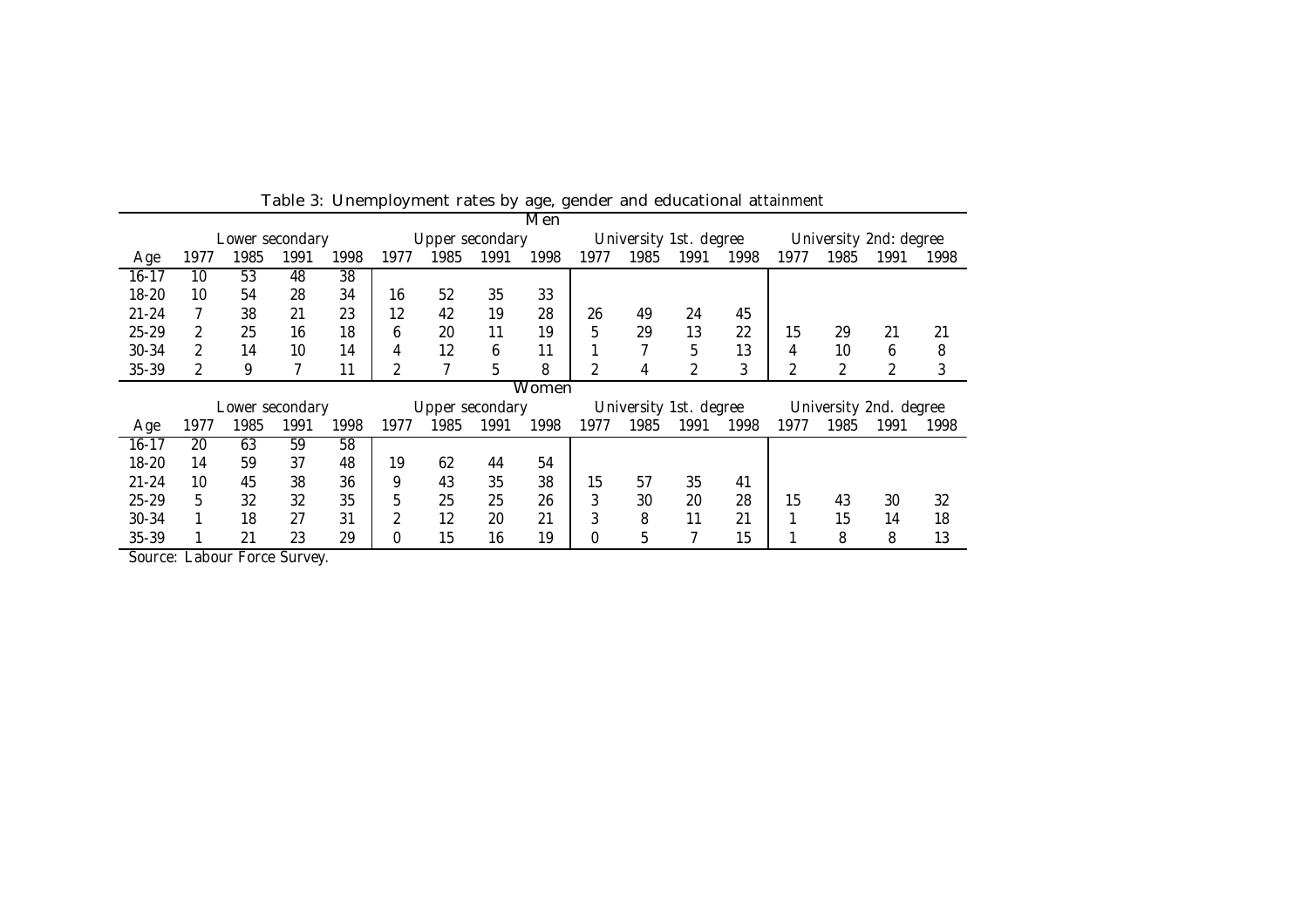|           |      |                 | _p.v <i>.</i> |                 | $\cdots$ |                        | " " " " " " " " " " " " " " | Men   | $\sim$ y ago, goriao. |                        |      |      | $\frac{1}{2}$ or season for the set of the set of $\frac{1}{2}$ |                        |      |      |
|-----------|------|-----------------|---------------|-----------------|----------|------------------------|-----------------------------|-------|-----------------------|------------------------|------|------|-----------------------------------------------------------------|------------------------|------|------|
|           |      | Lower Secondary |               |                 |          | <b>Upper Secondary</b> |                             |       |                       | University 1st. degree |      |      |                                                                 | University 2nd. degree |      |      |
| Age       | 1977 | 1985            | 1991          | 1998            | 1977     | 1985                   | 1991                        | 1998  | 1977                  | 1985                   | 1991 | 1998 | 1977                                                            | 1985                   | 1991 | 1998 |
| $16 - 17$ | 89   | 45              | 65            | 58              |          |                        |                             |       |                       |                        |      |      |                                                                 |                        |      |      |
| 18-20     | 89   | 44              | 67            | 63              | 83       | 46                     | 63                          | 68    |                       |                        |      |      |                                                                 |                        |      |      |
| $21 - 24$ | 92   | 62              | 78            | 76              | 87       | 58                     | 85                          | 80    | 74                    | 51                     | 74   | 58   |                                                                 |                        |      |      |
| $25 - 29$ | 97   | 74              | 83            | 80              | 94       | 79                     | 91                          | 85    | 95                    | 71                     | 90   | 83   | 84                                                              | 71                     | 83   | 83   |
| $30 - 34$ | 98   | 85              | 88            | 83              | 96       | 86                     | 93                          | 88    | 99                    | 91                     | 95   | 91   | 94                                                              | 90                     | 95   | 93   |
| 35-39     | 97   | 90              | 91            | 86              | 98       | 93                     | 93                          | 90    | 98                    | 96                     | 97   | 95   | 96                                                              | 98                     | 98   | 96   |
|           |      |                 |               |                 |          |                        |                             | Women |                       |                        |      |      |                                                                 |                        |      |      |
|           |      | Lower secondary |               |                 |          | Upper secondary        |                             |       |                       | University 1st: degree |      |      |                                                                 | University 2nd. degree |      |      |
| Age       | 1977 | 1985            | 1991          | 1998            | 1977     | 1985                   | 1991                        | 1998  | 1977                  | 1985                   | 1991 | 1998 | 1977                                                            | 1985                   | 1991 | 1998 |
| $16 - 17$ | 65   | 24              | 45            | $\overline{35}$ |          |                        |                             |       |                       |                        |      |      |                                                                 |                        |      |      |
| 18-20     | 76   | 32              | 56            | 49              | 73       | 34                     | 56                          | 50    |                       |                        |      |      |                                                                 |                        |      |      |
| $21 - 24$ | 70   | 41              | 50            | 57              | 70       | 48                     | 67                          | 72    | 76                    | 38                     | 74   | 64   |                                                                 |                        |      |      |
| $25 - 29$ | 52   | 43              | 43            | 46              | 62       | 54                     | 63                          | 72    | 69                    | 69                     | 79   | 78   | 73                                                              | 53                     | 75   | 73   |
| 30-34     | 34   | 41              | 41            | 38              | 41       | 53                     | 64                          | 59    | 69                    | 81                     | 83   | 76   | 72                                                              | 71                     | 82   | 80   |
| 35-39     | 31   | 31              | 45            | 40              | 47       | 41                     | 55                          | 57    | 63                    | 73                     | 83   | 80   | 64                                                              | 70                     | 85   | 80   |

Table 4. Employment rates(out of school) by age, gender and educational attainment(\*)

(\*) Employment/(Employment + population who are neither attending school, neither employed) Source: Labour Force Survey.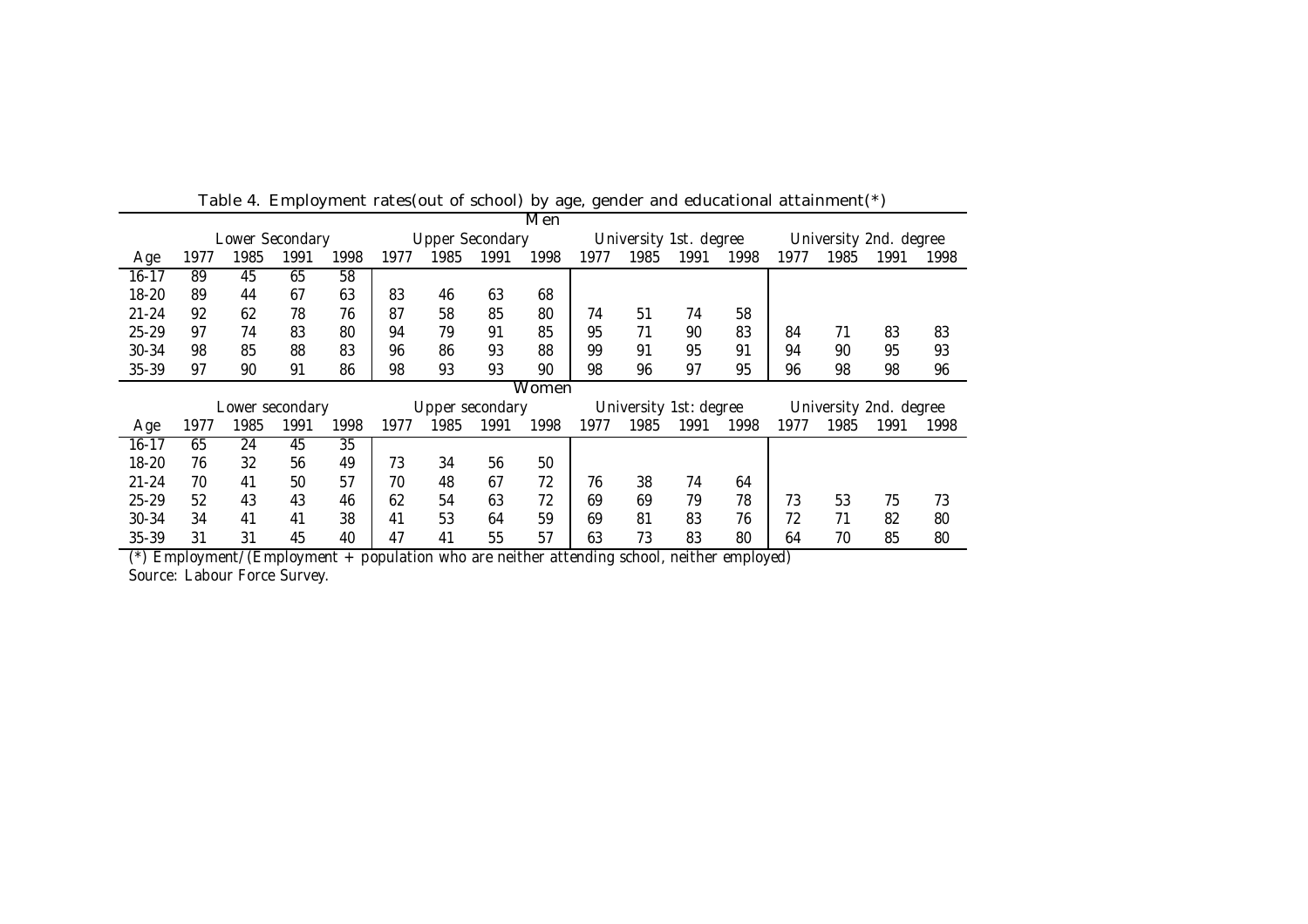|                      |      | 20-24 year-olds | $50100100$ $0001111000$ |      | 25-29 year-olds  |      |      | $25-64$ year-olds |      |
|----------------------|------|-----------------|-------------------------|------|------------------|------|------|-------------------|------|
|                      | A    | B               | С                       | A    | в                | С    | A    | B                 | С    |
| Austria              | 7.6  | 3.9             | 0.8                     | 7.2  | $\overline{3.1}$ | 3.6  | 5.7  | 2.9               | 2.1  |
| Belgium              | 29.7 | 19.2            | 14.5                    | 18.9 | 11.1             | 5.7  | 13.4 | 7.5               | 3.6  |
| Denmark              | 18.4 | 9.3             | 9.9                     | 21.7 | 8.3              | 7.7  | 14.6 | 8.3               | 4.3  |
| Finland              | 41.6 | 26.2            | 20.6                    | 32.0 | 18.5             | 9.4  | 21.6 | 16.1              | 6.2  |
| France               | 41.3 | 24.8            | 14.4                    | 27.6 | 15.0             | 13.8 | 14   | 8.9               | 7    |
| Germany              | 12.5 | 6.8             |                         | 15.5 | 6.9              | 5.1  | 13.3 | 7.9               | 4.7  |
| Greece               | 17.8 | 30.9            | 42.6                    | 12.6 | 16.4             | 21.4 | 6.3  | 9                 | 7.1  |
| Ireland              | 28.7 | 12.2            | 9.0                     | 23.5 | 8.4              | 5.4  | 16.4 | 7.6               | 3.4  |
| Italy                | 27.6 | 37.6            | 38.5                    | 16.6 | 17.3             | 32.7 | 9.1  | 7.9               | 7.3  |
| Luxembourg           | 9.6  | 4.8             | 14.9                    | 5.9  | 2.8              | 0.6  | 3.8  | 2.1               | 0.6  |
| Netherlands          | 13.4 | 7.4             | 12.0                    | 9.2  | 5.5              | 7.6  | 7.9  | 4.8               | 4.1  |
| Portugal             | 14.2 | 20.1            | 14.5                    | 8.9  | 9.8              | 10.3 | 6.2  | 6.4               | 3.3  |
| Spain                | 37.4 | 41              | 53.1                    | 32.3 | 27.0             | 33.2 | 20.6 | 18.5              | 13.8 |
| UK.                  | 31.8 | 13.2            | 12.2                    | 27.8 | 9.8              | 3.7  | 12.2 | 7.4               | 3.5  |
| <b>United States</b> | 19.4 | 9.1             | 3.9                     | 13.3 | 7.0              | 3    | 10   | 5                 | 2.5  |
| Average              | 21.9 | 15.5            | 15.3                    | 16.9 | 9.8              | 8.5  | 10.1 | 7                 | 4    |

Table 5: Unemployment rates by educational attainment and age for selected countries (1995)

Source: OECD (1997)

 $A =$  Low secondary education or less;  $B = U$ pper secondary education,

C = University level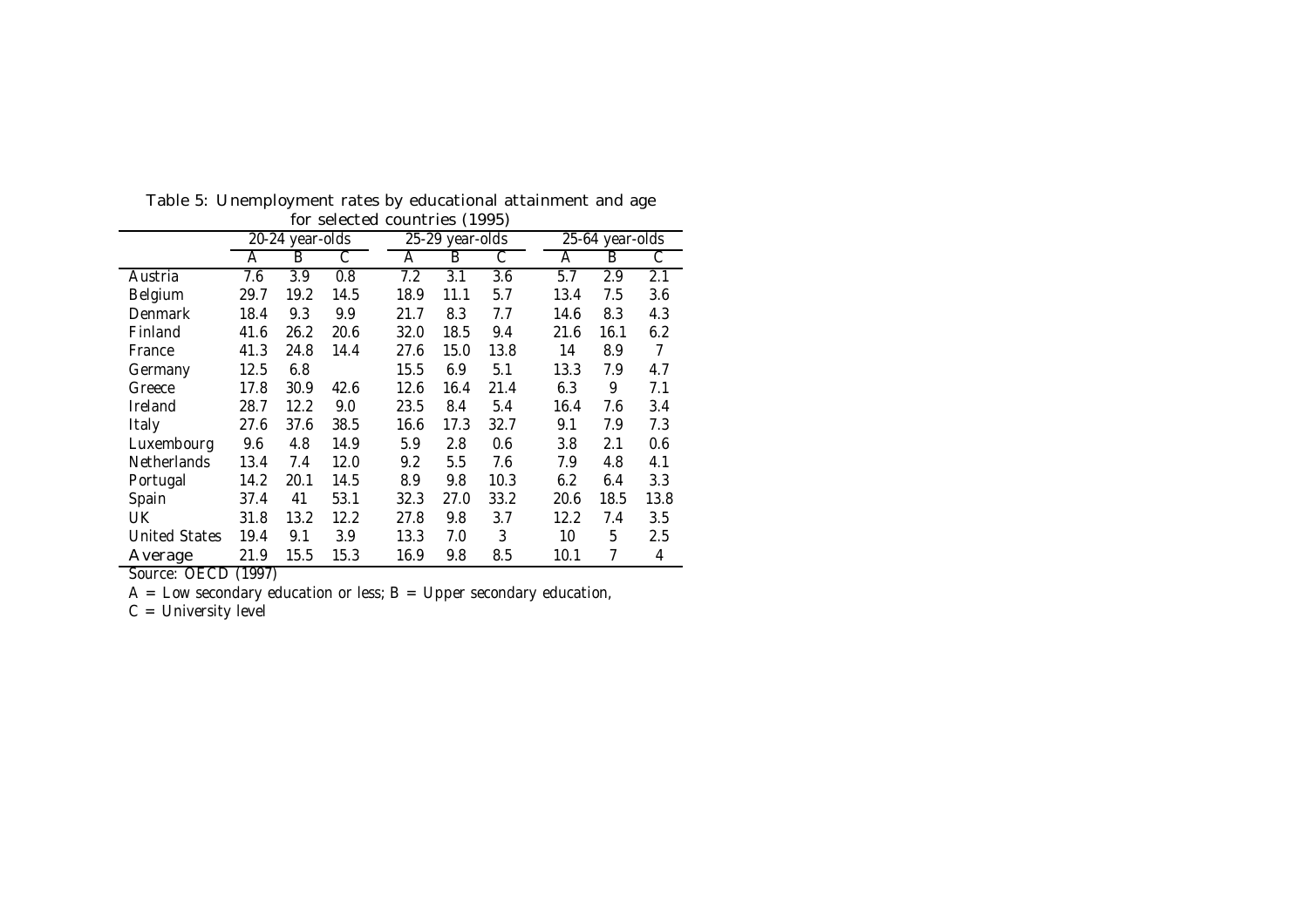|                 |              |             |      |           |           |           |      | Men             |                 |       |           |       |       |       |      |       |      |                 |
|-----------------|--------------|-------------|------|-----------|-----------|-----------|------|-----------------|-----------------|-------|-----------|-------|-------|-------|------|-------|------|-----------------|
|                 |              | $16 - 17$   |      | $18 - 20$ |           | $21 - 24$ |      | $25 - 29$       |                 | 30-34 |           | 35-39 |       | 40-44 |      | 45-49 |      | 50-64           |
| Occupations:    | 1987         | 1997        | 1987 | 1997      | 1987      | 1997      | 1987 | 1997            | 1987            | 1997  | 1987      | 1997  | 1987  | 1997  | 1987 | 1997  | 1987 | 1997            |
| P <sub>1</sub>  | 0            | $\mathbf 0$ |      |           | 5         | 4         | 13   | $\overline{13}$ | $\overline{15}$ | 14    | 15        | 17    | 15    | 15    | 11   | 14    | 26   | $\overline{22}$ |
| P21             |              |             |      |           | 2         |           | 16   | 8               | 21              | 13    | 21        | 18    | 16    | 20    | 10   | 17    | 15   | 23              |
| P22             |              |             |      |           |           |           | 14   | 10              | 13              | 12    | 13        | 16    | 13    | 16    | 10   | 14    | 29   | 27              |
| P <sub>3</sub>  |              |             |      |           | 8         |           | 16   | 22              | 15              | 14    | 16        | 15    | 12    | 15    | 8    | 13    | 23   | 21              |
| P <sub>4</sub>  |              |             | 3    |           | 9         | 10        | 12   | 13              | 13              | 13    | 14        | 13    | 15    | 12    | 11   | 13    | 22   | 21              |
| P <sub>51</sub> |              |             |      | 5         | 18        | 17        | 18   | 20              | 14              | 16    | 10        | 13    | 8     | 8     | 5    | 8     | 17   | 13              |
| P <sub>52</sub> | n            |             | 12   | 8         | 22        | 16        | 19   | 18              | 13              | 15    | 9         | 13    | 6     | 9     | 5    | 9     | 9    | 11              |
| P <sub>53</sub> |              |             | 3    | 3         | 11        | 12        | 13   | 16              | 10              | 15    | 10        | 14    | 12    | 9     | 10   | 9     | 31   | 22              |
| P <sub>54</sub> |              | 3           | 8    | 9         | 15        | 18        | 13   | 15              | 11              | 13    | 11        | 9     | 10    |       | 8    | 8     | 22   | 16              |
|                 |              |             |      |           |           |           |      | <b>Women</b>    |                 |       |           |       |       |       |      |       |      |                 |
|                 |              | $16 - 17$   |      | $18 - 20$ | $21 - 24$ |           |      | $25 - 29$       | 30-34           |       | $35 - 39$ |       | 40-44 |       |      | 45-49 |      | 50-64           |
|                 |              |             |      |           |           |           |      |                 |                 |       |           |       |       |       |      |       |      |                 |
|                 | 1987         | 1997        | 1987 | 1997      | 1987      | 1997      | 1987 | 1997            | 1987            | 1997  | 1987      | 1997  | 1987  | 1997  | 1987 | 1997  | 1987 | 1997            |
| P <sub>1</sub>  | 0            | $\Omega$    | 2    | 2         | 11        | 9         | 25   | 19              | $\overline{25}$ | 18    | 13        | 18    | 8     | 14    | 4    | 10    | 12   | 10              |
| P21             |              | 0           | 0    |           |           | 4         | 23   | 11              | 21              | 17    | 17        | 20    | 13    | 16    |      | 14    | 13   | 17              |
| P22             |              | 0           | 2    |           | 11        | 3         | 22   | 11              | 21              | 21    | 14        | 23    | 10    | 16    | 6    | 11    | 15   | 15              |
| P <sub>3</sub>  |              | 0           | 8    | 3         | 21        | 16        | 23   | 29              | 19              | 16    | 12        | 15    |       | 11    | 3    | 8     | 6    | 8               |
| P <sub>4</sub>  | <sub>n</sub> | 2           | 14   |           | 17        | 15        | 20   | 14              | 13              | 12    |           | 16    |       | 12    | 5    | 11    | 10   | 12              |
| P <sub>51</sub> |              |             | 18   | 9         | 24        | 24        | 18   | 19              | 11              | 13    | 6         | 12    | 5     | 8     | 3    | 6     | 9    | 9               |
| P <sub>52</sub> |              |             |      | 8         | 10        | 19        | 12   | 12              | 13              | 13    | 12        | 12    | 12    | 11    | 10   | 8     | 22   | 16              |
| P <sub>53</sub> |              |             | 10   | 3         | 15        | 9         | 11   | 11              | 8               | 12    |           | 13    | 9     | 14    | 9    | 13    | 29   | 24              |

Table 6. Age distribution of paid employment in each occupational group by gender

Source: Labour Force Survey.

P1: Professional/Technical. P21: Teaching professionals. P22: Employees in Public Administration. P3: Clerical/Administrative. P4: Manual, craft, operators. P51: Sales elementary ocupations. P52: Hotels and Restaurants occupations. P53: Other unskilled services. P54: Labourers in Manufact./Construction.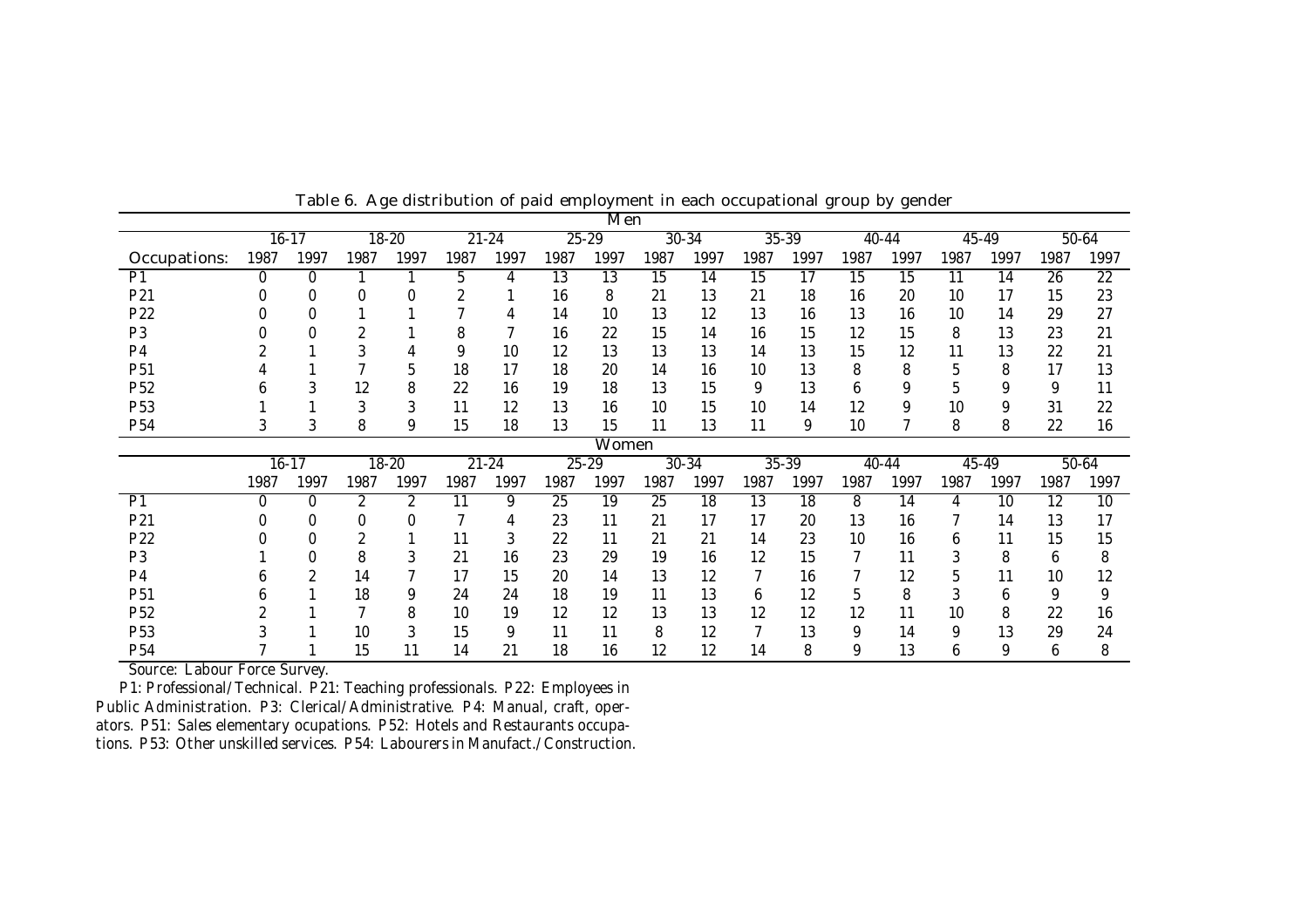|                 |           | $16-17$ |      | $18 - 20$ |      | $21 - 24$ |              | $25 - 29$      |              | $30 - 34$    |      | $35 - 39$ |                 | 40-44     |      | $45 - 49$ |      | $50-64$         |
|-----------------|-----------|---------|------|-----------|------|-----------|--------------|----------------|--------------|--------------|------|-----------|-----------------|-----------|------|-----------|------|-----------------|
| Occupations     | 1987      | 1997    | 1987 | 1997      | 1987 | 1997      | 1987         | 1997           | 1987         | 1997         | 1987 | 1997      | 1987            | 1997      | 1987 | 1997      | 1987 | 1997            |
| P1              | 0         | 0       |      | $\Omega$  |      |           | 3            | $\overline{2}$ | 6            | 4            | 10   | 8         | 12              | 12        | 16   | 16        | 21   | $\overline{21}$ |
| P21             |           |         |      |           |      |           |              |                | <sub>n</sub> |              | 9    | 8         | 12              | 13        | 16   | 17        | 21   | 23              |
| P22             |           |         |      |           |      |           |              |                |              |              | 10   | 11        | 14              | 15        | 18   | 19        | 22   | 22              |
| P <sub>3</sub>  |           |         |      |           |      |           |              |                | 10           |              | 12   | 12        | 16              | 16        | 18   | 19        | 23   | 24              |
| P <sub>4</sub>  |           |         |      |           |      |           |              |                | 8            | 5            | 11   | 9         | 12              | 11        | 15   | 14        | 19   | 17              |
| P <sub>51</sub> |           |         |      |           |      |           |              | 3              | 8            | <sub>0</sub> | 10   | 10        | 14              | 14        | 14   | 17        | 19   | 17              |
| P <sub>52</sub> |           |         |      |           |      |           |              |                |              |              | 9    | 10        | 7               | 10        | 12   | 12        | 13   | 18              |
| P <sub>53</sub> |           |         |      |           |      |           |              | ኅ              | <sub>6</sub> |              | 8    | 6         | 11              | 9         | 13   | 12        | 15   | 16              |
| P <sub>54</sub> | 0         | 0       |      | 0         |      | 0         |              |                | 5            |              |      | 4         | 10              |           | 14   | 11        | 15   | 16              |
|                 |           |         |      |           |      |           |              |                | Women        |              |      |           |                 |           |      |           |      |                 |
|                 | $16 - 17$ |         |      | $18 - 20$ |      | $21 - 24$ |              | $25 - 29$      |              | $30 - 34$    |      | $35 - 39$ |                 | $40 - 44$ |      | $45 - 49$ |      | $50-64$         |
|                 | 1987      | 1997    | 1987 | 1997      | 1987 | 1997      | 1987         | 1997           | 1987         | 1997         | 1987 | 1997      | 1987            | 1997      | 1987 | 1997      | 1987 | 1997            |
| P1              | $\Omega$  | 0       | 2    | 0         |      | 0         |              | 2              |              | 5            | 10   | 8         | $\overline{12}$ | 14        | 11   | 16        | 16   | 19              |
| P21             |           |         |      |           |      |           |              |                |              |              | 10   | 8         | 13              | 13        | 15   | 17        | 22   | 22              |
| P22             |           |         |      |           |      |           |              |                | 8            | 6            | 10   | 9         | 13              | 12        | 12   | 15        | 18   | 19              |
| P <sub>3</sub>  |           |         |      |           |      |           |              |                | 10           | 5            | 11   | 10        | 14              | 15        | 16   | 18        | 19   | 18              |
| P <sub>4</sub>  |           |         |      |           | 3    |           |              |                | 10           | 5            |      | 9         | 10              | 12        | 14   | 13        | 15   | 16              |
| P <sub>51</sub> |           |         |      |           |      |           | n            |                | 8            | 5            | 8    | 8         | 8               | 9         | 12   | 9         | 13   | 14              |
| P <sub>52</sub> |           |         |      |           |      |           |              |                |              | 3            | h    |           | h               |           | 9    |           | 11   | 11              |
| P <sub>53</sub> |           |         |      |           |      |           |              |                |              | 3            | 5    | 4         | 5               |           |      | b         | 11   | 10              |
| P <sub>54</sub> |           |         |      |           | 2    |           | <sub>0</sub> |                | 9            |              | 13   | 11        | 13              |           | 17   | 14        | 21   | 13              |

Table 7: Mean job tenure for each occupational group by age, gender and occupational group Men

Source: Labour Force Survey.

P1: Professional/Technical. P21: Teaching professionals. P22: Employees in Public Administration. P3: Clerical/Administrative. P4: Manual, craft, operators. P51: Sales elementary ocupations. P52: Hotels and Restaurants occupations. P53: Other unskilled services. P54: Labourers in Manufact./Construction.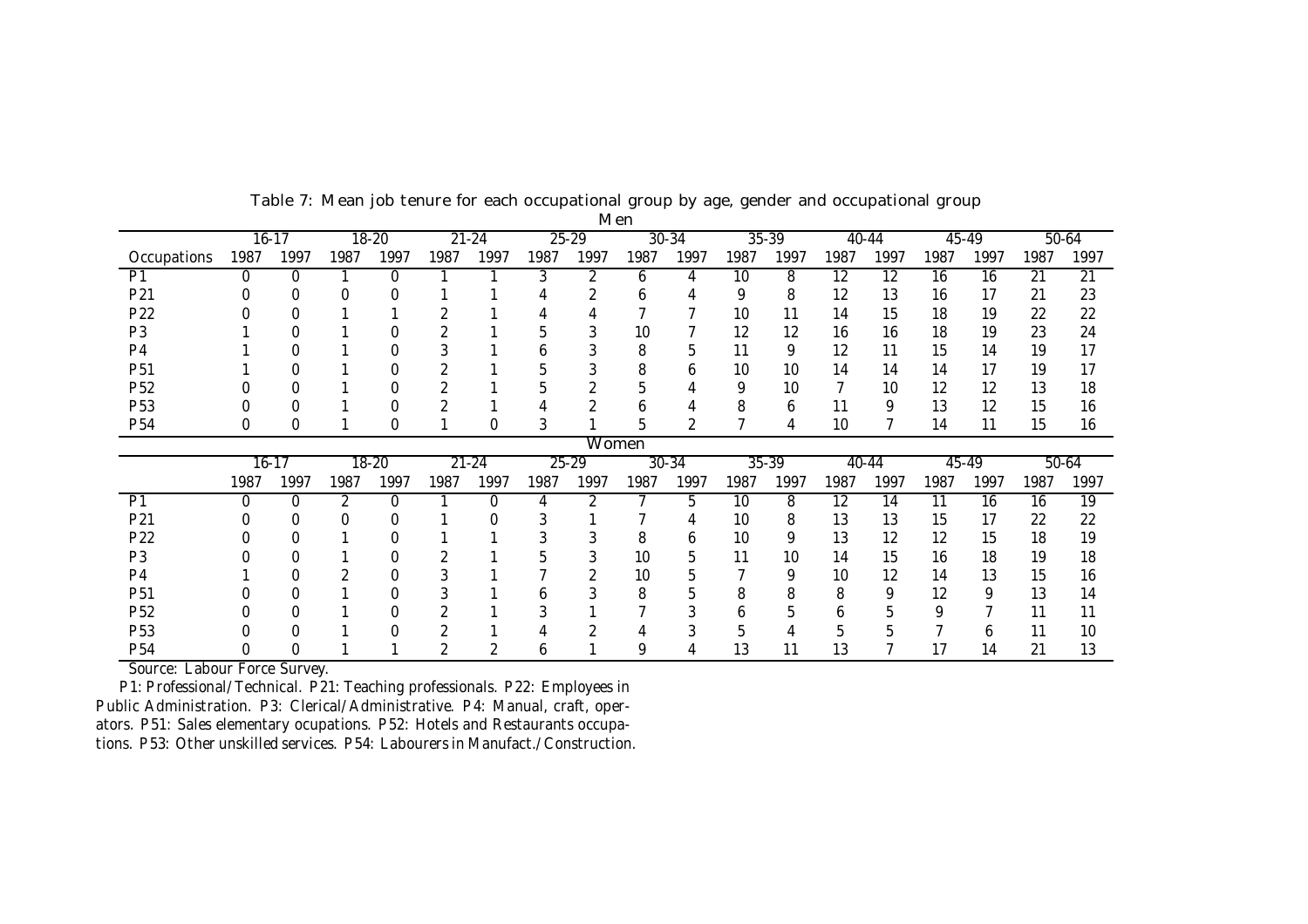|                          |         |         | Firm tenure |           |
|--------------------------|---------|---------|-------------|-----------|
|                          | All     | 1 year  | 2 years     | 3 or more |
|                          | workers | or less |             | years     |
| By occupation:           |         |         |             |           |
| Technical/Professional   | 55      | 20      | 43          | 80        |
| Clerical/Administrative  | 25      | 17      | 33          | 33        |
| Manual, craft, operative | 41      | 29      | 37          | 52        |
| Unskilled jobs           | 20      | 13      | 22          | 29        |
| By education:            |         |         |             |           |
| Lower secondary or less  | 27      | 20      | 29          | 32        |
| Upper secondary (b)      | 36      | 18      | 30          | 59        |
| University               | 44      | 27      | 50          | 55        |

Table 8: Incidence of positive wage drifts among young workers (a)

(a) Percentage share of workers aged 18-29 who were perceiving more than the sectorial agreed wages

in ¯ve industries (Manufacturing, Construction, Hotels and Restaurants, Transport and Finance)

(b) General and vocational

Source: the shares have been calculated using the Encuesta de Conciencia, Estructura y Biografla de Clase (ECBC, 1991)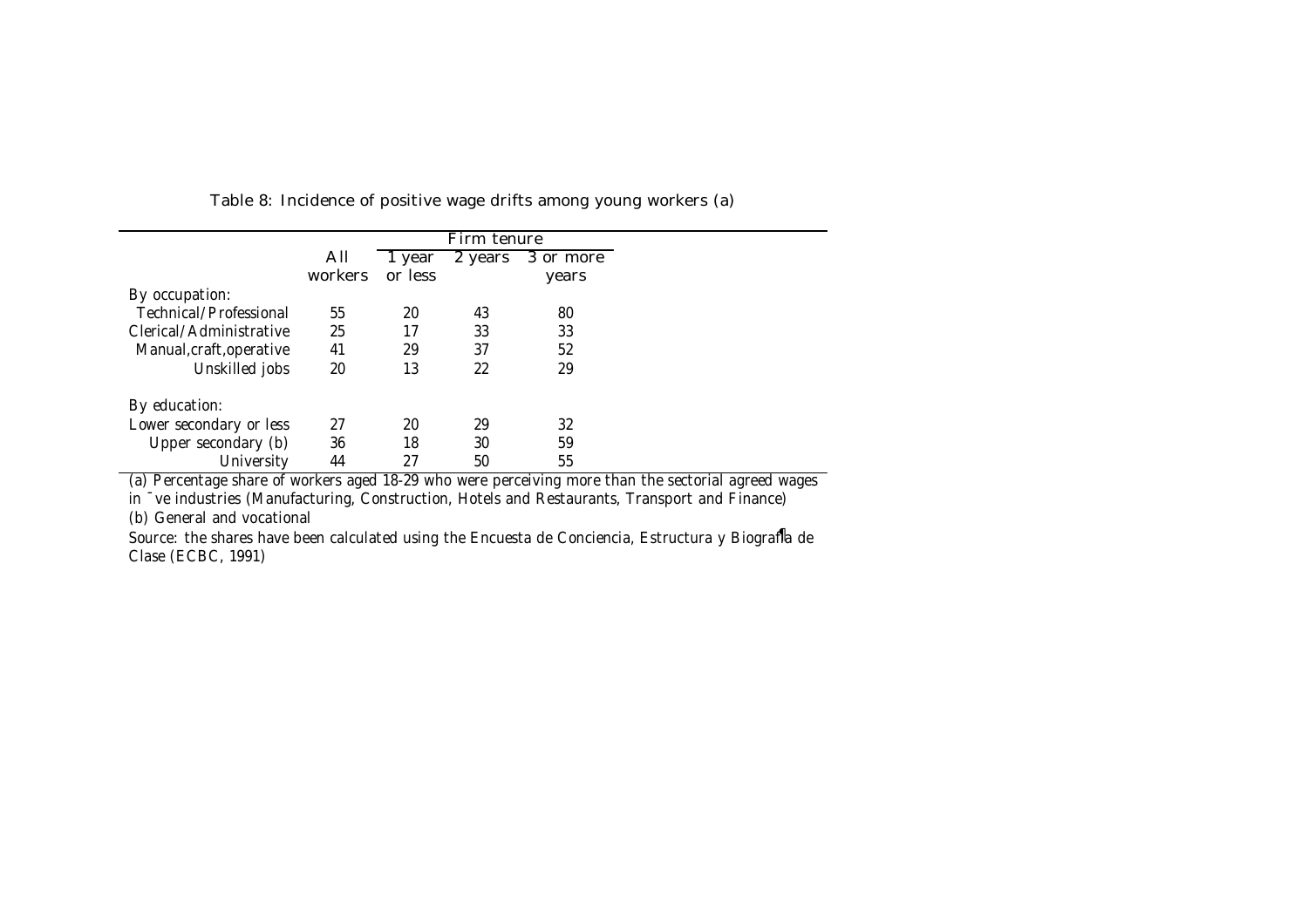|                                   | 1982 | 1990 | 1997 |
|-----------------------------------|------|------|------|
| Specialist labourer               | 2.0  | 2.0  | 1.9  |
| Operative 3rd degree/Assistant    | 3.5  | 3.5  | 3.5  |
| Operative 2nd degree/Assistant    | 6.5  | 6.4  | 6.3  |
| Operative 1rst degree/Assistant   | 9.5  | 9.4  | 9.3  |
| $O \pm ce$ apprentice             | 2.3  | 2.2  | 2.1  |
| Clerk 2nd degree                  | 9.4  | 9.1  | 8.8  |
| Clerk 1st degree                  | 15.5 | 15.1 | 14.8 |
| Department head (2nd degree)      | 23.3 | 22.9 | 22.5 |
| Department head (1st degree)      | 29.8 | 29.4 | 28.8 |
| Graduate occupations (2nd degree) | 45.3 | 44.9 | 44.2 |
| Graduate occupations (1st degree) | 57.8 | 57.2 | 56.3 |

Table 9. Wage di®erences in sectorial collective agreements, (Metal industries) (\*)

(\*) Percentage unweighted average di®erences in hourly wages in relation to bargained wages for unskilled workers (labourers) in provintial collective agreements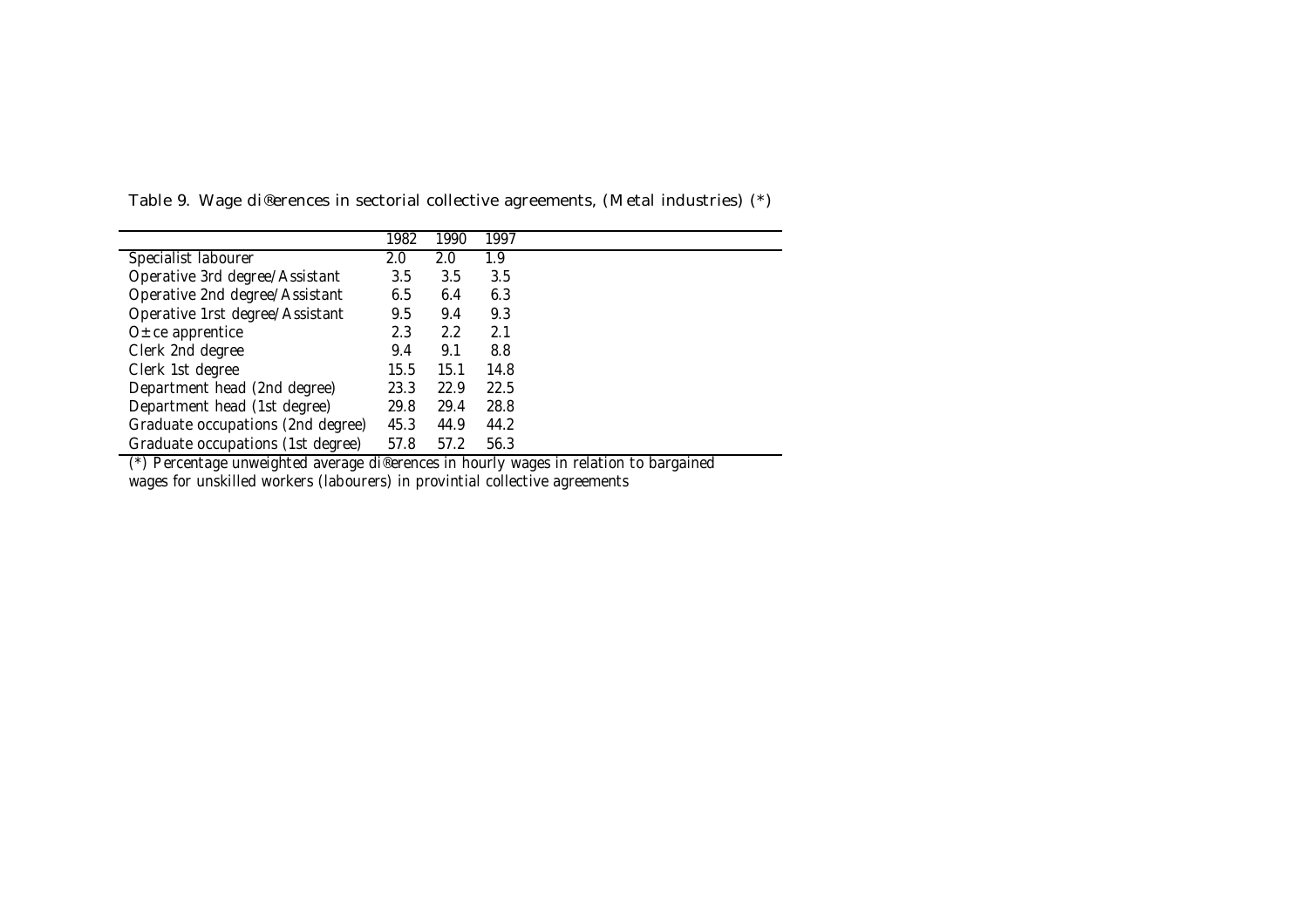| Table 10. Overeducation and Training in Spain |  |  |  |
|-----------------------------------------------|--|--|--|
|-----------------------------------------------|--|--|--|

| rapic to: Overcadeation and training in opain                                                          |      |      |      |      |      |      |      |       |  |  |  |
|--------------------------------------------------------------------------------------------------------|------|------|------|------|------|------|------|-------|--|--|--|
| Ed. Att./Occup.                                                                                        |      | P1   |      | P2   |      | P3   |      | P4&P5 |  |  |  |
|                                                                                                        | ()   |      | ( )  |      |      |      |      |       |  |  |  |
| a) Workers' perception of over and underquali <sup>-</sup> cation (%)                                  |      |      |      |      |      |      |      |       |  |  |  |
| Lower Education<br>33.3<br>31.6<br>44.4<br>12.5<br>34.2<br>66.7<br>16.7<br>66.7                        |      |      |      |      |      |      |      |       |  |  |  |
| Secondary Education                                                                                    | 23.1 | 46.2 | 41.2 | 23.5 | 17.6 | 49.0 | 55.0 | 23.3  |  |  |  |
| <b>Vocational Training</b>                                                                             | 15.6 | 71.9 | 27.0 | 40.5 | 15.0 | 68.3 | 53.0 | 33.9  |  |  |  |
| Tert./Univ. Education                                                                                  | 23.5 | 69.1 | 25.3 | 60.0 | 74.5 | 21.3 | 80.0 | 10.0  |  |  |  |
| b) Workers receiving on-the-job training (%)                                                           |      |      |      |      |      |      |      |       |  |  |  |
| Lower Education                                                                                        |      | 0    |      | 40   |      | 33.3 |      | 13    |  |  |  |
| Secondary Education                                                                                    |      | 33.3 |      | 33.3 |      | 47.6 | 9.1  |       |  |  |  |
| <b>Vocational Training</b>                                                                             | 68.6 |      |      | 28.6 |      | 33.3 | 27   |       |  |  |  |
| Tert./Univ. Education<br>50.0<br>25<br>22.2<br>11.1                                                    |      |      |      |      |      |      |      |       |  |  |  |
| Note: O: overquali <sup>-</sup> ed, U: underquali <sup>-</sup> ed.<br>Source:<br>EUROSTAT<br>Household |      |      |      |      |      |      |      |       |  |  |  |

Note: O: overquali¯ed, U: underquali¯ed. Source: EUROSTAT Household Panel Survey.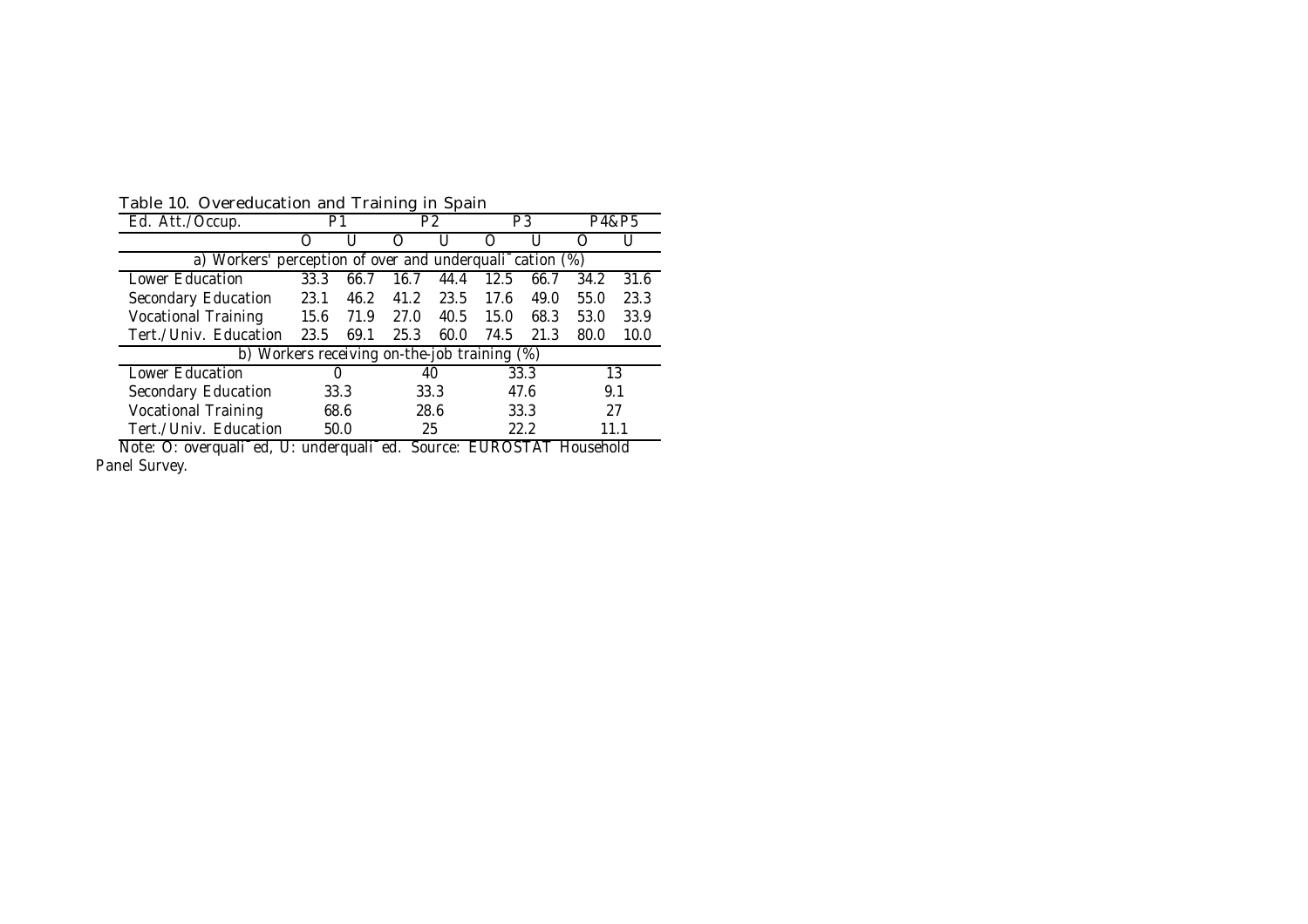| Parameter values: $y_1 = 1$ ; $y_2 = 2$ ; $\degree_1 = 25$ ; $\degree_2 = 2$ ; $\degree = 15$ ; r = 1.03: |        |                                 |      |                                                                                                        |  |  |  |  |  |
|-----------------------------------------------------------------------------------------------------------|--------|---------------------------------|------|--------------------------------------------------------------------------------------------------------|--|--|--|--|--|
|                                                                                                           |        |                                 |      | $S_1 = 27$ ; $S_2 = 18$ ; $\bar{ }$ = $25$ ; $z = 7$ $S_1 = 2$ ; $S_2 = 2$ ; $\bar{ }$ = $2$ ; $z = 8$ |  |  |  |  |  |
|                                                                                                           |        | $k = 0:1$ $y_2 = 2:5$   $k = 1$ |      | $k = 1$                                                                                                |  |  |  |  |  |
| $u_1(\%)$                                                                                                 | 19.8   | 22.5                            | 28.7 | 32.6                                                                                                   |  |  |  |  |  |
| $u_2(\%)$                                                                                                 | $-1.1$ | 1.3                             | 6.0  | 8.0                                                                                                    |  |  |  |  |  |
| u(%)                                                                                                      | 18.1   | 20.5                            | 17.3 | 20.3                                                                                                   |  |  |  |  |  |
| $e_1^2(\%)$                                                                                               | 17.3   | 14.2                            | 12.8 | 20.2                                                                                                   |  |  |  |  |  |
| $t$ (%)                                                                                                   | 21.1   | 22.4                            | 21.1 | 11.4                                                                                                   |  |  |  |  |  |
| R.                                                                                                        | 22     | 27                              | 22   | 1 Q                                                                                                    |  |  |  |  |  |

Table 11. Numerical Simulations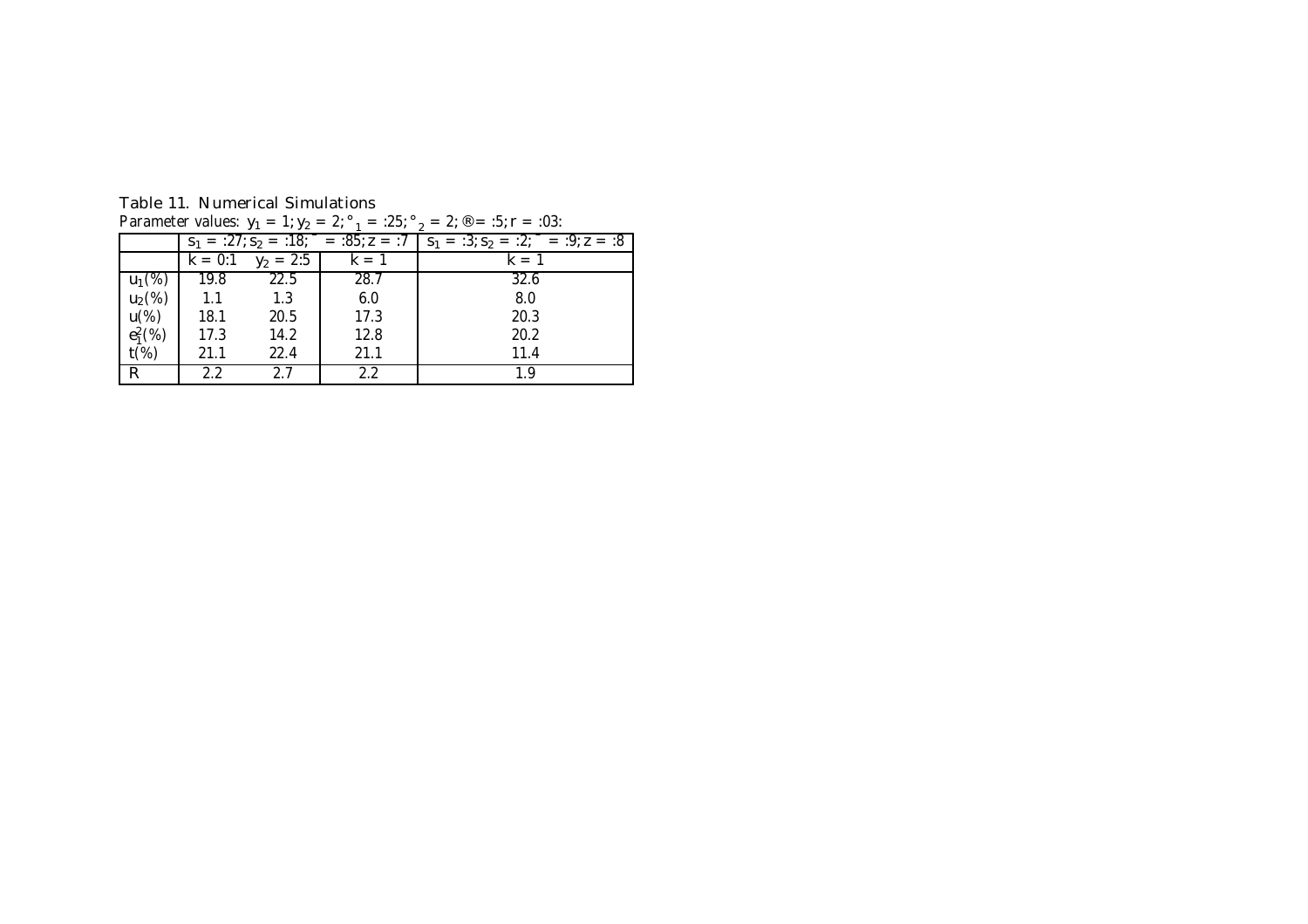

Figure 1. Highest completed degree of education by gender and age.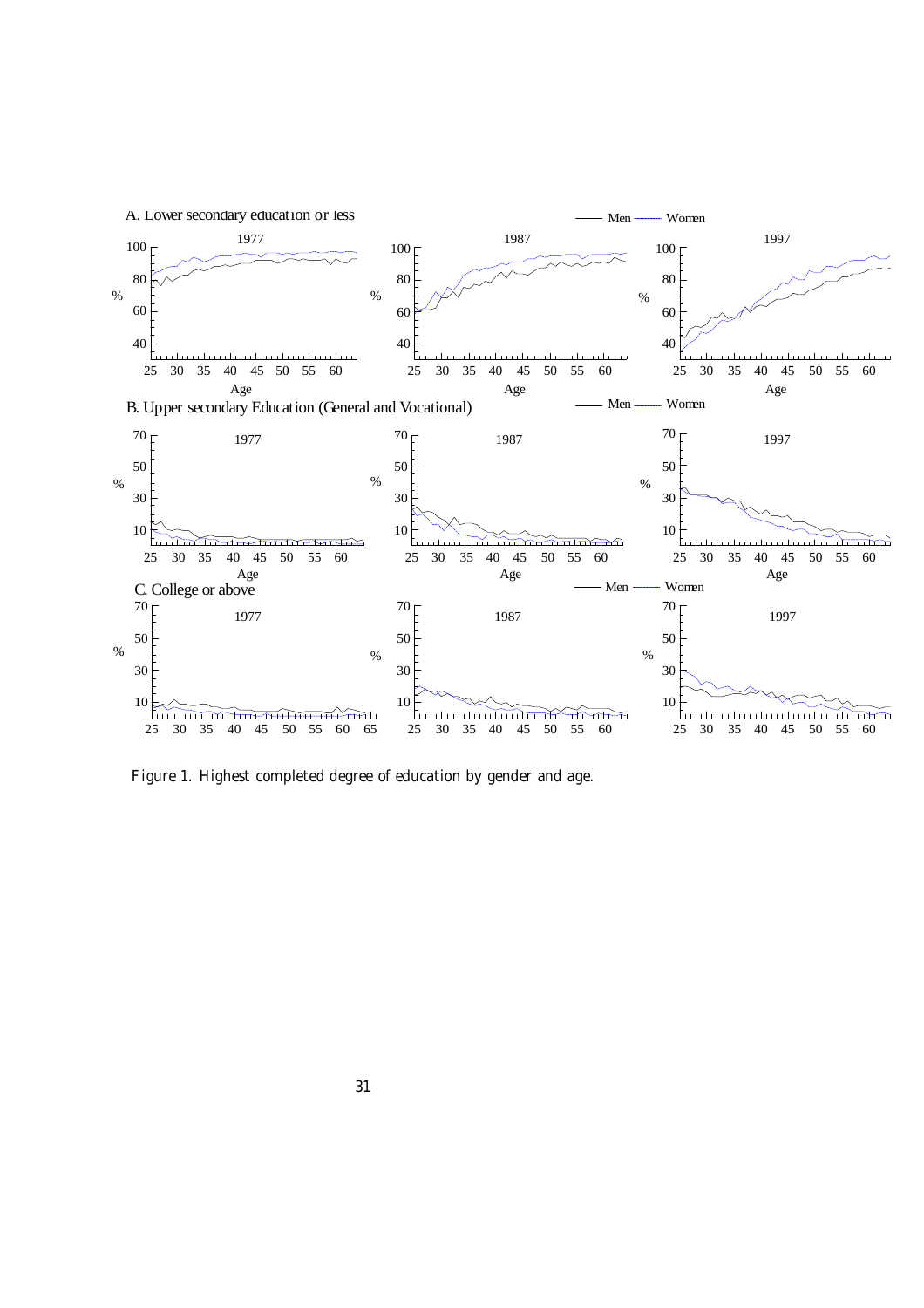A. Lower secondary education or less, 16-20 year-olds



B. Upper secondary education (except vocational), 18-22 year-olds



C. College diploma/University 1º degree, 21-25 year-olds



Figure 2. Entry jobs by age and educational attainment, men (1977-98).

Note: Dotted lines represent the proportion of the corresponding occupation in male paid employment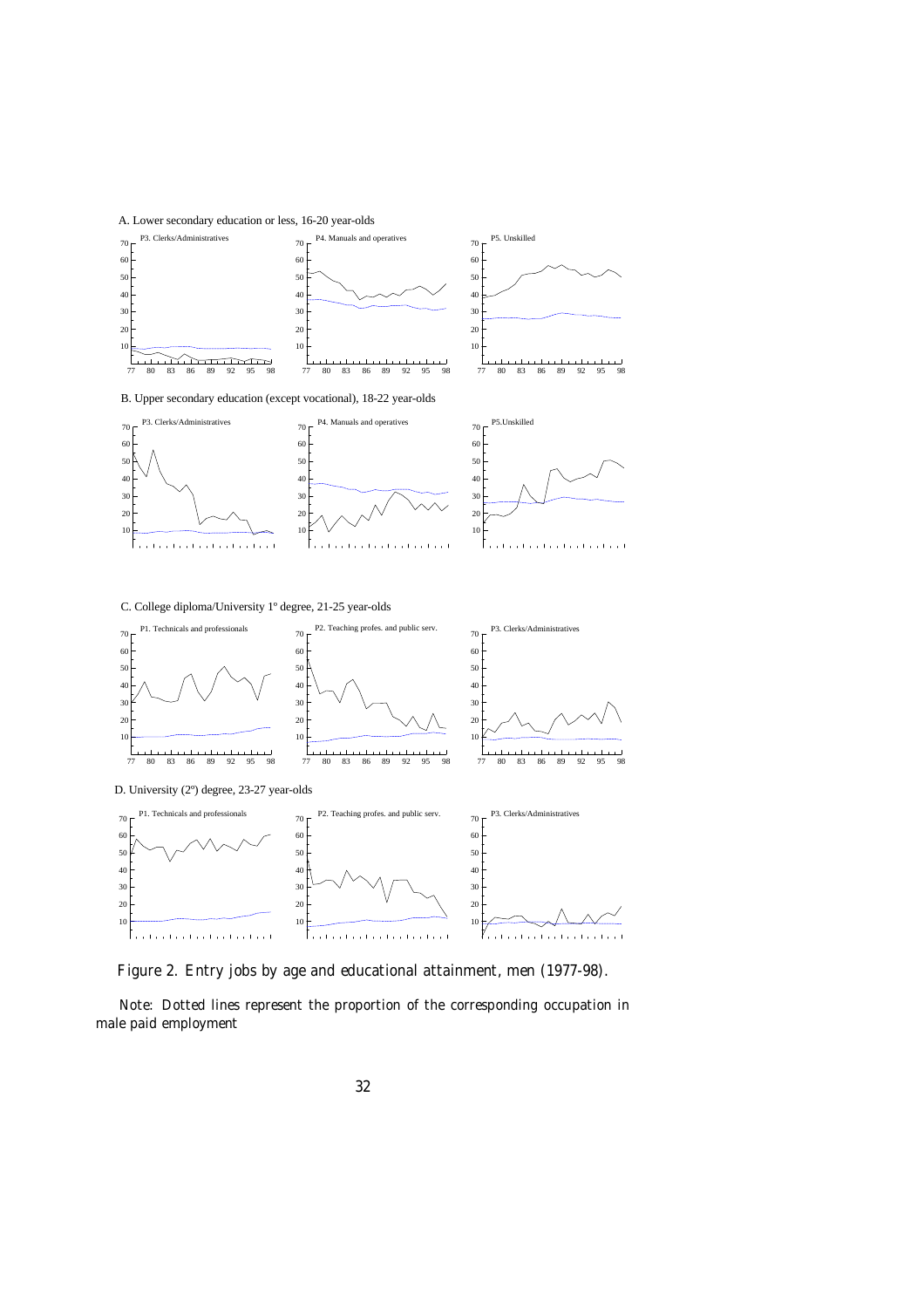

B. Upper secondary education or less (except vocational) , 18-22 year-olds



C. College diploma/University 1º degree, 21-25 year-olds



Figure 3. Entry jobs by age and educational attainment, women (1977-98).

Note: Dotted lines represent the proportion of the corresponding occupation in female paid earners.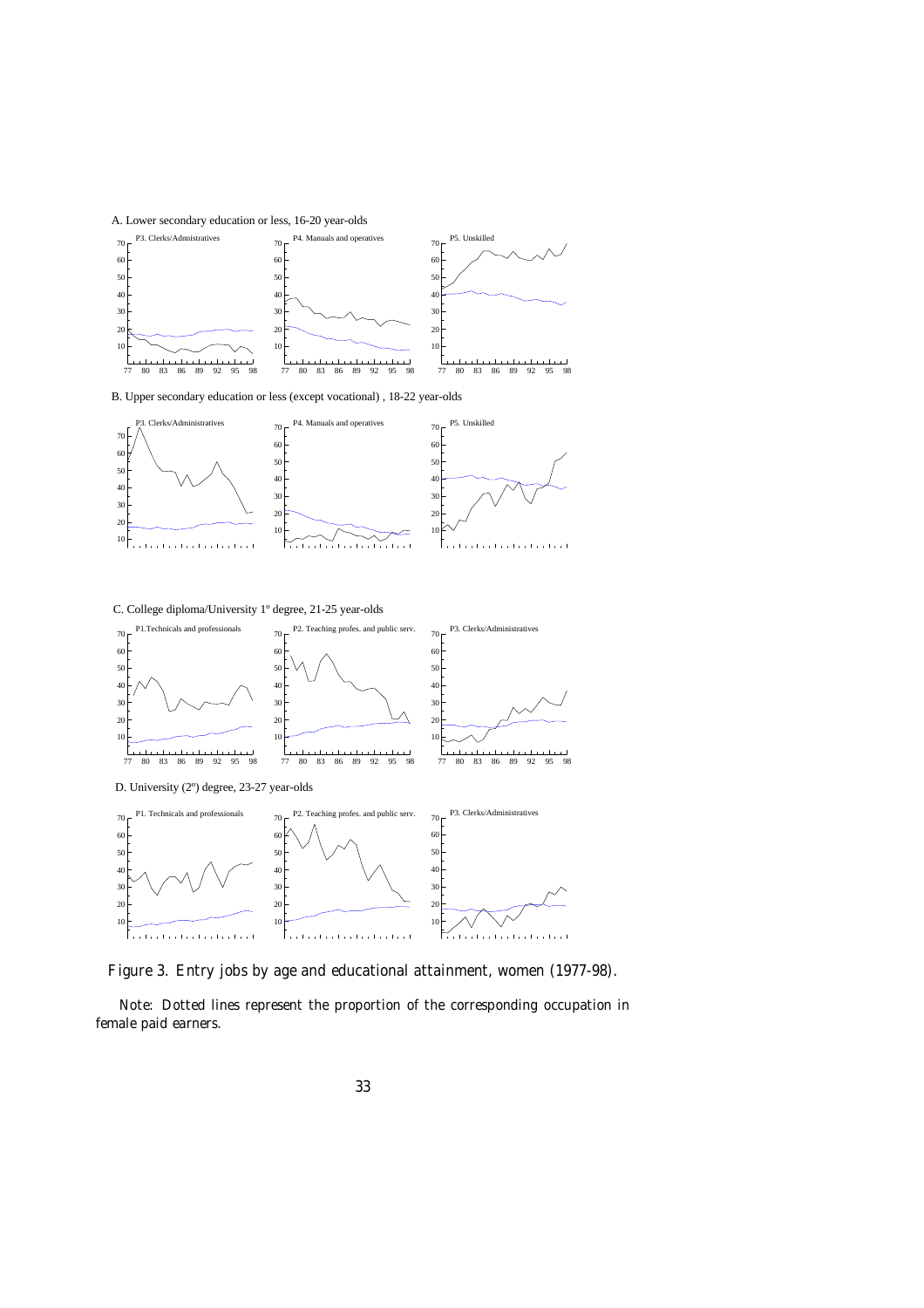# **IZA Discussion Papers**

| No. | Author(s)                                     | <b>Title</b>                                                                                        | Area           | Date |
|-----|-----------------------------------------------|-----------------------------------------------------------------------------------------------------|----------------|------|
| 41  | J. M. Orszag<br>D. J. Snower                  | Anatomy of Policy Complementarities                                                                 | 3/7            | 5/99 |
| 42  | D. S. Hamermesh                               | The Changing Distribution of Job Satisfaction                                                       | 7              | 5/99 |
| 43  | C. Belzil<br>J. Hansen                        | Household Characteristics, Ability and Education:<br>Evidence from a Dynamic Expected Utility Model | $\overline{7}$ | 5/99 |
| 44  | D. N. F. Bell<br>R. A. Hart                   | Overtime Working in an Unregulated Labour<br>Market                                                 | 1              | 6/99 |
| 45  | R. A. Hart<br>J. R. Malley                    | On the Cyclicality and Stability of Real Earnings                                                   | 1              | 6/99 |
| 46  | R. Rotte<br>M. Vogler                         | The Effects of Development on Migration:<br>Theoretical Issues and New Empirical Evidence           | $\overline{2}$ | 6/99 |
| 47  | R. A. Hart<br>F. Ritchie                      | <b>Tenure-based Wage Setting</b>                                                                    | 1/7            | 7/99 |
| 48  | T. Bauer<br>K. F. Zimmermann                  | Overtime Work and Overtime Compensation in<br>Germany                                               | $\mathbf{1}$   | 7/99 |
| 49  | H. P. Grüner                                  | Unemployment and Labor-Market Reform: A<br><b>Contract Theoretic Approach</b>                       | 1/3            | 7/99 |
| 50  | K. F. Zimmermann                              | Ethnic German Migration After 1989 - Balance<br>and Perspectives                                    | 1              | 8/99 |
| 51  | A. Barrett<br>P. J. O'Connell                 | Does Training Generally Work?<br>The Returns to In-Company Training                                 | $\overline{7}$ | 8/99 |
| 52  | J. Mayer<br>R. T. Riphahn                     | Fertility Assimilation of Immigrants: Evidence<br>from Count Data Models                            | 3              | 8/99 |
| 53  | J. Hartog<br>P. T. Pereira<br>J. A. C. Vieira | Inter-industry Wage Dispersion in Portugal: high<br>but falling                                     |                | 8/99 |
| 54  | M. Lofstrom                                   | Labor Market Assimilation and the<br>Self-Employment Decision of Immigrant<br>Entrepreneurs         | 1              | 8/99 |
| 55  | L. Goerke                                     | Value-added Tax versus Social Security<br>Contributions                                             | 3              | 8/99 |
| 56  | A. Lindbeck<br>D. J. Snower                   | Centralized Bargaining and Reorganized Work:<br>Are they compatible?                                | 1/5            | 9/99 |
| 57  | I. N. Gang<br>K. F. Zimmermann                | Is Child like Parent?<br><b>Educational Attainment and Ethnic Origin</b>                            | 1              | 9/99 |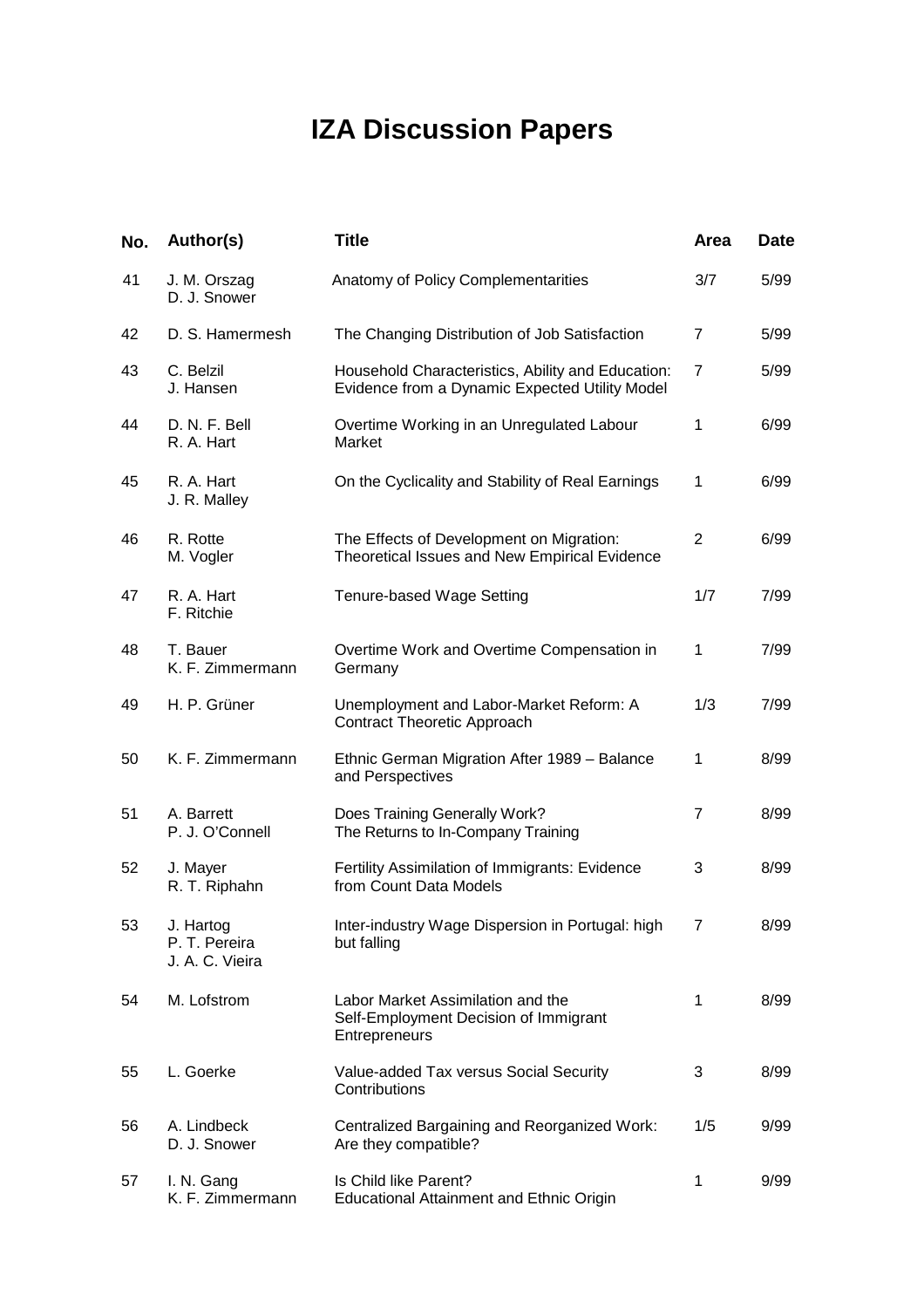| 58 | T. Bauer<br>K. F. Zimmermann                           | Occupational Mobility of Ethnic Migrants                                                                                           | 1              | 9/99  |
|----|--------------------------------------------------------|------------------------------------------------------------------------------------------------------------------------------------|----------------|-------|
| 59 | D. J. DeVoretz<br>S. A. Laryea                         | Canadian Immigration Experience:<br>Any Lessons for Europe?                                                                        | 1/2/3          | 9/99  |
| 60 | C. Belzil<br>J. Hansen                                 | Subjective Discount Rates, Intergenerational<br>Transfers and the Return to Schooling                                              | $\overline{7}$ | 10/99 |
| 61 | R. Winkelmann                                          | Immigration: The New Zealand Experience                                                                                            | $\overline{7}$ | 10/99 |
| 62 | A. Thalmaier                                           | Bestimmungsgründe von Fehlzeiten: Welche<br>Rolle spielt die Arbeitslosigkeit?                                                     | 3              | 10/99 |
| 63 | M. Ward                                                | Your Everyday, Average Academic                                                                                                    | 5              | 10/99 |
| 64 | M. Ward                                                | Salary and the Gender Salary Gap in the<br><b>Academic Profession</b>                                                              | 5              | 10/99 |
| 65 | H. Lehmann<br>J. Wadsworth<br>A. Acquisti              | Grime and Punishment: Job Insecurity and Wage<br>Arrears in the Russian Federation                                                 | 4              | 10/99 |
| 66 | E. J. Bird<br>H. Kayser<br>J. R. Frick<br>G. G. Wagner | The Immigrant Welfare Effect: Take-Up or<br>Eligibility?                                                                           | 3              | 10/99 |
| 67 | R. T. Riphahn<br>A. Thalmaier                          | <b>Behavioral Effects of Probation Periods:</b><br>An Analysis of Worker Absenteeism                                               | 1/3            | 10/99 |
| 68 | <b>B.</b> Dietz                                        | Ethnic German Immigration from Eastern Europe<br>and the former Soviet Union to Germany: the<br><b>Effects of Migrant Networks</b> | 1              | 11/99 |
| 69 | M.-S. Yun                                              | Generalized Selection Bias and the Decomposition<br>of Wage Differentials                                                          | 7              | 11/99 |
| 70 | I. N. Gang<br>F.L. Rivera-Batiz                        | Immigrants and Unemployment in the European<br>Community                                                                           | 1              | 11/99 |
| 71 | L. Goerke                                              | The Wedge                                                                                                                          | 3              | 11/99 |
| 72 | J. Fersterer<br>R. Winter-Ebmer                        | Are Austrian Returns to Education Falling Over<br>Time?                                                                            | $\overline{7}$ | 11/99 |
| 73 | G. S. Epstein<br>S. Nitzan                             | The Endogenous Determination of Minimum Wage                                                                                       | 3              | 11/99 |
| 74 | M. Kräkel                                              | <b>Strategic Mismatches in Competing Teams</b>                                                                                     | $\overline{7}$ | 12/99 |
| 75 | B. Henry<br>M. Karanassou<br>D. J. Snower              | Adjustment Dynamics and the Natural Rate: An<br>Account of UK Unemployment                                                         | 1              | 12/99 |
| 76 | G. Brunello<br>M. Giannini                             | Selective Schools                                                                                                                  | $\overline{7}$ | 12/99 |
| 77 | C. M. Schmidt                                          | Knowing What Works: The Case for Rigorous<br>Program Evaluation                                                                    | 6              | 12/99 |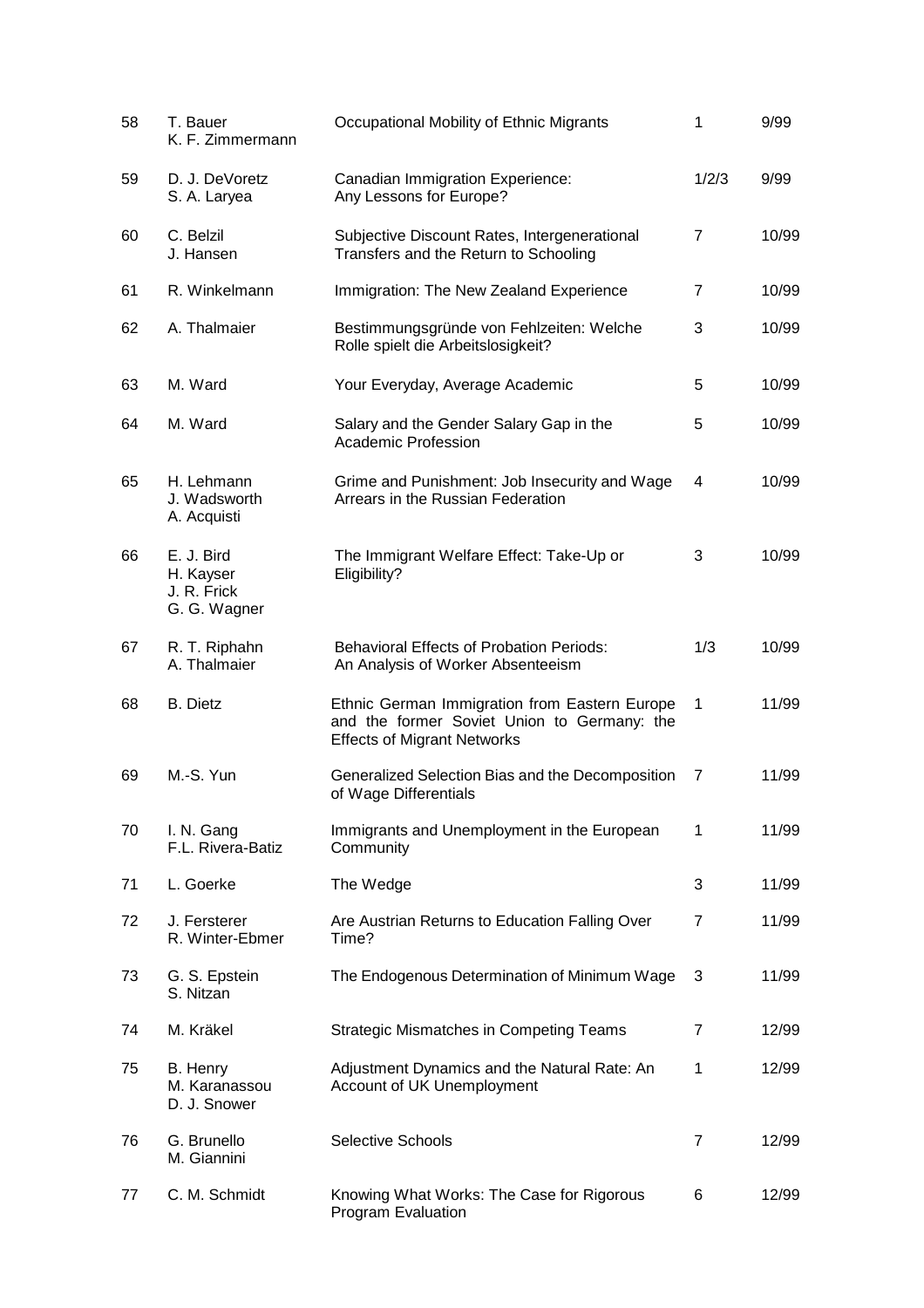| 78 | J. Hansen<br>R. Wahlberg            | Endogenous Schooling and the Distribution of the<br>Gender Wage Gap                                                               | $\overline{7}$ | 12/99 |
|----|-------------------------------------|-----------------------------------------------------------------------------------------------------------------------------------|----------------|-------|
| 79 | J. S. Earle<br>Z. Sakova            | Entrepreneurship from Scratch: Lessons on the<br>Entry Decision<br>into<br>Self-Employment<br>from<br><b>Transition Economies</b> | 4              | 12/99 |
| 80 | J. C. van Ours<br>J. Veenman        | The Netherlands: Old Emigrants - Young<br>Immigrant Country                                                                       | $\mathbf{1}$   | 12/99 |
| 81 | T. J. Hatton<br>S. Wheatley Price   | Migration, Migrants and Policy in the United<br>Kingdom                                                                           | 1              | 12/99 |
| 82 | K. A. Konrad                        | Privacy, time consistent optimal labor income<br>taxation and education policy                                                    | 3              | 12/99 |
| 83 | R. Euwals                           | Female Labour Supply, Flexibility of Working Hours,<br>and Job Mobility in the Netherlands                                        | 1              | 12/99 |
| 84 | C. M. Schmidt                       | The Heterogeneity and Cyclical Sensitivity of<br>Unemployment: An Exploration of German Labor<br><b>Market Flows</b>              | 1              | 12/99 |
| 85 | S. Pudney<br>M. A. Shields          | Gender and Racial Discrimination in Pay and<br><b>Promotion for NHS Nurses</b>                                                    | 5/6            | 12/99 |
| 86 | J.P. Haisken-DeNew<br>C. M. Schmidt | Money for Nothing and Your Chips for Free?<br>The Anatomy of the PC Wage Differential                                             | 5/7            | 12/99 |
| 87 | T. K. Bauer                         | Educational Mismatch and Wages in Germany                                                                                         | $\overline{7}$ | 12/99 |
| 88 | O. Bover<br>P. Velilla              | Migration in Spain: Historical Background and<br><b>Current Trends</b>                                                            | 1              | 12/99 |
| 89 | S. Neuman                           | Aliyah to Israel: Immigration under Conditions of<br>Adversity                                                                    | 1              | 12/99 |
| 90 | H. Lehmann<br>J. Wadsworth          | Tenures that Shook the World: Worker Turnover in<br>Russia, Poland and Britain                                                    | 4              | 12/99 |
| 91 | M. Lechner                          | <b>Identification and Estimation of Causal Effects of</b><br>Multiple Treatments Under the Conditional<br>Independence Assumption | 6              | 12/99 |
| 92 | R. E. Wright                        | The Rate of Return to Private Schooling                                                                                           | $\overline{7}$ | 12/99 |
| 93 | M. Lechner                          | An Evaluation of Public-Sector-Sponsored<br>Continuous Vocational Training Programs in East<br>Germany                            | 6              | 12/99 |
| 94 | M. Eichler<br>M. Lechner            | An Evaluation of Public Employment Programmes<br>in the East German State of Sachsen-Anhalt                                       | 6              | 12/99 |
| 95 | P. Cahuc<br>A. Zylberberg           | Job Protection, Minimum Wage and Unemployment                                                                                     | 3              | 12/99 |
| 96 | P. Cahuc<br>A. Zylberberg           | Redundancy Payments, Incomplete Labor<br>Contracts, Unemployment and Welfare                                                      | 3              | 12/99 |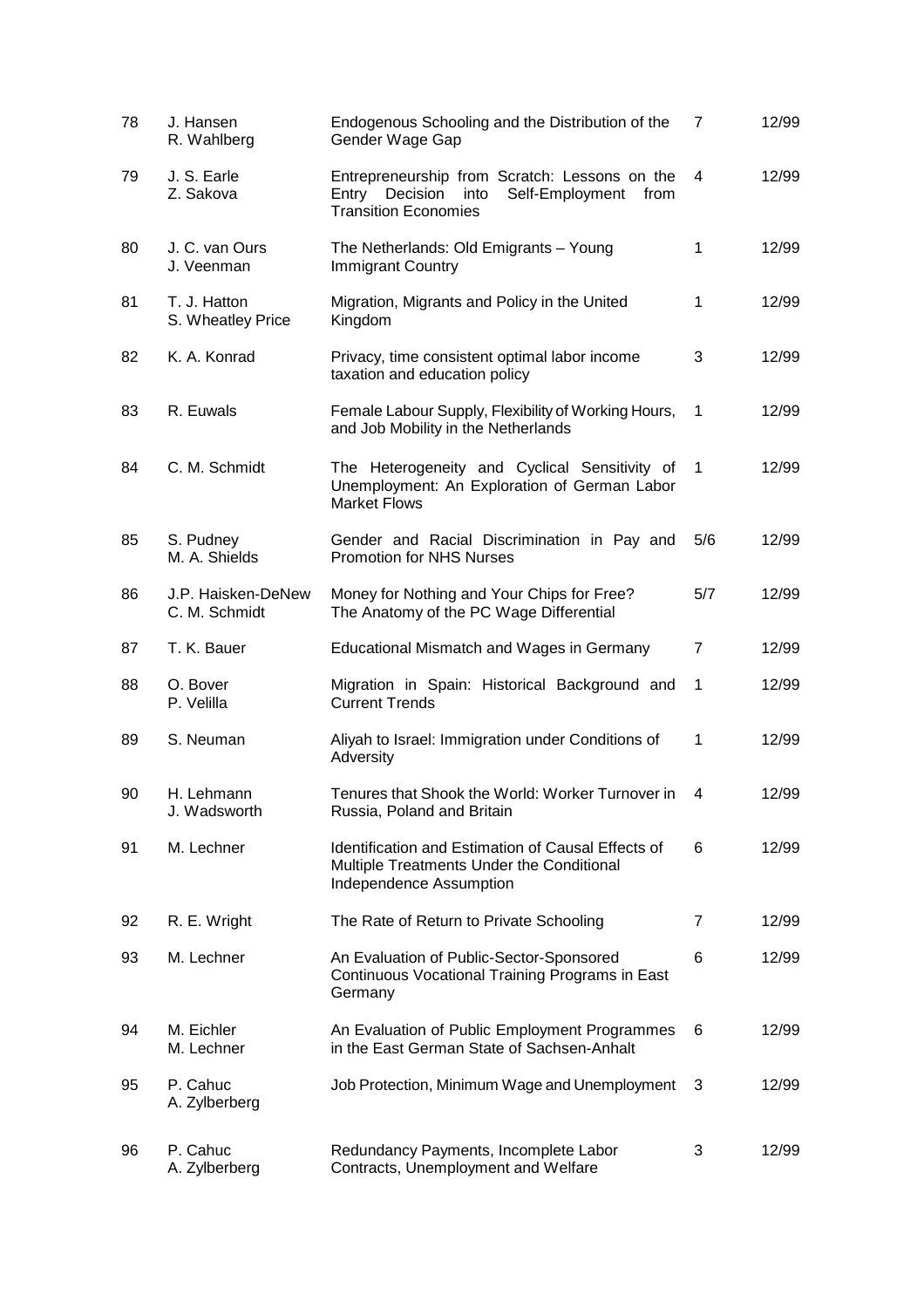| 97  | A. Barrett                                           | Characteristics, Causes<br>Irish<br>Migration:<br>and<br>Consequences                                                                                                                                                           | 1              | 12/99 |
|-----|------------------------------------------------------|---------------------------------------------------------------------------------------------------------------------------------------------------------------------------------------------------------------------------------|----------------|-------|
| 98  | J.P. Haisken-DeNew<br>C. M. Schmidt                  | Industry Wage Differentials Revisited: A<br>Longitudinal Comparison of Germany and USA                                                                                                                                          | 5/7            | 12/99 |
| 99  | R. T. Riphahn                                        | Residential Location and Youth Unemployment:<br>The Economic Geography of School-to-Work-<br>Transitions                                                                                                                        | $\mathbf{1}$   | 12/99 |
| 100 | J. Hansen<br>M. Lofstrom                             | Immigrant Assimilation and Welfare Participation:<br>Do Immigrants Assimilate Into or Out-of Welfare?                                                                                                                           | 1/3/7          | 12/99 |
| 101 | L. Husted<br>H. S. Nielsen<br>M. Rosholm<br>N. Smith | Employment and Wage Assimilation of Male First<br>Generation Immigrants in Denmark                                                                                                                                              | 3              | 1/00  |
| 102 | B. van der Klaauw<br>J. C. van Ours                  | Labor Supply and Matching Rates for Welfare<br>Recipients: An Analysis Using Neighborhood<br>Characteristics                                                                                                                    | 2/3            | 1/00  |
| 103 | K. Brännäs                                           | Estimation in a Duration Model for Evaluating<br><b>Educational Programs</b>                                                                                                                                                    | 6              | 1/00  |
| 104 | S. Kohns                                             | Different Skill Levels and Firing Costs in a<br>Matching Model with Uncertainty -<br>An Extension of Mortensen and Pissarides (1994)                                                                                            | 1              | 1/00  |
| 105 | G. Brunello<br>C. Graziano<br><b>B.</b> Parigi       | Ownership or Performance: What Determines<br>Board of Directors' Turnover in Italy?                                                                                                                                             | $\overline{7}$ | 1/00  |
| 106 | L. Bellmann<br>S. Bender<br>U. Hornsteiner           | Job Tenure of Two Cohorts of Young German Men<br>1979 - 1990: An analysis of the (West-)German<br><b>Employment Statistic Register Sample concerning</b><br>multivariate failure<br>times<br>and<br>unobserved<br>heterogeneity | 1              | 1/00  |
| 107 | J. C. van Ours<br>G. Ridder                          | Fast Track or Failure: A Study of the Completion<br>Rates of Graduate Students in Economics                                                                                                                                     | $\overline{7}$ | 1/00  |
| 108 | J. Boone<br>J. C. van Ours                           | Modeling Financial Incentives to Get Unemployed<br>Back to Work                                                                                                                                                                 | 3/6            | 1/00  |
| 109 | G. J. van den Berg<br>B. van der Klaauw              | <b>Combining Micro and Macro Unemployment</b><br><b>Duration Data</b>                                                                                                                                                           | $\overline{7}$ | 1/00  |
| 110 | D. DeVoretz<br>C. Werner                             | A Theory of Social Forces and Immigrant Second<br>Language Acquisition                                                                                                                                                          | 1              | 2/00  |
| 111 | V. Sorm<br>K. Terrell                                | Sectoral Restructuring and Labor Mobility:<br>A Comparative Look at the Czech Republic                                                                                                                                          | 1/4            | 2/00  |
| 112 | L. Bellmann<br>T. Schank                             | Innovations, Wages and Demand for<br>Heterogeneous Labour: New Evidence from a<br>Matched Employer-Employee Data-Set                                                                                                            | 5              | 2/00  |
| 113 | R. Euwals                                            | Do Mandatory Pensions Decrease Household<br>Savings? Evidence for the Netherlands                                                                                                                                               | 7              | 2/00  |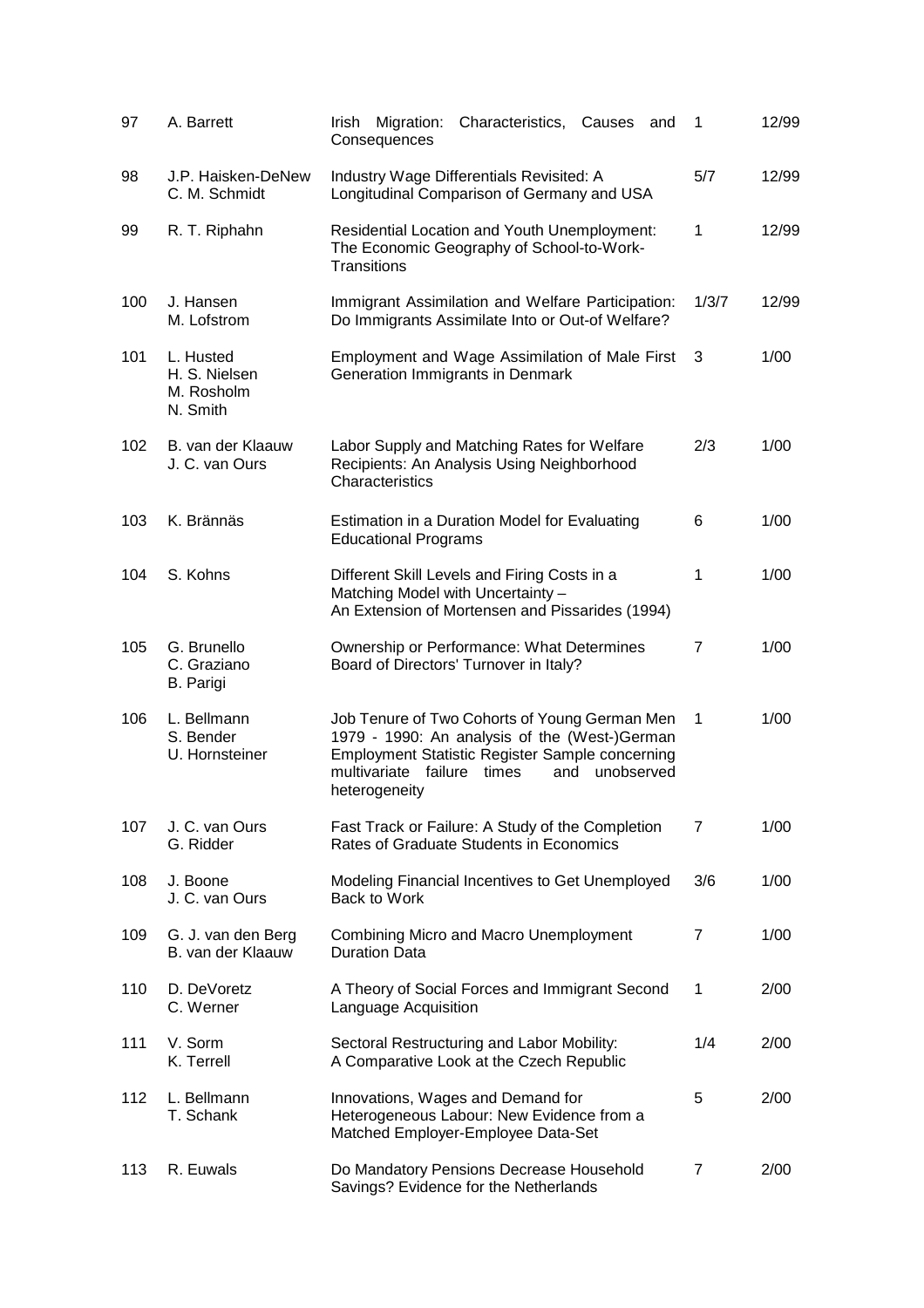| 114 | G. Brunello<br>A. Medio                      | An Explanation of International Differences in<br><b>Education and Workplace Training</b>                                                   | $\overline{7}$ | 2/00 |
|-----|----------------------------------------------|---------------------------------------------------------------------------------------------------------------------------------------------|----------------|------|
| 115 | A. Cigno<br>F. C. Rosati                     | Why do Indian Children Work, and is it Bad for<br>Them?                                                                                     | 7              | 2/00 |
| 116 | C. Belzil                                    | Unemployment Insurance and Subsequent Job<br>Duration: Job Matching vs. Unobserved<br>Heterogeneity                                         | $\overline{7}$ | 2/00 |
| 117 | S. Bender<br>A. Haas<br>C. Klose             | IAB Employment Subsample 1975-1995.<br>Opportunities for Analysis Provided by the<br>Anonymised Subsample                                   | 7              | 2/00 |
| 118 | M. A. Shields<br>M. E. Ward                  | Improving Nurse Retention in the British National<br>Health Service: The Impact of Job Satisfaction on<br>Intentions to Quit                | 5              | 2/00 |
| 119 | A. Lindbeck<br>D. J. Snower                  | The Division of Labor and the Market for<br>Organizations                                                                                   | 5              | 2/00 |
| 120 | P. T. Pereira<br>P. S. Martins               | Does Education Reduce Wage Inequality?<br>Quantile Regressions Evidence from Fifteen<br><b>European Countries</b>                           | 5/7            | 2/00 |
| 121 | J. C. van Ours                               | Do Active Labor Market Policies Help Unemployed<br>Workers to Find and Keep Regular Jobs?                                                   | 4/6            | 3/00 |
| 122 | D. Munich<br>J. Svejnar<br>K. Terrell        | Returns to Human Capital under the Communist<br>Wage Grid and During the Transition to a Market<br>Economy                                  | 4              | 3/00 |
| 123 | J. Hunt                                      | Why Do People Still Live in East Germany?                                                                                                   | 1              | 3/00 |
| 124 | R. T. Riphahn                                | Rational Poverty or Poor Rationality? The Take-up<br>of Social Assistance Benefits                                                          | 3              | 3/00 |
| 125 | F. Büchel<br>J. R. Frick                     | The Income Portfolio of Immigrants in Germany -<br>Effects of Ethnic Origin and Assimilation. Or:<br>Who Gains from Income Re-Distribution? | 1/3            | 3/00 |
| 126 | J. Fersterer<br>R. Winter-Ebmer              | Smoking, Discount Rates, and Returns to<br>Education                                                                                        | 6/7            | 3/00 |
| 127 | M. Karanassou<br>D. J. Snower                | Characteristics of Unemployment Dynamics: The<br>Chain Reaction Approach                                                                    | 7              | 3/00 |
| 128 | O. Ashenfelter<br>D. Ashmore<br>O. Deschênes | Do Unemployment Insurance Recipients Actively<br>Seek Work? Evidence From Randomized Trials in<br>Four U.S. States                          | 6              | 3/00 |
| 129 | B. R. Chiswick<br>M. E. Hurst                | The Employment, Unemployment and<br>Unemployment Compensation Benefits of<br>Immigrants                                                     | 1/3            | 3/00 |
| 130 | G. Brunello<br>S. Comi<br>C. Lucifora        | The Returns to Education in Italy: A New Look at<br>the Evidence                                                                            | 5/7            | 3/00 |
| 131 | B. R. Chiswick                               | Are Immigrants Favorably Self-Selected? An<br>Economic Analysis                                                                             | 1              | 3/00 |